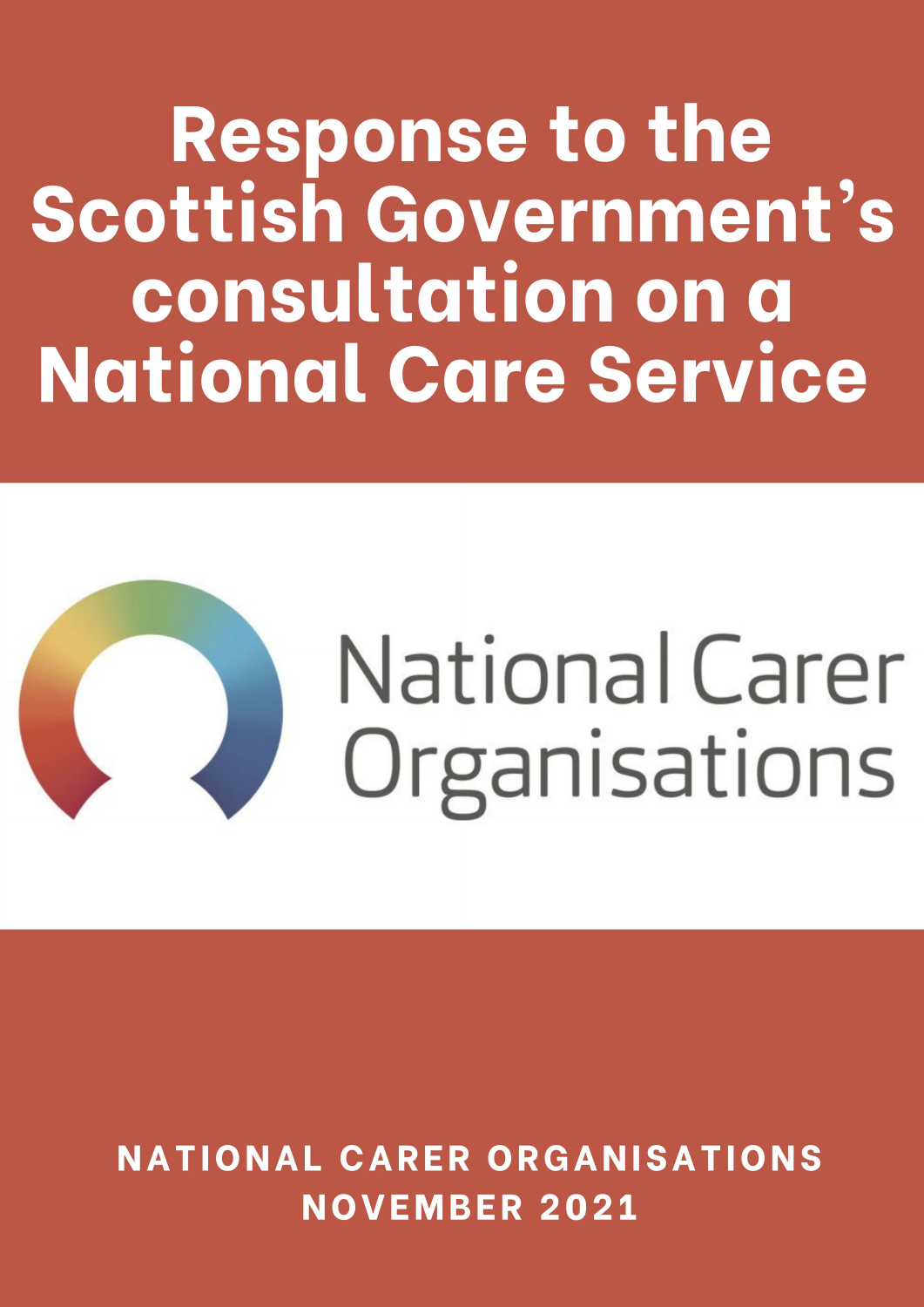

# Response to the Scottish Government's consultation on a National Care Service

# November 2021

| Children's Services, Rights and Child and Adolescent Mental Health Services23 |  |
|-------------------------------------------------------------------------------|--|
|                                                                               |  |
| Reformed Integration Joint Boards: Community Health and Social Care Boards 29 |  |
|                                                                               |  |
|                                                                               |  |
|                                                                               |  |
|                                                                               |  |
|                                                                               |  |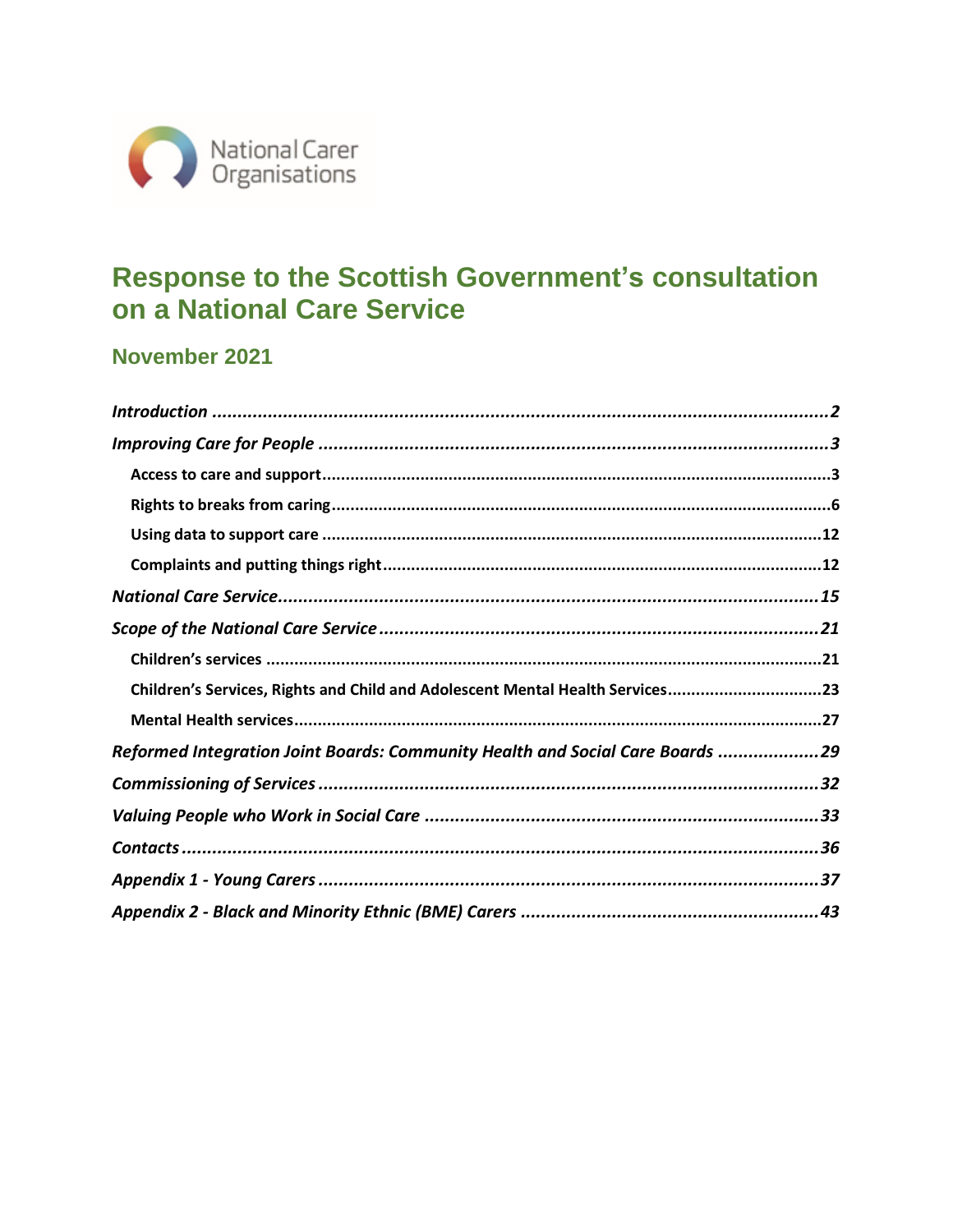# **Introduction**

This response has been jointly prepared and submitted by the following National Carer Organisations, collectively referred to within this document as the NCO's: Carers Scotland; Carers Trust Scotland; Coalition of Carers in Scotland; MECOPP (Minority Ethnic Carers of People Project; Shared Care Scotland; and, Scottish Young Carers Services Alliance. It sets out our jointly agreed position and is supplemented by individual responses submitted by the above organisations.

The COVID-19 pandemic has laid bare many of the issues that have long dominated discussions between unpaid carers, service users, service providers and national and local government.

COVID-19 brought about unique circumstances and significant challenges but, whilst there are lessons that can be learned, and a groundswell of support for 'building back better', responding to these challenges should not be the primary driver, nor should it be the framework for subsequent decision-making or solutions.

It is very clear that the issues the pandemic has uncovered and brought to public attention are long standing: social care has become increasingly fragmented, rationed and lacking in choice. Many people are left with little or no support – or with services that are not the right fit for them and do not meet their outcomes. Too often unpaid carers are left exhausted and in poverty in trying to fill the gaps that exist.

For the very first time, it appears that there is a consensus emerging across the wider public in Scotland of the value of social care. Critically all political parties in Scotland have accepted that there is a need to change to develop a social care system that delivers real choice to meet the human rights of people who use services and their unpaid carers. We welcome this. It will take all of us to deliver the change that is needed: it will require long-term commitment, adequate and sustainable funding and political and in public support.

Therefore, this consultation on the National Care Service, which has emerged as a consequence of the Independent Review of Adult Social Care, is very welcome. Whilst it is wider than initially envisaged by the review, it is important that what develops going forward, is led and informed by people who use services and their unpaid carers. They are the experts, and their experience must be at the heart of a new social care service for Scotland.

Unpaid carers have engaged significantly in giving their views on the proposals, individually and through a range of events held by the National Carer Organisations and others.

This submission reflects what we heard from unpaid carers at our events, including the annual Carers Parliament and through surveys. A submission detailing all the responses from the Carers Parliament will be submitted separately.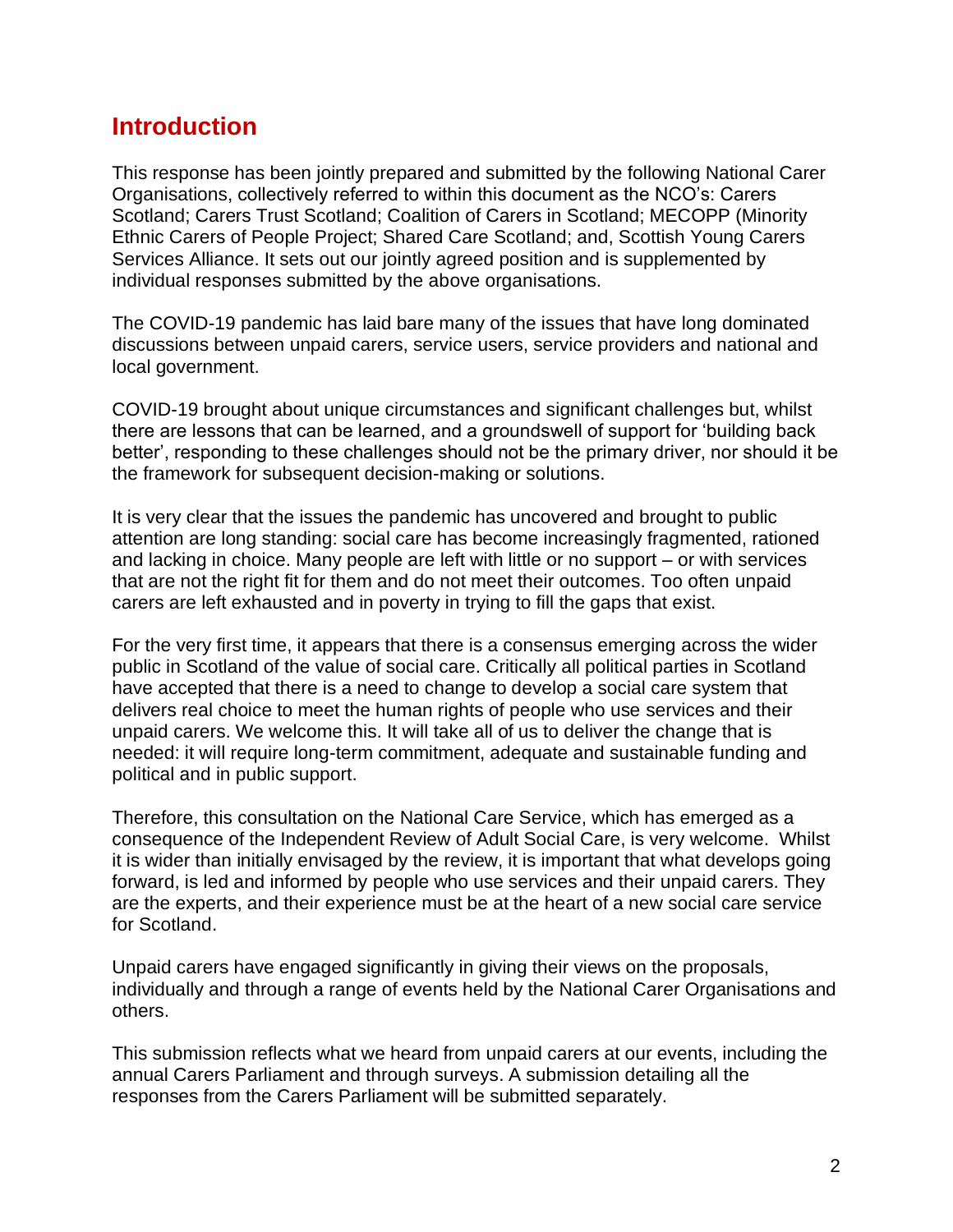Where there have been specific responses to questions from young carers and BME carers, they have been included as sub-sections within the overall response. The full responses from young carers and BME carers (as part of the NCO submission) are also included as appendices to this document.

Due to several factors, including the length of the consultation document and vast coverage of social care in the proposals, we focused our efforts to engage unpaid carers' and carer services' views on the areas of the National Care Service consultation which we identified as most pertinent to most unpaid carers. Therefore, there are some aspects of the consultation that we have been unable to respond to.

# **Improving Care for People**

## **Access to care and support**

While we discussed support planning at our engagement events, we did not address the consultation questions, as we found them to be too lengthy and not always relevant to the experience of unpaid carers.

The Carers (Scotland) Act 2016 enhances the duty on local authorities to involve unpaid carers in the support planning of the person they care for. It is essential that this principle is integral to any reform of support planning arrangements. Both because unpaid carers have a contribution to make in relation to the preferences and needs of the person they care for, particularly where they lack capacity and because the support plan needs to reflect the unpaid carer's role in the provision of care and how much care they are willing and able to provide.

In relation to support planning for unpaid carers, the Carers Act and the new duties in relation to Adult Carers Support Plans (ACPSs)/Young Carer Statements (YCSs) has led to some excellent, outcomes focused practice in Scotland, although the duty has not been consistently applied across the country.

In most areas local authorities have devolved the responsibility for undertaking ACSPs/YCSs to carers centres and services, a model which works well, drawing on the expertise and specialist nature of third sector organisations and the good conversations approach. It is therefore our view that this model should be retained and built on, particularly when it comes to support planning in relation to a right to breaks from caring.

## **Survey polling results**

In our survey we included a poll to ascertain people's views on the government's proposals in relation to 'Getting it Right for Everyone' (GIRFE). Below are the results:

The 'Getting it Right for Everyone' national approach will be a way to plan support for you or the person you are caring for. It will bring together everyone who is involved in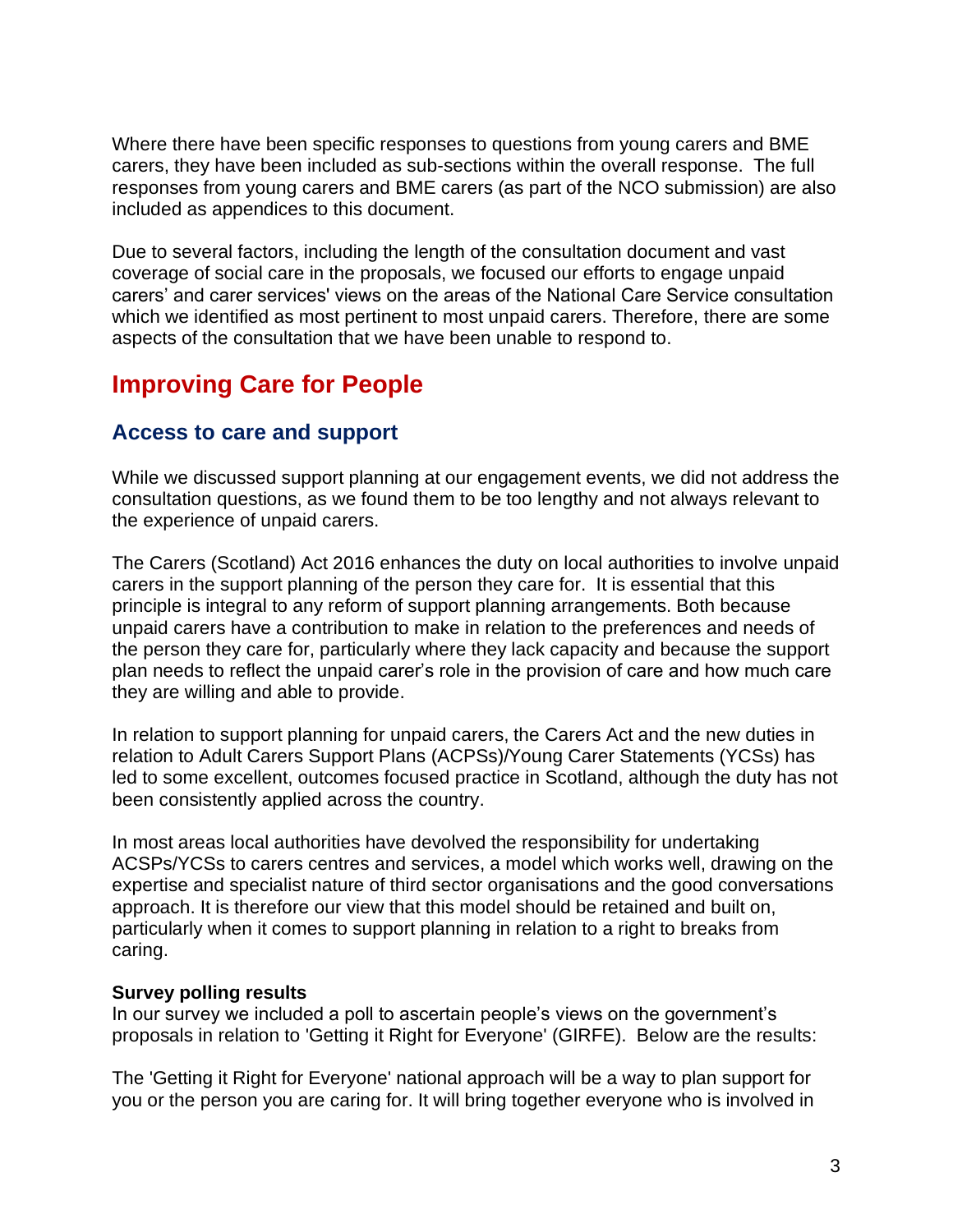supporting you and your family to produce a single plan. This would be supported by a social care and health record so that your information moves through care and support services with you. Do you agree with this approach?

|                                    | Percentage | Number |
|------------------------------------|------------|--------|
| Yes, I agree with this<br>approach | 73.58%     | 312    |
| I'm not sure                       | 14.39%     | 61     |
|                                    |            |        |
| No, I don't agree with this        | 7.55%      | 32     |
| approach                           |            |        |
| Other                              | 4.48%      | 19     |
| TOTAL                              |            | 424    |

The majority of people agree with the GIRFE approach at 74%. However, in discussions with parent carers, some said they felt let down by the GIRFEC model and that it has not achieved its potential. This was reflected by 7 people who commented on our survey in relation to GIRFEC, with one carer saying:

*"We have used an integrated service under GIRFEC and it was counterproductive and judgmental. There was overstepping by professionals into areas they were not qualified to address"*

## **Assessment**

The Carers (Scotland) Act is supported by guidance about the Adult Carer Support Plan and Young Carers Statement being a meaningful conversation between the unpaid carer and assessor. In Scotland we have a range of resources to support good outcome-focused and strength-based conversations. We also have considerable evidence about the benefits to both unpaid carers and supported people from having the opportunity for those skilled conversations, including more effective decisionmaking.

However, a range of system-based requirements including excessive data requirements, performance indicators, eligibility criteria (which are deficit based and work against strengths-based practice) mean that meaningful conversations are often not supported in practice. Although there are pockets of good practice, currently the 'assessment' process is too often very stressful and confusing for carers, with missed opportunities to identify community resources or creative options to help unpaid carers achieve their outcomes. When done well, these conversations can immediately improve outcomes for unpaid carers.

We believe that renewed attention is required and that further clear guidance should be developed to support 'good conversations' with unpaid carers to ensure a personalised, responsive approach to determining the outcomes that matter to them and the people they support, leading to more effective support including more meaningful short breaks.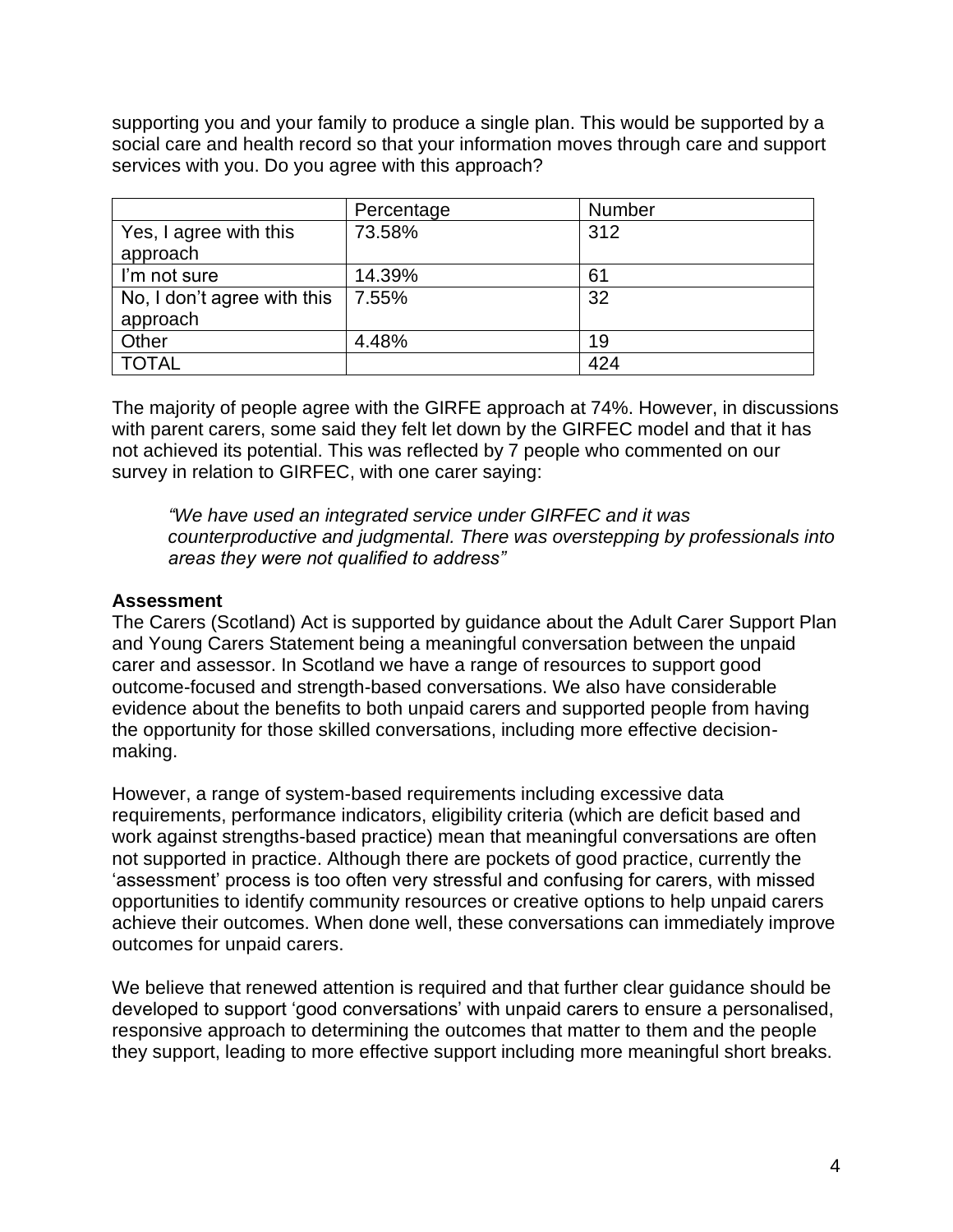## **Eligibility criteria**

The position of the government in relation to eligibility criteria is unclear stating that: *"We will remove eligibility criteria in their current form by moving away from a focus on risk and instead focusing on enabling people to access the care and support that they need to lead a full life. This will mean significantly changing the way care and support services are designed, so that prevention and early intervention is prioritised and people can move easily between different types of care and support as their needs change."*

It is not clear from this whether the government intends to remove eligibility criteria entirely, remove eligibility thresholds, or simply change the process and parameters for applying eligibility criteria.

Despite the government consultation not including any questions on eligibility criteria, we asked the Carers Collaborative forum for carer representatives on IJBs for their views on the government proposals

*Do you agree with the Scottish Government's proposals for eligibility criteria?*

| vent                                       | es | N.<br>`' | Don<br>now |
|--------------------------------------------|----|----------|------------|
| ⊸∩lloh<br>arers:<br>---<br>ative<br>$\sim$ | 29 |          |            |

The majority at 71% said they don't know, which perhaps reflects the opaque nature of the government's position.

It is our view that a human rights approach is not consistent with the use of eligibility criteria. We broadly support the position put forward by Colin Slasberg in his paper 'Blueprint for a post eligibility social care system with human rights at its heart' which we contributed to and which sets out an alternative to the use of eligibility criteria.

## **Black and Minority Ethnic (BME) carers**

Two key issues were identified by BME unpaid carers: the value placed on being able to access community organisations who were able to support them to access social care service; and an overwhelming concern that these services were not universally available across Scotland. BME unpaid carers consistently spoke of the positive outcomes they had received as a result of having access to community organisations who were able to advocate for them or assist them to advocate for themselves:

*"After [organisation A] closing, we have been blessed to have [organisation B]. All our social care needs depend on [organisation B]. We don't have enough English and have been asking a lot of help from [organisation B] bilingual workers." (Chinese carer for disabled adult son)*

This was particularly notable in ensuring that social care practitioners had a greater understanding of the specific cultural requirements to inform support planning so that the resultant ACSP was accurate in identifying and determining need and the provision of appropriate services which flowed from this.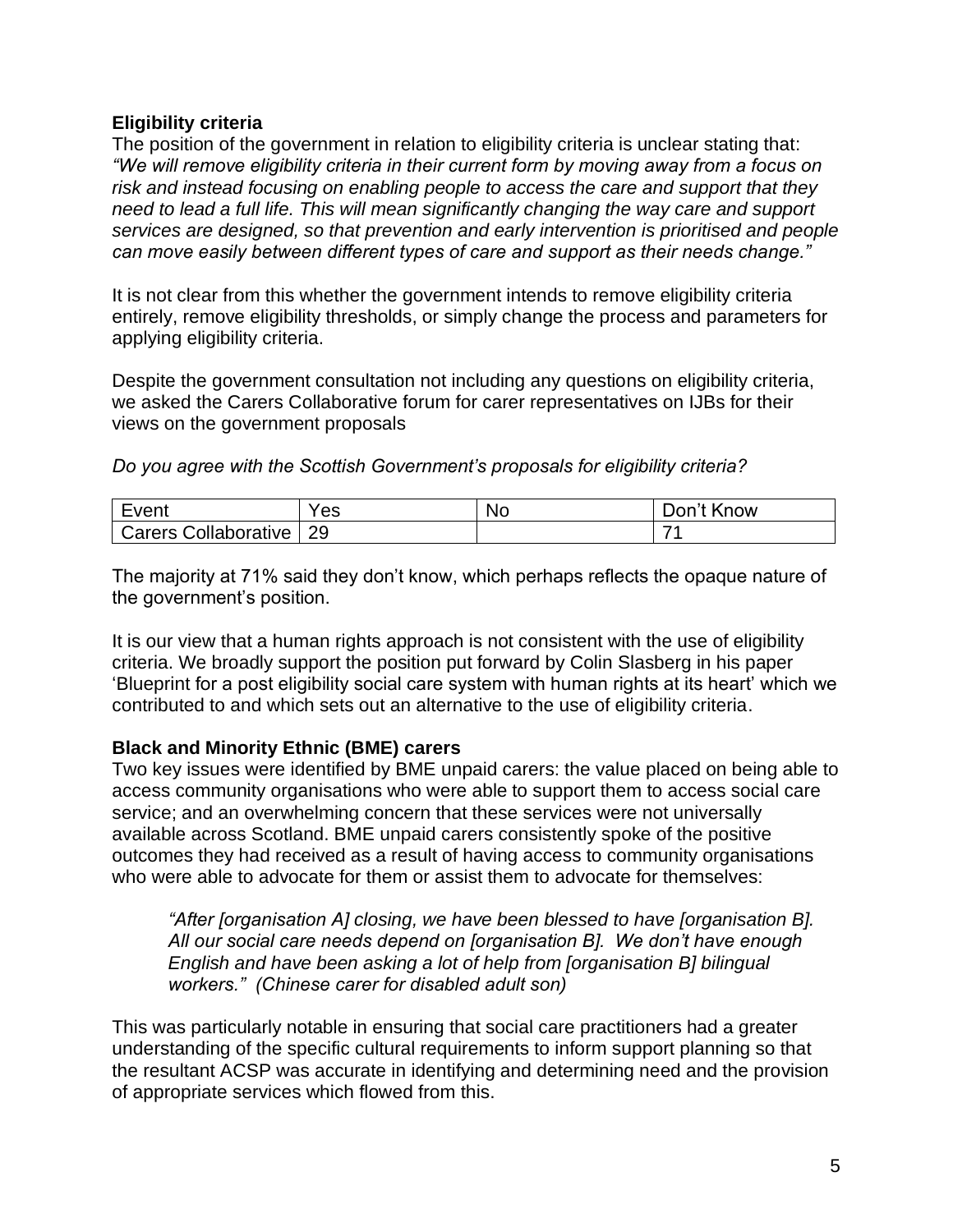*"I felt very angry, they weren't taking our lifestyle into perspective, they weren't giving it much thought. Since then I've had a lot of good support from carers and other members of the health team but especially the carers. The carers had more empathy for our way of life and heritage. I felt some of the social workers were looking down on us." (Gypsy/Traveller parent carer)*

In their responses, BME unpaid carers also expressed frustration that for many, the process of support planning and the identification of outcomes was a 'paper' exercise given the inappropriateness and inaccessibility of the majority of services available. Self-directed Support had done little to address this with unpaid carers identifying ongoing problems ranging from the lack of culturally appropriate services within the 'mixed market' to purchase to a reluctance on the part of some local authorities to allow them to employ family members as personal assistants.

## **Access to care and support conclusions**

- $\triangleright$  Support planning should build on outcomes focused best practice, including the good conversation model.
- The work of carers centres/services in undertaking ACSPs/YCSs should be retained and built on. The government should consider devolving responsibility to the third sector for other forms of support planning
- $\triangleright$  The process for support planning in relation accessing a right to breaks from caring must be simple, fair and transparent. Lengthy assessments and form filling will dissuade some unpaid carers from accessing support.
- $\triangleright$  It is our view that the use of eligibility criteria is not compatible with a preventative or human rights-based approach. The government should consider other methods to facilitate access to social care to ensure people do not have to focus on deficits and risks and are supported to live their best lives
- $\triangleright$  Meaningful support planning and the identification of personal outcomes does not, and cannot, exist in isolation from what is available locally to support BME carers and carers more generally. The two are inextricably interlinked.

# **Rights to breaks from caring**

## **Current access to breaks from caring**

Research tells us that having access to planned, regular good-quality breaks is vital to carers' health but despite the evidence of the benefits and the duty on local authorities to provide them, only a small proportion of unpaid carers receive regular and meaningful breaks from their caring role.

In 2018 only 18% of unpaid carers said they had managed to have a break from caring in the past 12 months (State of Caring 2018, Carers Scotland). And in 2019, less than a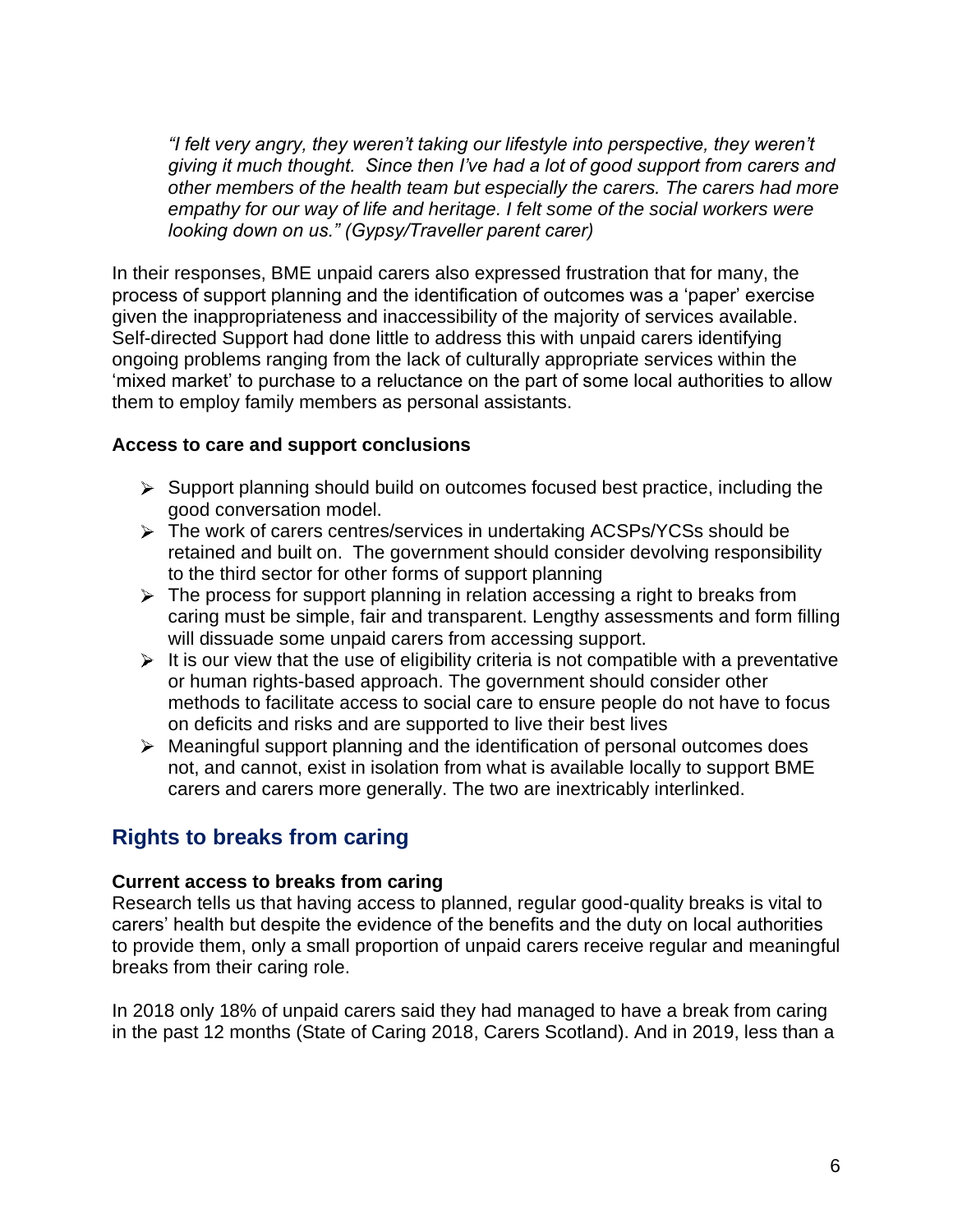third of unpaid carers said their need for a break was sufficiently considered as part of their Adult Carer Support Plan (State of Caring 2019, Carers Scotland<sup>1</sup>).

According to government data as few as 3% of unpaid carers currently receive statutory support for breaks from caring.

Furthermore, across Scotland, there appears to be significant variation in the availability of breaks, and carers' experience will be different due to a variety of factors, including where they live.

COVID-19, and the suspension of many respite care services, has of course placed significant additional financial, practical, and emotional challenges on unpaid carers.

Progress in the development of unpaid carers' rights has not produced the improvements expected, particularly in relation to breaks from caring, and consequently, for carers, there is a gaping divide between policy intentions and everyday reality.

*"I'm sitting here with tears in my eyes hoping that this can bring about real change. …I am utterly exhausted and no longer feel I'm giving my best because I'm just so worn down with never getting a break."* 

*"I care for my son and long-term adult friend and it's hard work on a day to day basis keeping upbeat keep moving till bed time. Some days I'm absolutely shattered cry myself to sleep, no one else to help me."* 

At the heart of reform regarding a right to a break, there needs to be a human rights approach meaning that unpaid carers should have a life alongside of caring and good health and well-being, facilitated by regular breaks from caring. The emphasis too often is on crisis intervention which makes short breaks provision reactive and mechanical in planning and delivery.

We would therefore expect that a new legal right to a break will prevent unpaid carers from reaching crisis point by supporting carers to have a life alongside caring with positive opportunities for improving wellbeing without needing to be assessed as on the verge of a breakdown. A right to a break should enable unpaid carers to thrive, to live happy and fulfilled lives, and to maintain the quality of care they want to, and can, provide.

*"I think it's vital that carers have a legally protected right to respite. We don't get to leave our place of "work", but we absolutely need time to recharge ourselves mentally and physically."*

Disabled people and people with support needs must have equal rights and have access to the best quality practical support and assistance to participate in society and live a full life. The needs of unpaid carers and those they care for are often

<sup>1</sup> <https://www.carersuk.org/scotland/policy/policy-library/state-of-caring-in-scotland-2019>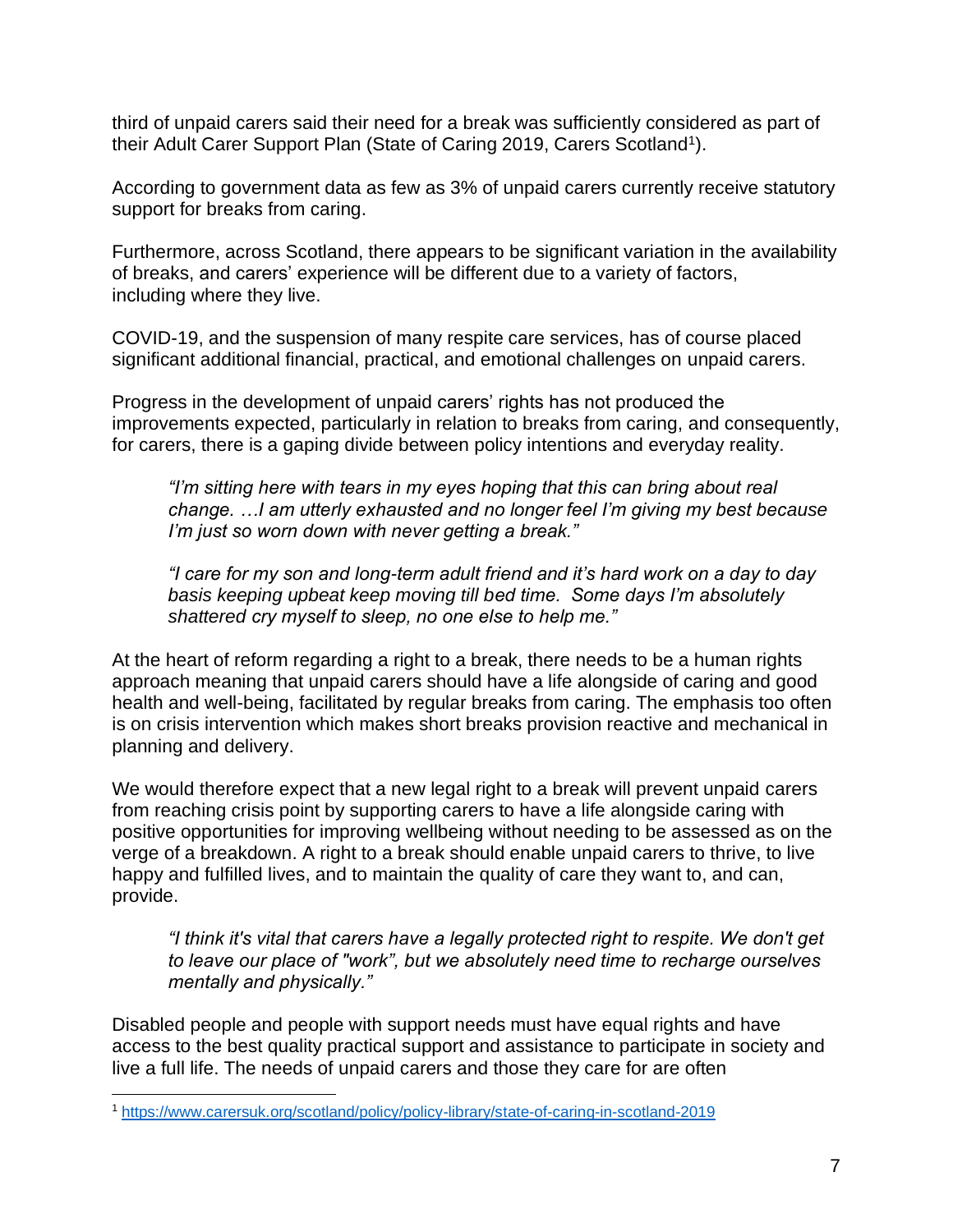interdependent and improvements in support for the cared-for person will, in many situations, provide a respite effect for the carer, and this is to be welcomed. However, we also believe unpaid carers must have sufficient access to their own flexible, carercentred breaks that meets their personal outcomes.

*"The needs and outcomes of the individual being cared for must absolutely be separated from the carers needs and outcomes. These are too often confused."*

The lack of a legal entitlement to a break is not the only reason carers are unable to access the breaks they need. The diversity of caring means there are many different reasons, but carers consistently report: lack of awareness of their rights and difficulties sourcing information; complicated and stressful referral pathways; shortage of suitable and accessible provision; loss of short breaks at transition points; lack of personalisation; issues relating to the cultural sensitivity of services; and cost, as key concerns. 2

While a right to a break is an important and welcome development, this must be accompanied by a commitment to address these additional barriers.

## **A right to a break – preferred option**

From our discussions with carers, our view is that the hybrid approach is the preferred option. We believe this approach would achieve the best outcomes for carers by combining a guarantee of preventative support through a non-assessed minimum entitlement, alongside a right to additional support for those with higher levels of assessed need.

In addition, regarding the 'assessed' element, we would wish to see an amendment to the Carers (Scotland) Act to remove eligibility criteria to ensure all carers have a right to receive additional support if the minimum entitlement is not sufficient to meet their individual needs and outcomes. In determining the level of support to be provided, we are concerned that the proposed principle that every carer is entitled to have 'sufficient rest' is setting a low bar. Carers should receive sufficient breaks to be able to achieve their potential and live a full life alongside caring. In other words, sufficient breaks that support people to thrive not just survive.

Careful consideration must be given to how this will be implemented with clear guiding principles set in place around fairly and transparently determining needs. Whilst the caring role for carers intensifies with more hours of caring, this is not the only determining factor by any means. There will be a wide range of considerations including poverty, familial and community support, physical and mental health of the carer and the cared-for person. An individualised approach to determining the personalised entitlement will be key.

<sup>2</sup> Shared Care Scotland, (2012) [Rest assured: A study of unpaid carers' experiences of short breaks](https://www.sharedcarescotland.org.uk/wp-content/uploads/2015/02/iriss-rest-assured-summary-2012.pdf) [Shared Care Scotland, \(2020\), 'Regular & Meaningful Breaks', Annual General Meeting discussion](https://www.sharedcarescotland.org.uk/wp-content/uploads/2021/02/FINAL-Guaranteed-Breaks-from-Caring-Report-of-AGM-Discussions-Dec-2020.pdf)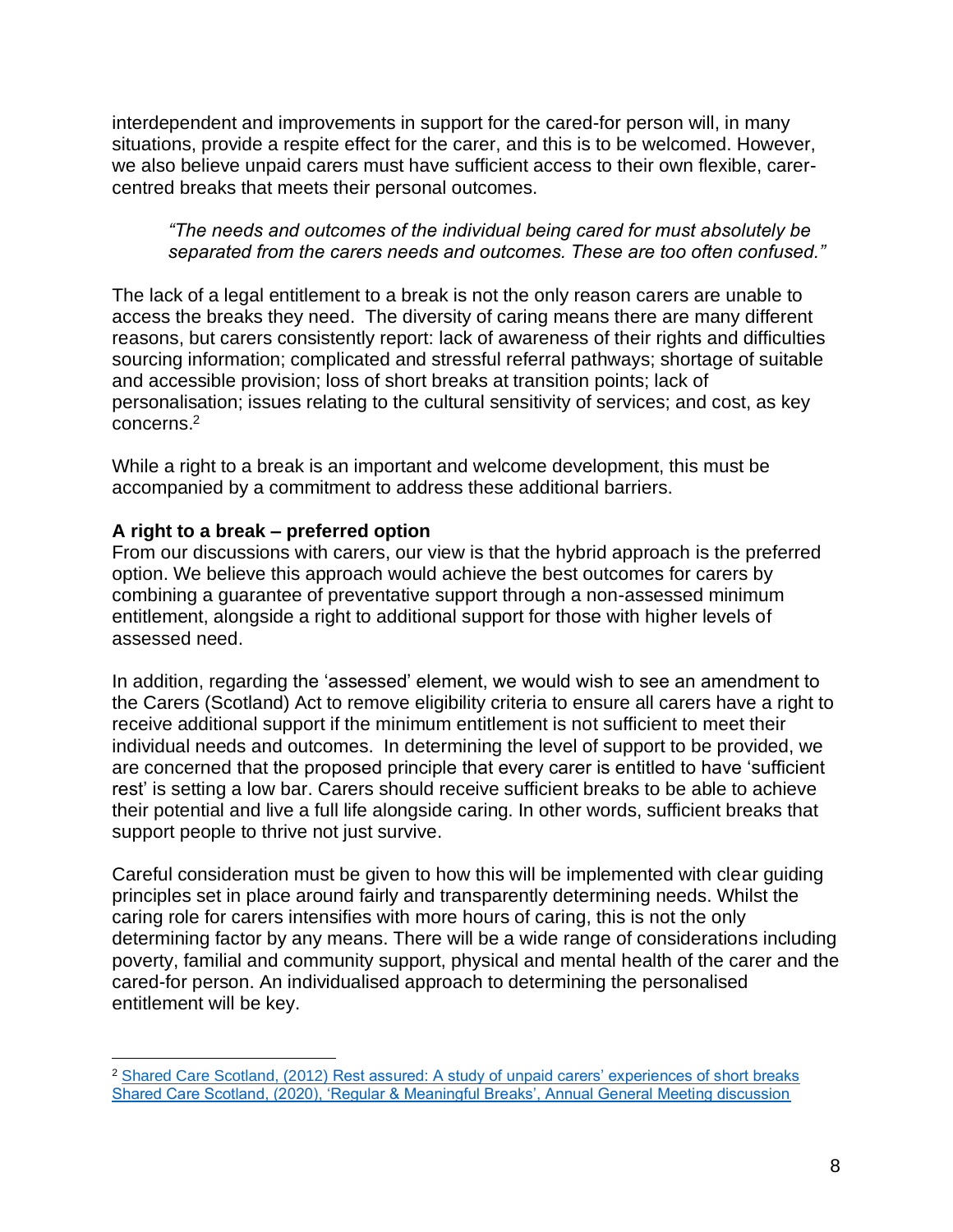Regarding the guaranteed minimum entitlement, no clear preference emerged from our discussions on how this should be specified. We appreciate the complexities of making this work and we would suggest a more detailed options appraisal is carried out with input from carers. The new Scottish Carer's Assistance grant may be an option to consider if eligibility was extended. This could provide a vehicle to deliver a minimum entitlement in the form of a short breaks payment to support break(s) from caring. Most importantly, from the carer's perspective, a new right to a break must be clear, transparent, straightforward to access and be applied fairly and consistently.

*"It should be fair, transparent and easy to administer. Not another thing that you need to fight for."* 

*"The amount of forms we need to fill in put us off asking. We constantly need to fight. We are tired. We don't have the energy to prove our existence."*

## **More than just a right to a break**

The Feeley Report whilst recommending a 'right to respite', also highlighted problems related to the availability of suitable short breaks provision and recommended, 'a range of options for respite and short breaks should be developed.' In our view, the consultation does not specifically address this recommendation but, if a new right to a break is to be effective and deliver the improvements expected, **there is an urgent need to consider the current availability and range of short breaks across Scotland**, including replacement care. A right to a break is of little value if there is insufficient availability or choice to enable unpaid carers to exercise this right.

Concerns about the lack of availability of short breaks were raised repeatedly by carers during the National Care Service engagement events and in survey responses.

*"I have over £80,000 sitting in my SDS fund but nowhere available to send my loved one as there is zero provision available for complex needs. So, there's no point talking about increasing the right to respite if there is nowhere to send them!"*

*"Money is useless if there's nothing to spend it on. The same as hours, you can legislate entitlements, but entitlements are useless without actual service provision."*

*"Waiting lists for respite are an insane length of time."*

## **Carer engagement in short breaks planning and commissioning**

Policy must continue to strongly promote the involvement of unpaid carers and those who use or who may use services in the planning and commissioning process, with the aim of providing short breaks which are more responsive, innovative, and tailored to people's requirements. Unpaid carers and service users should, for example, be involved in identifying local needs, planning, identifying, and selecting providers, formulating contracts, and evaluating the services provided.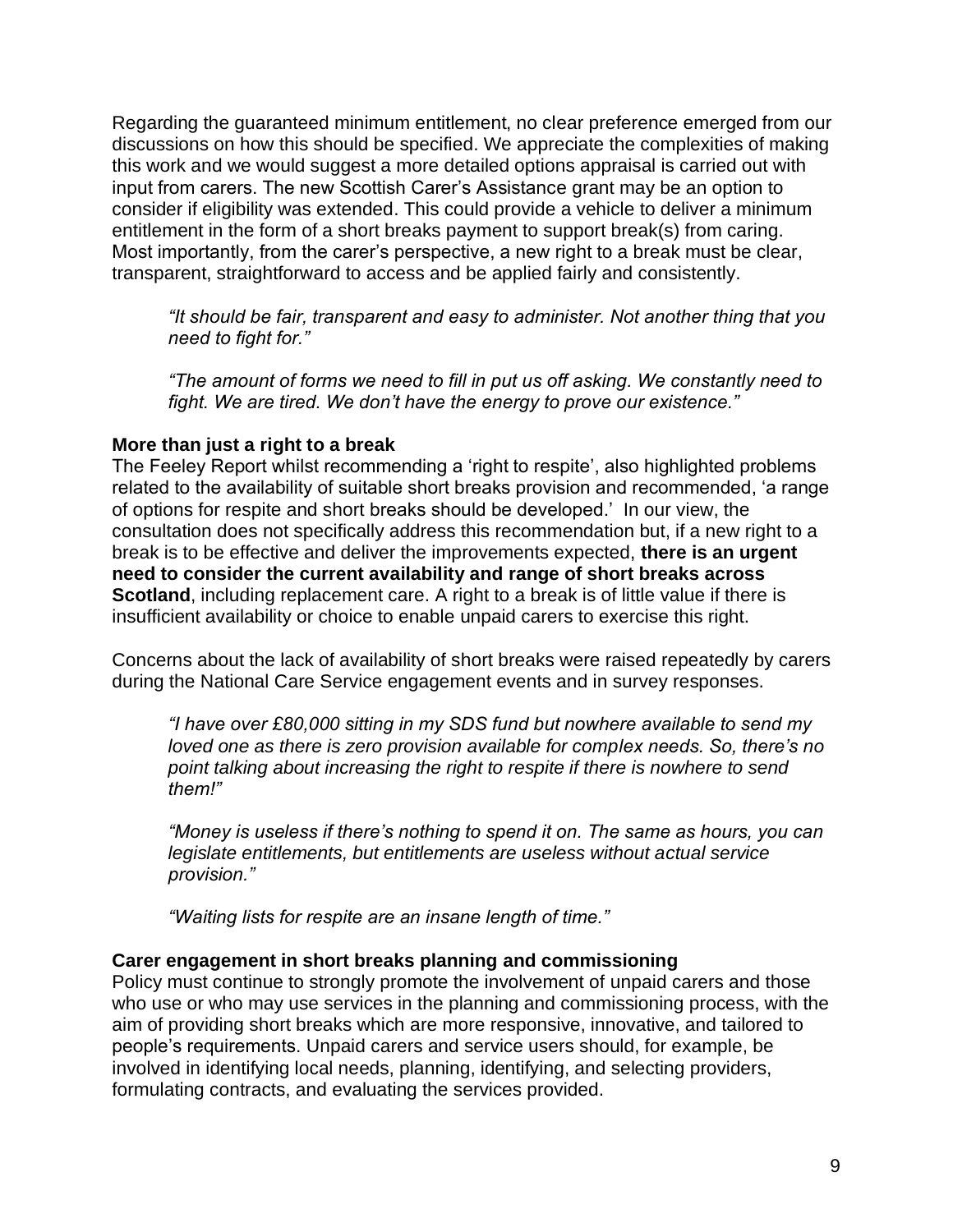Choice and control should be supported by the use of direct payments and individual budgets, where appropriate, but this should not limit effective collaborative commissioning, which shapes the market to ensure that sufficient provision is available that can meet current and future demand for short breaks.

#### **Non-statutory support for breaks**

As well as strengthening access to breaks through statutory measures, we believe there is also a need to expand non-statutory approaches such as the Short Breaks Fund. Time to Live has helped provide an estimated 80,000 individualised carer breaks over the past 11 years. The responsive and flexible scope of this grant funding has allowed local delivery partners to work with carers to explore alternative, personalised and costeffective ways that breaks from caring can be achieved. Much has been learned in the process that has led to a more flexible interpretation of what a break can be. The management of this funding has also led to Carers Centres developing new capacity and skills to support unpaid carers through, for example, offering short breaks brokerage.

Similarly, the Better Breaks and Creative Breaks grants programmes have allowed third sector short break providers to work with unpaid carers and their service users to offer other flexible ways of delivering their services. Working with funded projects new tools and resources have been co-produced to help improve practice and learning exchange events have played a key role in encouraging funded projects to share ideas and transfer learning.

An expanded role for non-statutory approaches could be part of the solution of providing a more personalised entitlement but it would have to work alongside statutory provision.

## **Young carers**

Young carers have repeatedly told us that it is important they get regular breaks from caring. As a result of the pandemic, where many statutory services were reduced or not available, many young carers spent more time caring at home while also juggling homestudy and were unable to get a break. We know that breaks can be very beneficial for young carers, giving them time to recharge and do things they enjoy. It is vital that young carers are recognised as children and young people first and foremost. A Carers Trust [survey](https://carers.org/downloads/scotland-pdfs/2020-vision.pdf) undertaken during the pandemic found that 1 in 4 young carers were unable to take any break from their caring role.

Breaks from caring are essential for supporting young carers' positive wellbeing, reducing social isolation and to ensure children and young people with caring responsibilities can live a fulfilled life.

Through our consultation work with young carers, both personalised support to meet need and standardised levels were highlighted as important. The preferred approach identified by young carers is Group C – Hybrid approaches.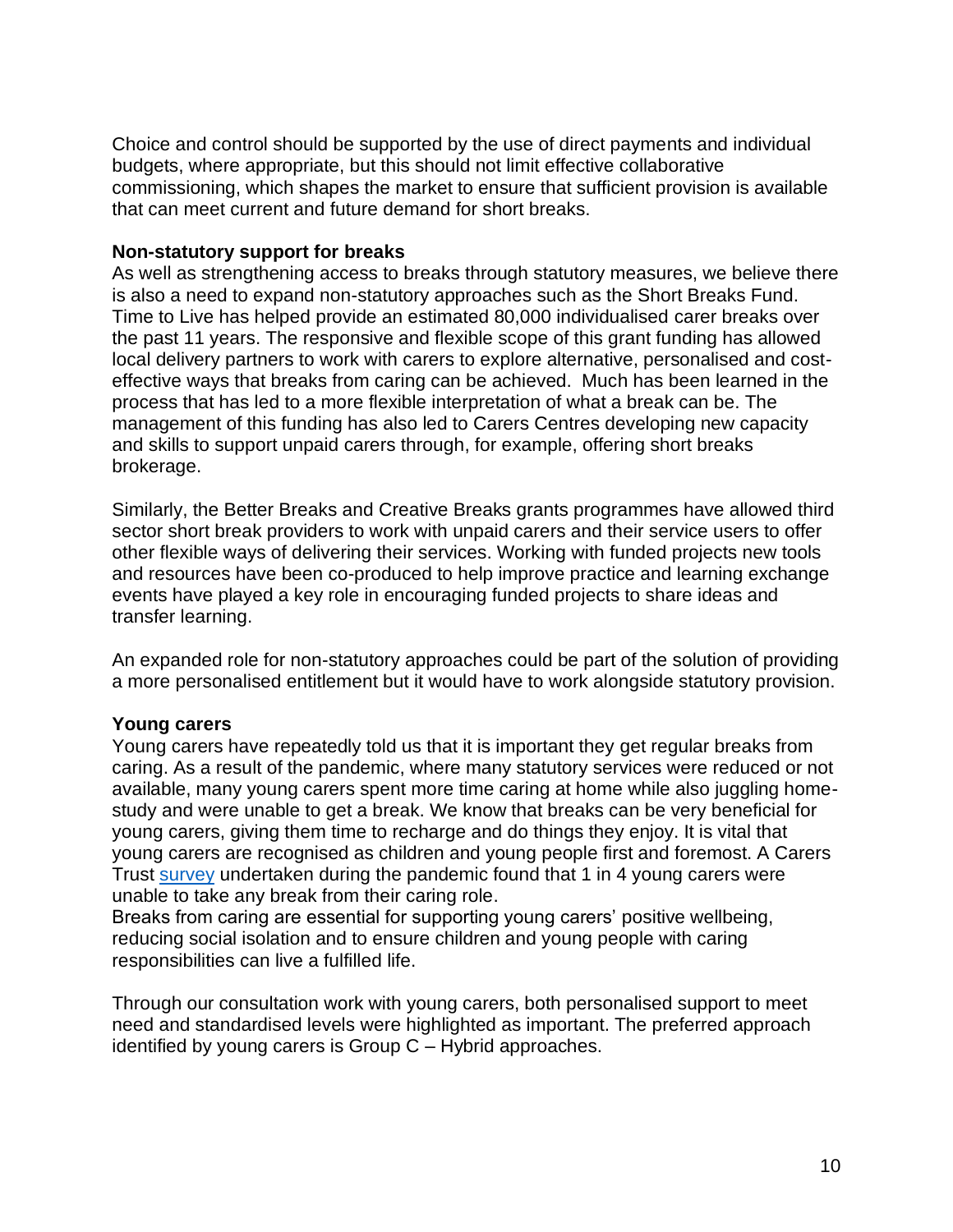Young carers were asked in our survey:

*It is important that unpaid carers of all ages are able to take a break. Scottish Government want to make it an unpaid carer's right to have a break. What model of breaks from caring would you prefer?*

| <b>Answer Choices</b>                                   | Response<br>Percent |
|---------------------------------------------------------|---------------------|
| All unpaid carers have the same support to take a break | 22%                 |
| All support should be personalised to a person's needs  | 28%                 |
| It should be a mix of both                              | .50%                |

Opportunities for respite are important to all unpaid carers, including young carers. It is important to young people that respite and breaks are available, and suitable to their needs. Each young carer has different expectations of a break; and different requirements for what makes a good break for them. This is reflected in the answers to the survey, and in the following quotes:

*"I want to spend more time 1:1 with my mum and dad … I don't feel confident enough to go with people I don't know. I want my breaks to be with my own friends and family and with people I choose … If my mum and dad got more help with my sister this would help me too."*

*"For a lot of young carers – a break away is not just physical but a mental break – don't need to worry in the back of their mind about the person they care for. Even if attending a hub (physical break) there is not necessarily a mental break. Helps for them to know the cared for person is safe and being looked after by someone."*

The process for young carers accessing short breaks should be simple and fair. There must be flexibility on how short break budgets are used to meet the diverse needs of young carers. It is essential that considered planning is undertaken to ensure young carers do not become an after-thought of short break provision, recognising that their needs and requirements may be different from adult carers. All unpaid carers, including young carers should have regular access to personalised short breaks which meet their needs.

## **Black and Minority Ethnic (BME) carers**

There was universal consensus amongst BME unpaid carer respondents that having access to regular and timely short breaks was a vital support in their caring role. The emphasis was on short breaks that met their specific cultural and linguistic requirements, and this was where the biggest gap in available services was identified. Unpaid carers spoke of their lack of confidence in having the needs of the cared for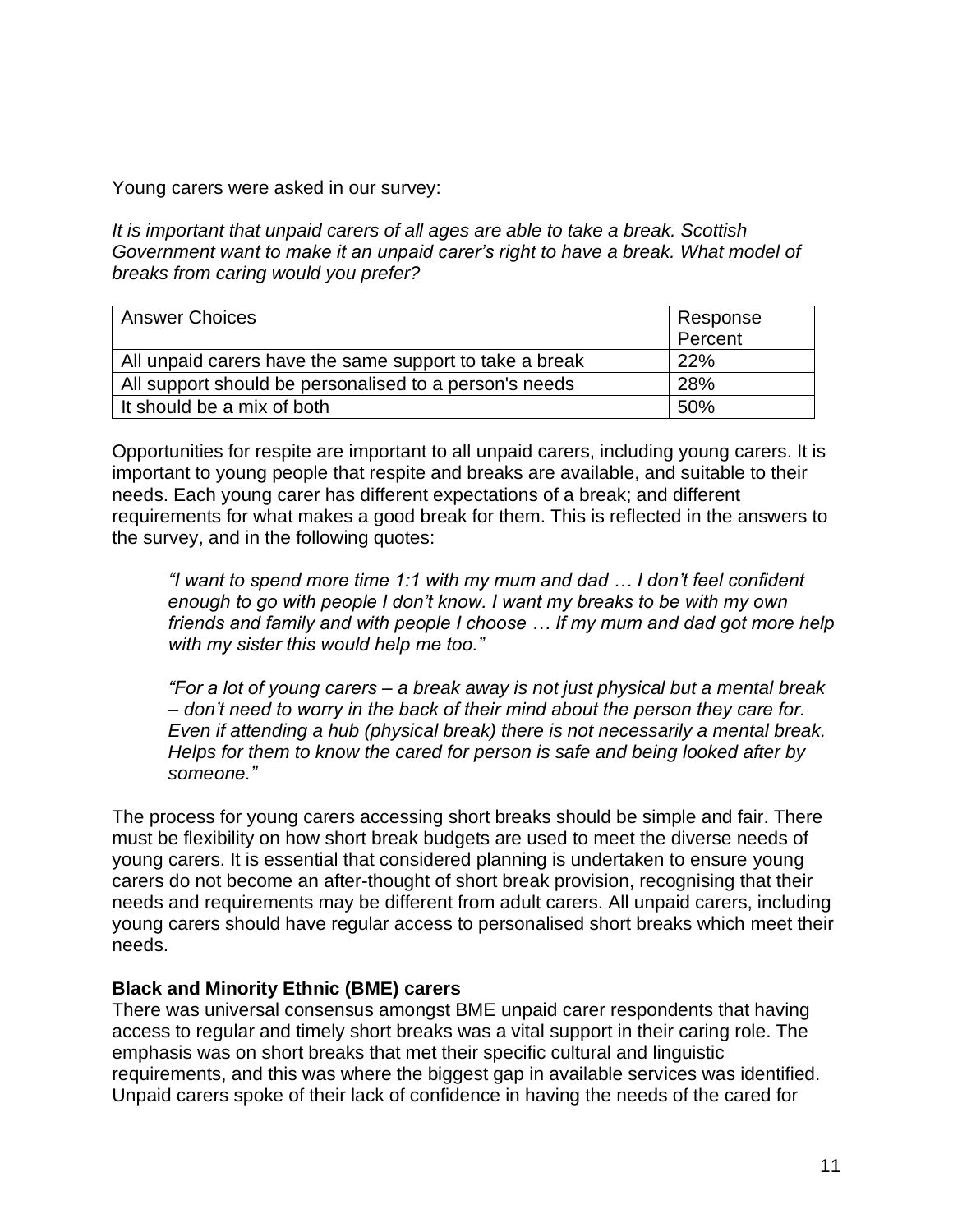person met resulting in a reluctance to take up services and in instances where they had used services, of the detriment in the cared for person's mental and emotional health on their return.

*"You could get a wee weekend away. Being a Traveller, my son is different from other kids with the same condition."*

*"I was offered respite when my son was seven or eight and he went to a special school. [I] didn't take it because I didn't trust anyone to look after my son."*

As a result of this, there was a reliance on specialist services, which by their very nature, were very limited and not universally available across Scotland.

*"What the community requires is a bilingual (Cantonese and English) organisation to arrange the trip so that the carers can have a short break once a year."*

Unpaid carers from BME communities were in favour of a universal right to a short break but argued strongly that such a right was only as good as an individual's ability to exercise that right in a way which met their needs. Many carers spoke of going years without a break or not having access to a short break at all, contributing to further declines in their own health and wellbeing.

Carers also requested more flexibility in how short breaks were to be taken, arguing that for them, group breaks with other carers from the same ethnic group were preferred due to language and cultural requirements.

## **Using data to support care**

We would strongly argue that there needs to be a renewed focus on the collection of data on unpaid carers, including equalities data within social care. Consistent failures to routinely collect data on the uptake of social care services, including unmet need, have resulted in significant data gaps which have hindered progress in the identification of services required, workforce planning and improvement activities. A recent FOI undertaken by MECOPP to quantify the number of carers' assessments and Adult Carer Support Plans by local authorities have once again highlighted incomplete or nonexistent returns. The absence of robust data has implications across the whole of the social care sector at both local and national level. In order to determine and subsequently ensure that everyone in Scotland who requires social care support is benefitting equally from that support, we urge Ministers to make this a priority.

# **Complaints and putting things right**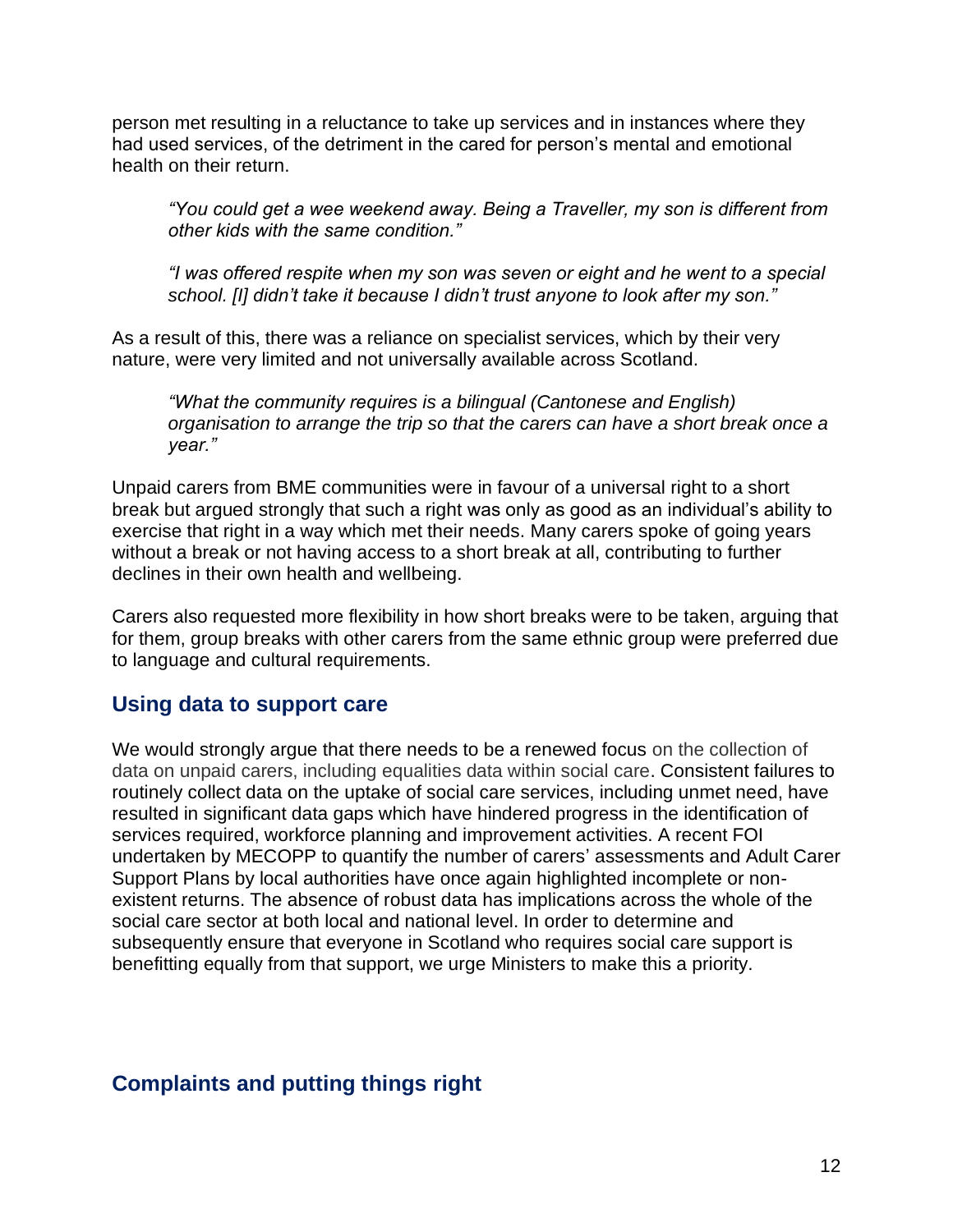Unpaid carers have mixed views on the proposals put forward to improve how social care complaints are dealt with.

There was strong support for a Charter on Rights and Responsibilities and access to clear information on any complaints process and advocacy agencies which could assist. There was also support for a single point of access for feedback and complaints, as long as it was fully inclusive, clear information about advocacy services and a consistent model for handling complaints for all services were rated equally by unpaid carers. All elements detailed within the consultation as core were seen as important in developing a new system for complaints about social care services. The lack of unpaid carer specific advocacy services was highlighted as a particular concern.

Unpaid carers noted their support for a national single body to deal with complaints which would be useful as it would ensure consistency of approach and response. However, there were mixed opinions about moving any complaints process online as this could prove off-putting and mean an additional barrier for people who were digitally excluded.

Unpaid carers had a range of concerns around making a complaint and how more could be done in designing a system that reassures complainants that complaints would not be held against them and that they would be treated as an opportunity for improvement. Carers have a fear that they and/or the person they care for will be penalised for making complaints. It is important to ensure that this isn't the case but people may have had a bad experience.

They further noted that it was crucial to establish a positive working relationship with anyone dealing with their concerns but that it was incumbent on the worker and not the unpaid carer to be responsible for this.

The time taken to resolve complaints was also specifically highlighted. Unpaid carers were often exhausted by the length of time it could take to satisfactorily (or not) resolve a complaint and that very often, they did not have the energy to pursue or finish the process. They felt strongly that a quicker process would be much more helpful. There was little support for a Care Commissioner within the workshop as participants felt that there were already a number of regulatory bodies which they did not have full confidence in.

## *"We have had Mental Welfare Commissioner for a generation. No confidence in them".*

In discussing the potential for a Commissioner, unpaid carers were unsure, with the information available, whether this was of benefit or not. They felt that more information was needed on what exactly a Commissioner would do, what their powers would be and how this would be funded. Suggestions were made that the role and remit of a Care Commissioner should be consulted on and the final role/remit should be widely publicised.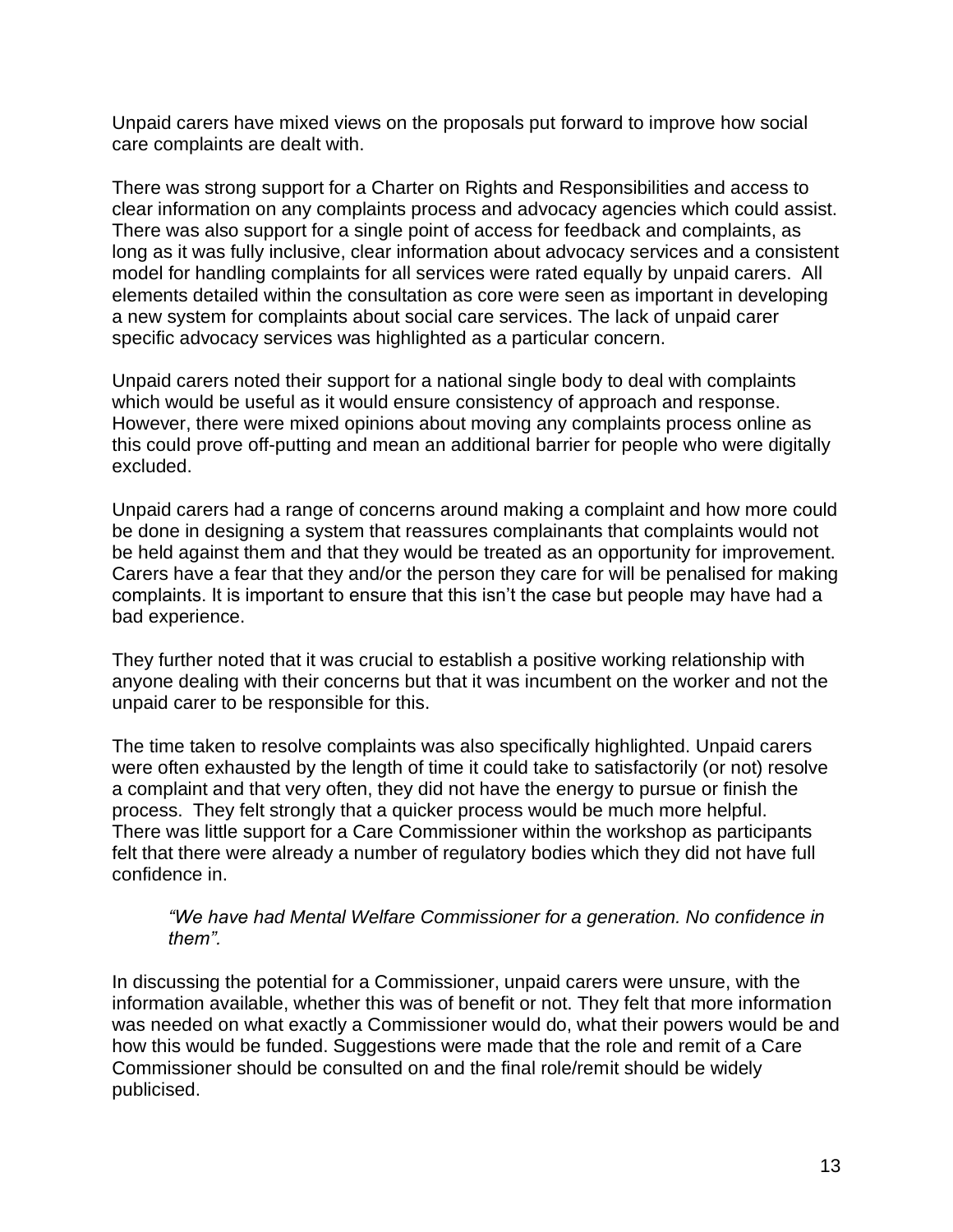*"I have often seen the role of a commissioner being suggested but I'm unsure exactly what someone in that role would do."*

All participants in discussion were in favour of a National Care Service, collecting data on the lived experience of those receiving care and support, their families and unpaid carers to contribute to an outcome measure. Unpaid carers felt strongly that the lived experience of unpaid carers should be valued and reflected in an outcome. However, some questions arose on whether their experiences would be equally weighted.

*"Does this mean this feedback should have the same value as inspection reports, etc. which currently carers have no power over?"*

*"It can depend on how much they value the views of carers vs those of the experts. Sometimes services can be rated very highly but the experience of using them is very different."*

The Care Opinion model was highlighted by unpaid carers as a positive way to gather both positive and negative feedback. As a public platform, this would support public accountability which was felt to be crucial. Unpaid carers felt there was a lack of transparency and an unwillingness to take responsibility when things did not go well.

*"The Care Opinion format is also a public forum where everyone can see what is being said, rather than most complaints which are made privately. Action can also be taken based on positive feedback provided."*

## **Black and Minority Ethnic (BME) carers**

In addition to the above, a number of additional issues were identified by BME unpaid carers. The primary concern expressed by BME carers was for any complaints process to be easily understood, accessible at the point of need and to have access, as a matter of course, to the necessary support mechanisms to enable them to participate fully. Access to culturally appropriate advocacy was highlighted as a specific requirement. A number of unpaid carers noted assumptions made by practitioners that younger family members could assist without recognising that whilst these family members may be fluent in English, they had limited capacity in the first and/or preferred language of their parents.

There was some support for a Charter on Rights and Responsibilities as unpaid carers felt that they would be able to refer to this if they felt they were not being listened to but that any Charter must reflect the diversity of Scotland's caring population.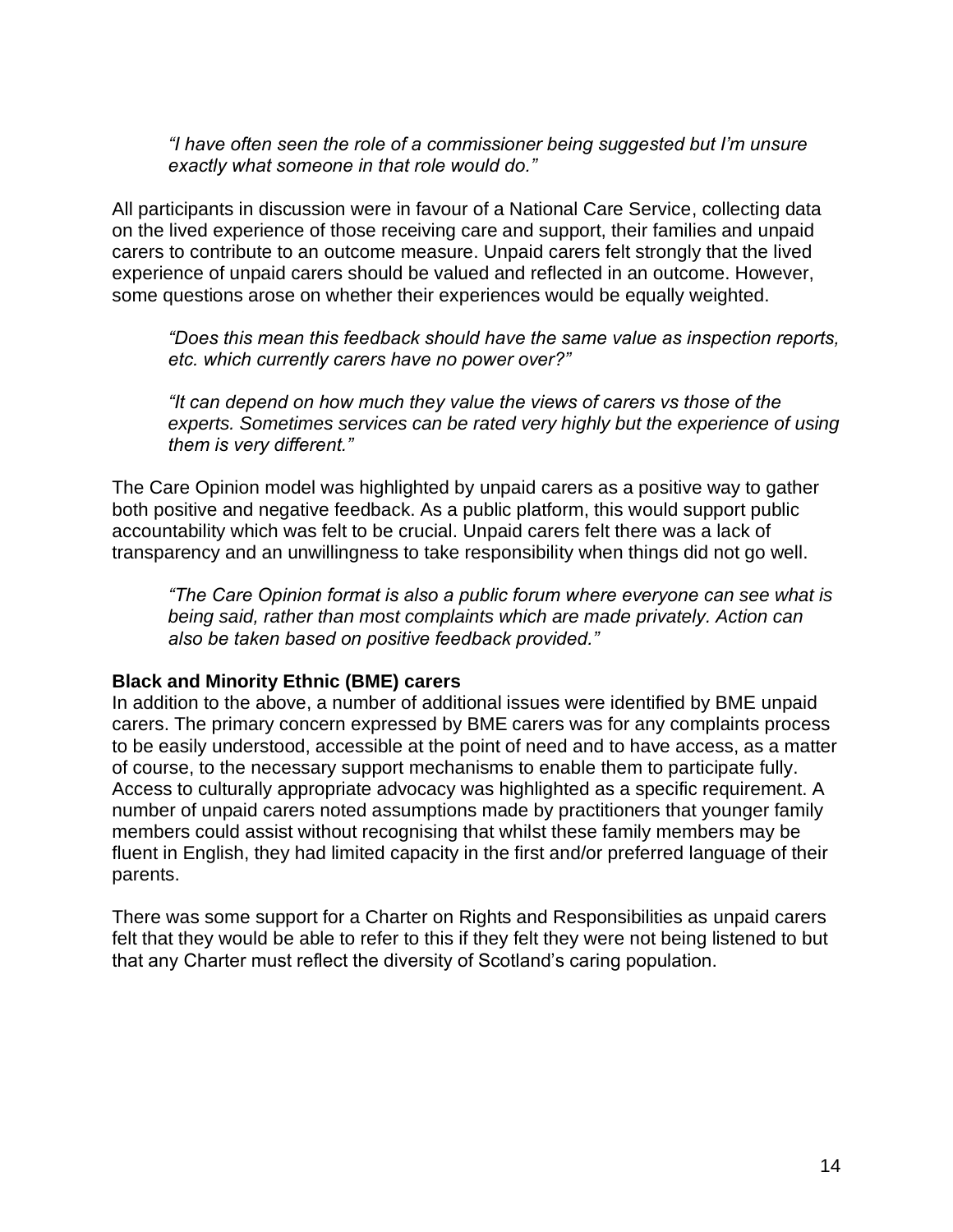# **National Care Service**

As part of the National Carer Organisation engagement events, we facilitated two carer discussion groups at the Carers Parliament which addressed the Scottish Government's proposals for a National Care Service and the scope of the National Care Service. We also heard from 424 people who responded to our survey on the National Care Service. Many participants found it difficult to engage with the consultation questions, as they felt that the proposals lacked detail. They also found it challenging to relate to how structural changes can deliver real progress, ultimately improving their lives and the lives of the people they care for.

To provide an analogy, when people think of the National Health Service, they don't tend to picture a monolithic structure or a system, instead they think of doctors, nurses and other health care workers who deliver a service to them. Many unpaid carers struggled to imagine what tangible difference setting up a National Care Service would make to their lives and preferred to focus on changes that need to happen at a local level in relation to direct service provision.

That said, the majority of people who took part in our polls and discussions indicated that they were in favour of the development of a National Care Service. However, at the Carers Parliament discussion groups this support was more nuanced and included many caveats for which more detailed information on the proposals was required.

## **Key messages**

The top messages from our survey were as follows:

1. "I support a National Care Service because my local authority has failed me and no one is willing to accept accountability"

55 respondents said they would prefer that responsibility for social care shift to national government. The reasons given for this include:

- $\triangleright$  More consistent standards and an end to the postcode lottery (recorded separately)
- $\triangleright$  The view that the system is 'not fit for purpose'
- $\triangleright$  A desire for change and to 'overhaul the system'
- $\triangleright$  Greater accountability
- $\triangleright$  Portability of care
- $\triangleright$  Better integration between health and social care
- > Hope that a National Care Service would raise standards for care homes.
- 2. "I think the social care works better and is more accountable and accessible at a local level. National services are too remote and do not reflect local needs"

25 respondents said they would prefer that responsibility for social care remain with local authorities. The reasons given for this include: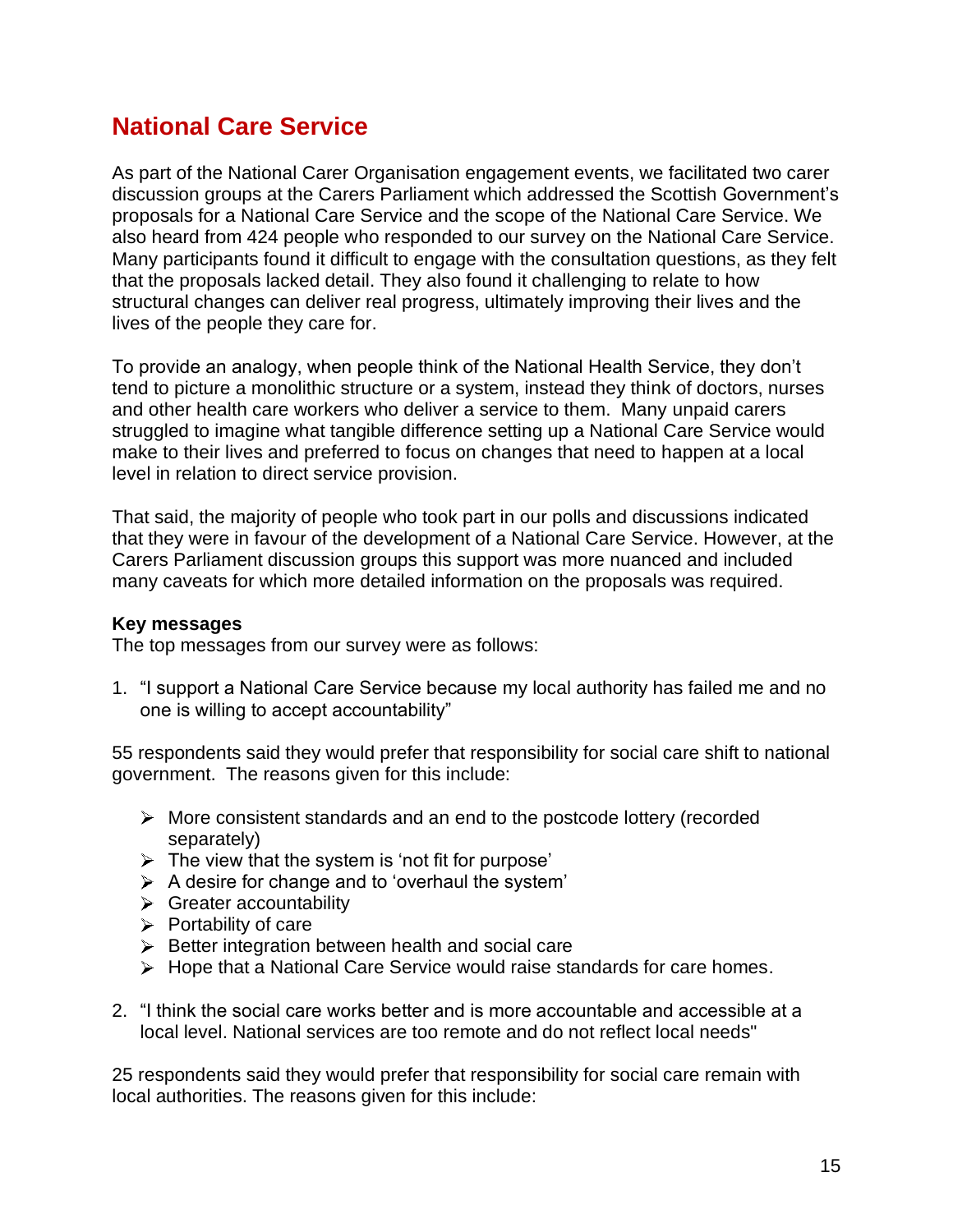- $\triangleright$  Services are more responsive to local needs if they are locally based
- > Lack of trust in the government to oversee social care
- $\triangleright$  Concerns that this is a cost cutting exercise
- $\triangleright$  Concerns that national strategies lack flexibility
- $\triangleright$  Concerns that a central approach will not be responsive to the needs of people in rural and island communities (recorded separately).
- 3. "At the moment it's a postcode lottery within a locality never mind the various local authorities, hopefully this will ensure consistency, transparency and equality"

14 respondents said they believed that a National Care Service would ensure more consistent standards and help to end the 'postcode lottery'

4. "Any NCS needs to be properly funded, informed by people who will use it and have compassion, good relationships and rights at its heart"

## **Other key messages include:**

- $\triangleright$  Some respondents said they were unsure if the establishment of a NCS would result in better outcomes for unpaid carers and care recipients
- $\triangleright$  Unpaid carers felt strongly that they must be viewed as equal partners within the new structures
- $\triangleright$  Several people said they agreed with the proposal to have a single health record
- $\triangleright$  Many held the view that there was not enough information to give an informed view of the proposals
- $\triangleright$  People were of the opinion that there needs to be a balance between centralisation and localism and there were concerns that a NCS would not be responsive to the needs of people in rural and island communities
- $\triangleright$  There was a strong view that the proposals will require significant funding and will not be successful without this
- $\triangleright$  Several people felt that the scope of the NCS was too broad and that is should be developed incrementally.

## **Polling results**

In reference to Q20 we asked: *As part of the plans for a National Care Service, the Scottish Government would like responsibility for social care to shift from local authorities to Scottish Ministers. What do you think about this proposal?*

| Yes, I think this is a good idea    | 52.12% | 221 |
|-------------------------------------|--------|-----|
| I don't know                        | 21.93% | 93  |
| No. I don't think it is a good idea | 21.23% | 90  |
| Other                               | 4.72%  | 20  |
| <b>TOTAL</b>                        |        | 424 |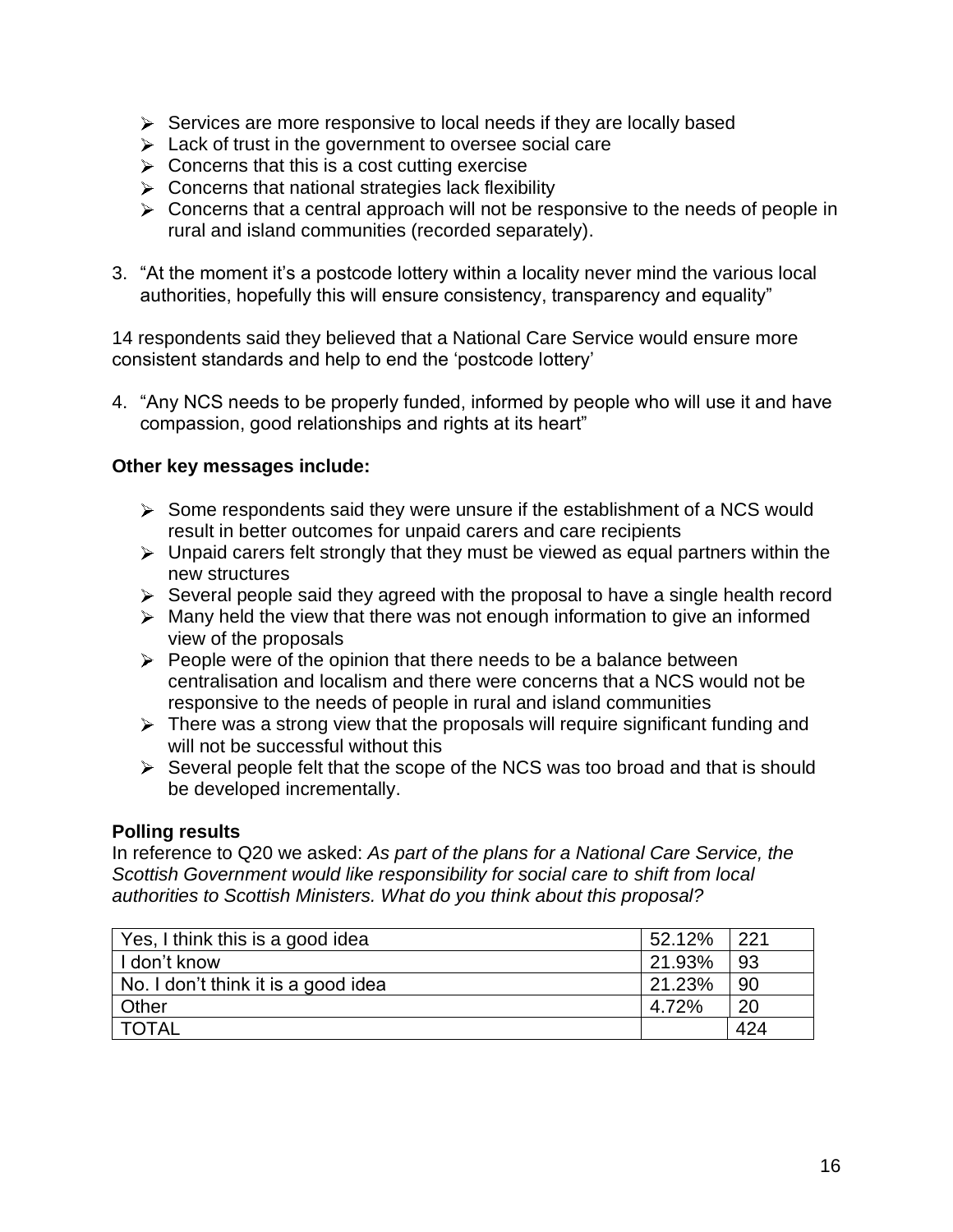In reference to Q22 we asked: *Do you think that the National Care Service should have responsibility for the following areas?*

|                                 | Yes    | <b>No</b> | Don't  | Total |
|---------------------------------|--------|-----------|--------|-------|
|                                 |        |           | Know   |       |
| Adult social care and social    | 77.12% | 13.21%    | 9.67%  | 424   |
| work                            |        |           |        |       |
| Children's services; children's | 71.6%  | 14.32%    | 14.08% | 412   |
| social work and social care     |        |           |        |       |
| services                        |        |           |        |       |
| Alcohol and drug services       | 61.65% | 17.96%    | 20.39% | 412   |

In reference to Q52 we asked: *Scottish Government are proposing that the National Care Service have responsibility for some mental health services. What elements of mental health care do you think the National Care Service should have responsibility for?*

|                                    | Yes    | <b>No</b> | Don't  | Total |
|------------------------------------|--------|-----------|--------|-------|
|                                    |        |           | Know   |       |
| Primary mental health services     | 64.35% | 16.99%    | 18.66% | 418   |
| <b>Child and Adolescent Mental</b> | 66.18% | 16.91%    | 16.91% | 414   |
| <b>Health Services</b>             |        |           |        |       |
| Community mental health            | 59.57% | 22.49%    | 17.94% | 418   |
| teams                              |        |           |        |       |
| Crisis services                    | 59.95% | 20.14%    | 19.90% | 417   |
| <b>Mental health Officers</b>      | 62.08% | 17.87%    | 20.05% | 414   |
| Mental health link workers         | 59.71% | 18.47%    | 21.82% | 417   |

More information on the inclusion of mental health services in the National Care Service can be found in the section on the Scope of the National Care Service.

## **Carers Parliament workshops polling and discussion**

In our discussion groups at the Carers Parliament we also used polling questions to ascertain unpaid carers' views on the proposals for a National Care Service. Firstly, we asked people their views on the government taking responsibility for social care. The results were broadly similar to our survey with 44% of unpaid carers saying they were in favour of the plans, versus 52% in our survey. 22% of people at our discussion groups disagreed with the proposal versus 21% of those surveyed. The remainder said they were unsure.

We then asked people at our discussion groups if they agreed with setting up a National Care Service. Interestingly, results were much higher with 86% saying they were in favour of this proposal. The same question was not asked in our survey. The reasons for this difference may be explained by the dual desire for greater consistency and raising of standards, while at the same time the preference was for local decision making. This is probably best summed up by one participant who suggested: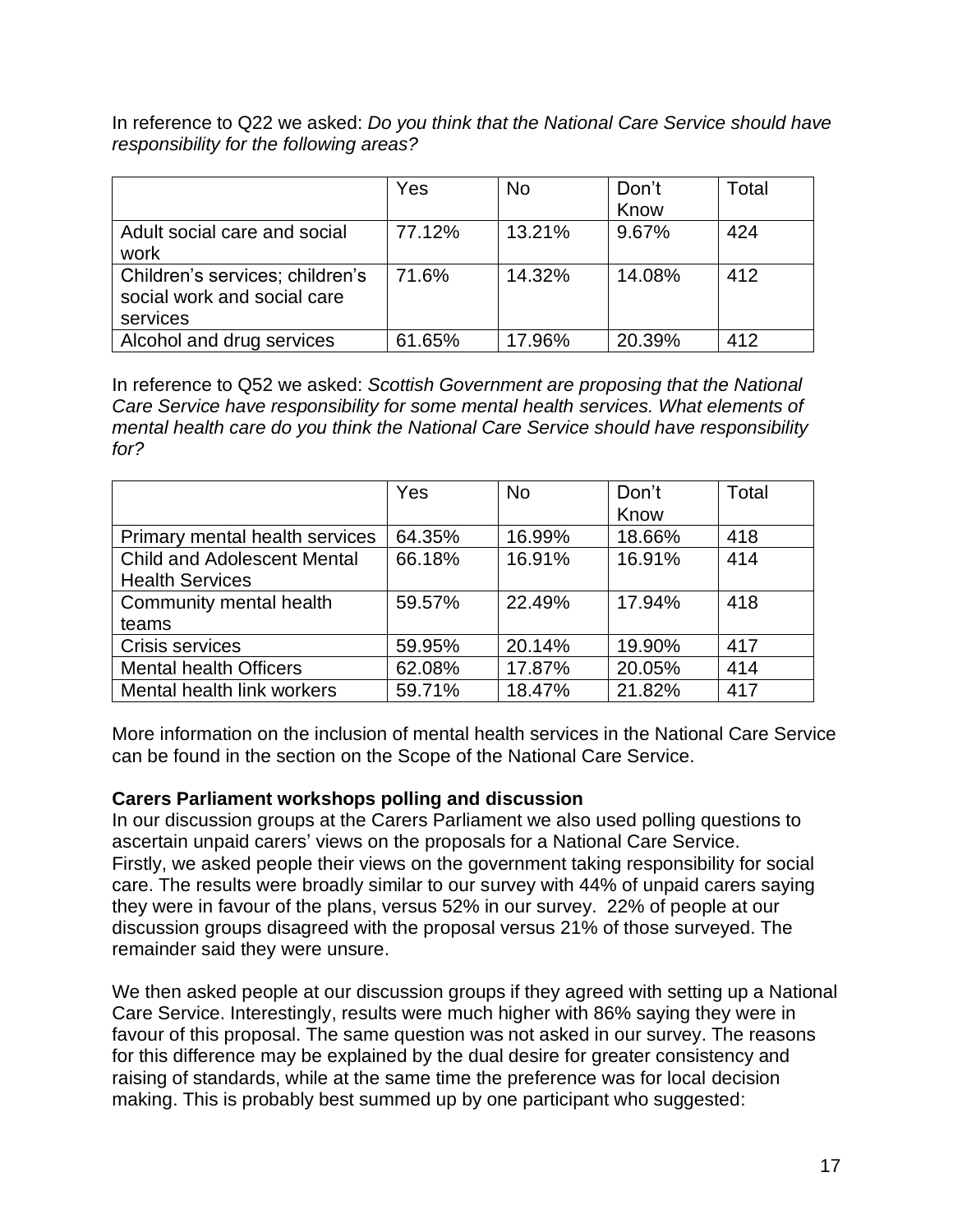*"You could have a centrally funded but decentralised NCS under local control"*

The other points unpaid carers raised at the discussion groups were:

- $\triangleright$  The last 18 months has proved that the current system isn't working and things need to change
- $\triangleright$  Any approach needs to be collaborative with people working better together. It was suggested that we look at the recommendations in the Christie Report about building services around people
- $\triangleright$  The main issue is not planning it's the lack of resources
- $\triangleright$  The challenges of transitions were discussed. There are huge barriers to smooth transition. The minute someone is transferred to adult services they are discharged by their NHS consultant in children's health services rather than any attempt to a smooth transition for the young person and their family. Unpaid carers are having to deal with transitions in both health and social care

The needs of unpaid carers from rural areas was a strong theme with concerns raised about how responsive a National Care Service would be to their specific geographical challenges. The following points were made on this theme:

- $\triangleright$  Rural carers need to be involved in oversight groups and structures
- $\triangleright$  What happens in the Central Belt doesn't work in rural and island areas
- $\triangleright$  There are greater difficulties in recruiting social care workers in rural areas, which has led to reductions in care visits from 4 to 2 per day and some smaller care companies pulling out.

## **Young carers**

The vast majority of young carers we engaged with are supportive of the introduction of a National Care Service and for Scottish Government to be responsible for the delivery of social care. The National Carer Organisations as informed by unpaid carers, young carers and carer services are therefore also supportive to the creation of a National Care Service.

A Carers Trust Scotland [survey](https://carers.org/downloads/scotland-pdfs/2020-vision.pdf) undertaken during the pandemic found that 59% of young carers and 67% of young adult carers who participated were taking on more caring hours every week. One in ten young and young adult carers surveyed have seen their caring role increase by 30 hours a week or more and 24% of young carers and 34% of young adult carers were caring for more people than they did before the pandemic. Additionally, 38% of young carers and 44% of young adult carers that participated felt less able to cope.

As the number of unpaid carers in Scotland has estimated to have increased now to over 1.1 million, it must be recognised that many of these unpaid carers are young carers. Many young carers remain hidden and unidentified and there is lack of robust data on this cohort of unpaid carers. In the creation of a National Care Service, disparity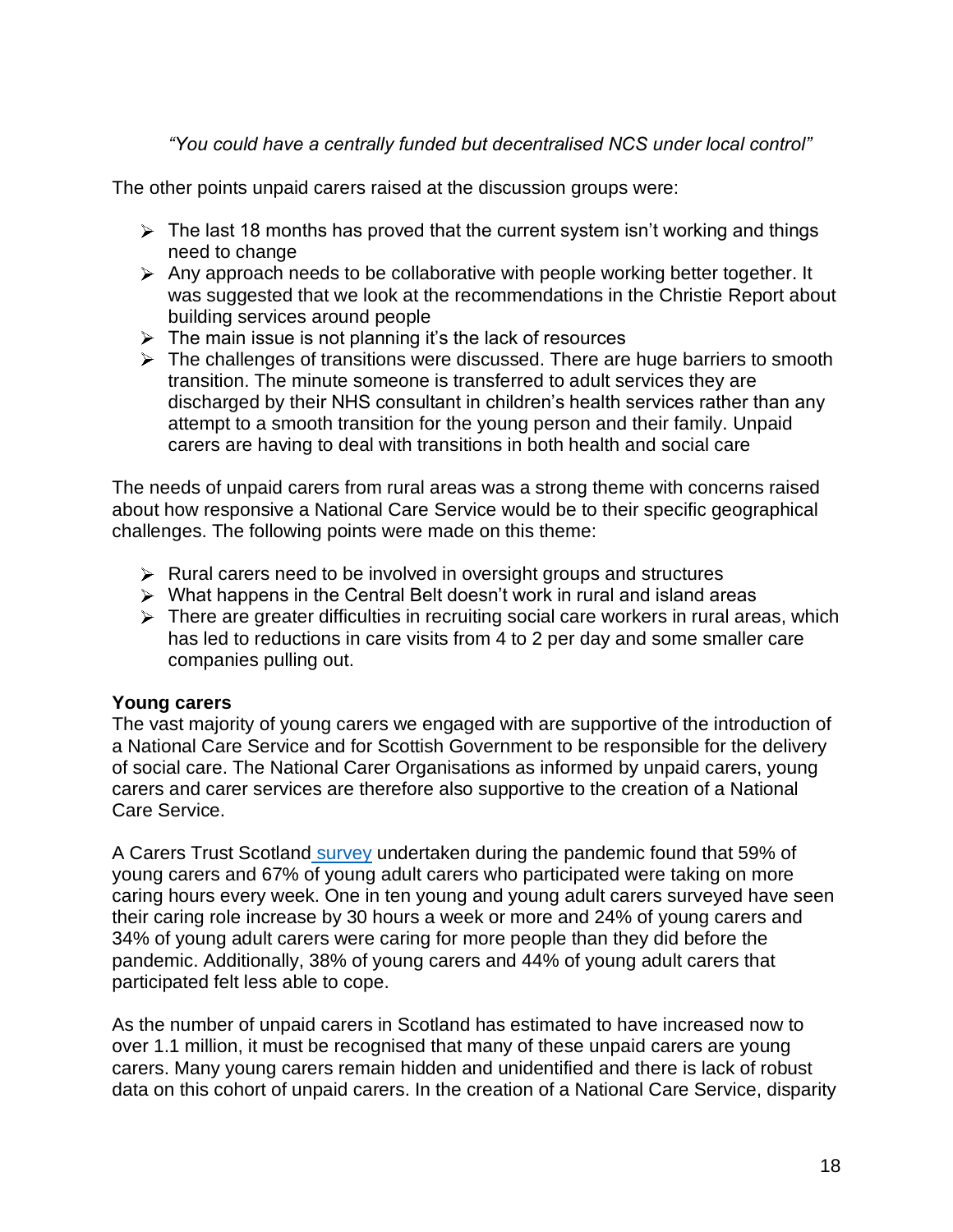of young carer support should be addressed. The needs of young carers should be at the fore of development to ensure these young people and their needs are recognised; they must get the support that they need and their rights as children and young people must be upheld. We know that an effective social care system should contribute to improving support for young carers and achieve better outcomes for them.

#### Young carers were asked in the survey:

*A National Care Service would mean that the Scottish Government would become responsible for social care, like it is for health care. Do you think Scottish Government should be responsible for social care?*

| Answer Choices | <b>Response Percent</b> |
|----------------|-------------------------|
| Yes            | 86%                     |
| <b>No</b>      | 14%                     |

Young carers could also take part in an Instagram poll to share their views in a quick response. From this poll they were asked *"Do you think Scottish Government should be responsible for social care?".* 16 people took part in this Instagram poll, with 100% responding 'Yes'.

Young people can see the potential for a National Care Service to improve the support available both to unpaid carers, and the person(s) they care for. Improving the support of their cared for person can often be an effective way of better supporting the young carer, where it would be expected that there would be less onus on the child or young person to provide the required social care.

Young carers noted that support available is different across Scotland's local authorities. Young carers expressed that a National Care Service could have a role in standardising the support available, ensuring high quality provision regardless of location.

Views on this topic were also shared during the young carers' session of the Carers Parliament, where seven out of eight participants supported that Scottish Government should be responsible for the delivery of social care. 100% of respondents to the question *"Should this be through a National Care Service?"* agreed that the delivery of social care should be through a National Care Service.

Young carers thoughts are also reflected in the following comments also:

*"All care and support should be person centred. The person receiving care is the most important in all of this and should have the right to voice opinions on their care and feel listened to when they speak up."*

*"I think that there should be help for everyone across the entire of the UK and extra help in rural areas."*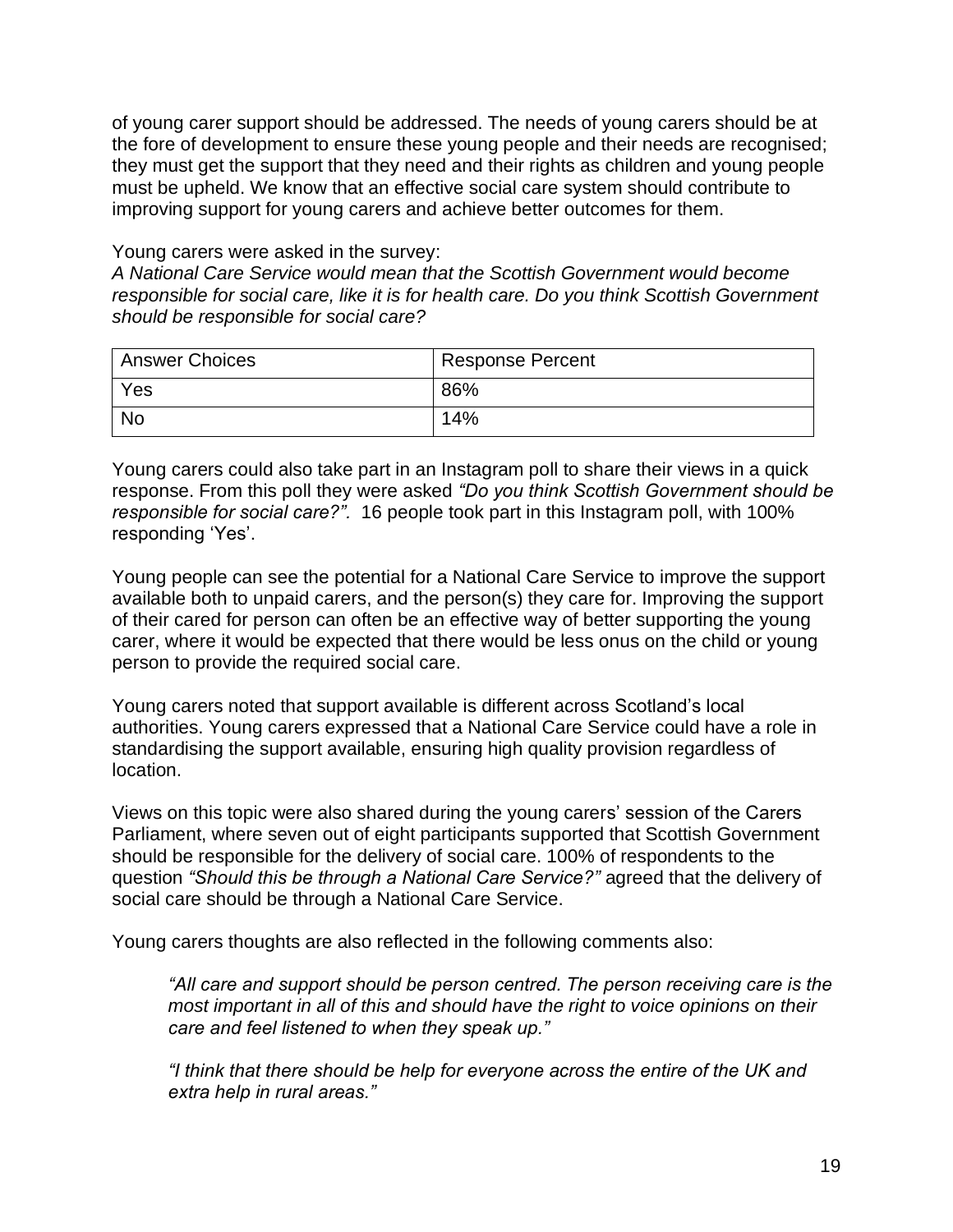## **Black and Minority Ethnic (BME) carers**

The response to this question was mainly based on how to ensure that all BME carers had equal access to social care services irrespective of where they lived in Scotland. BME carers highlighted that too often, the support they received was dependent upon the availability of other BME community organisations in their area and that the BME support infrastructure was not equally developed across the country. There were also marked disparities in the extent to which different ethnic groups were served by community organisations.

A hope was expressed that a National Care Service might be one way of addressing this imbalance ensuring that all BME unpaid carers had equal access to the services they required.

From an organisational perspective, in its' individual response, MECOPP has highlighted the potential with the National Care Service to address this issue.

## **National Care Service conclusions**

- $\triangleright$  We are concerned that the government's proposals are too focused on structures and processes and not human rights and enabling people to live their best lives.
- $\triangleright$  The involvement of unpaid carers and people with lived experience as equal partners in the new structures and processes, both nationally and locally is a prerequisite to improving social care.
- $\triangleright$  A balance must be struck between centralisation and localism. While national standards and accountability can drive improvements, decisions must be made as close to people and communities as possible. This is particularly the case for rural and island communities who must have representation within the structures of the National Care Service.
- $\triangleright$  The National Care Service must set out and address existing inequalities with the social care sector to ensure that all those who require support receive the support that is right for them
- $\triangleright$  The development of a National Care Service will require considerable investment. However, our stakeholders were keen to emphasise that they wished to see the majority of additional resources made available for the reform of social care being directed to frontline services.
- The proposed scope of the National Care Service is very broad and goes far beyond the remit and recommendations of the Feeley report. We agree with our members that the government should consider developing the National Care Service on an incremental basis, starting with adult social care and then including other areas once more consideration has been given to the implications of widening the scope.
- $\triangleright$  Given the proposed relationship between the NHS and the proposed National Care Service, while we welcome a greater drive towards integration at a national level, the National Care Service must not follow the medical model but must have human rights as its heart.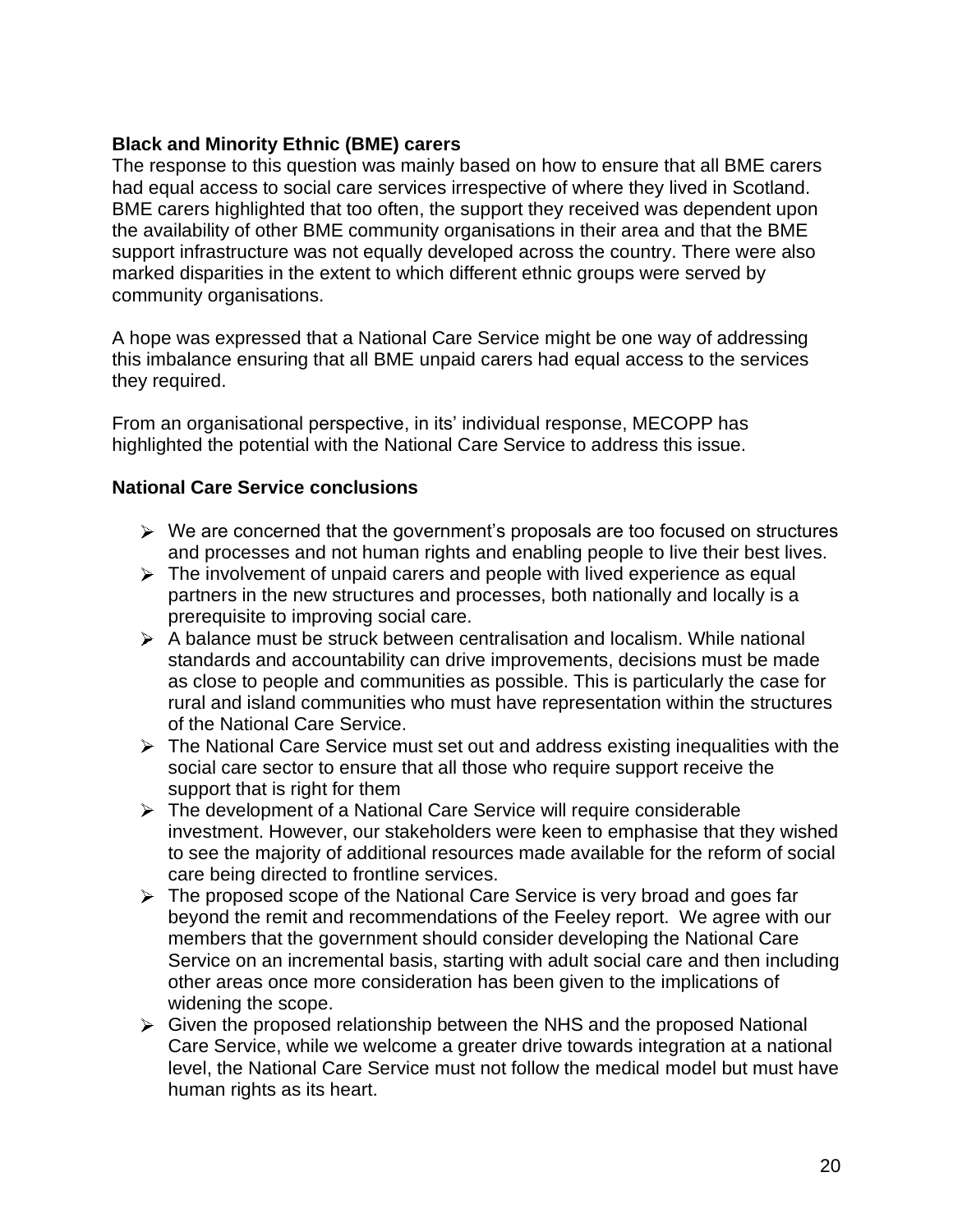$\triangleright$  Transitions from adult to children's services must be considered within the work of the National Care Service, both social care transitions and health care transitions for children with ongoing medical needs. More information on parent carers views on the National Care Service can be found in the next Section.

# **Scope of the National Care Service**

# **Children's services**

Carers expressed general support for children's services to be included in the National Care Service. They noted that there was fragmentation and families would benefit from a joined-up service from childhood right into adulthood. They talked about services stopping when moving from the children's team and having to fight to get adult services in place:

*"I absolutely think this should be a joined-up service, one of the biggest issues I found was lack of passing on of information"*

*"What I find baffling is that no-one seems to understand that a child with disabilities becomes an adult with those exact same disabilities"*

However, some unpaid carers said that whilst it was worth exploring, they were more cautious about the approach of including children's services with one citing a study in England that found that by including disabled children under general social work introduced a bias towards parents with disabled children as social work may approach children from a child protection perspective. It is important that incorporating Children's Services into a National Care Service does not create unintended barriers.

There were thoughts on the benefits on locating children's social work services within the National Care Service and improving alignment with community child health services including primary care, and pediatric health services. It was noted that it does have the potential to be more supportive but needed safeguards to ensure that people did not fall through the net.

*"It's the ones who will fall through the net that concerns me. As there will undoubtedly be. I think we need to overhaul certain Acts etc and look at our use of the words 'care needs'. Why don't we ask what the person would like and take things from there. I know.... but I can dream."*

Portability of care was noted as a benefit.

*"It would also help to have same services across Scotland, recognisable, especially when families move from one area to another, often not the same services or support and start telling story again, when paperwork could follow family."*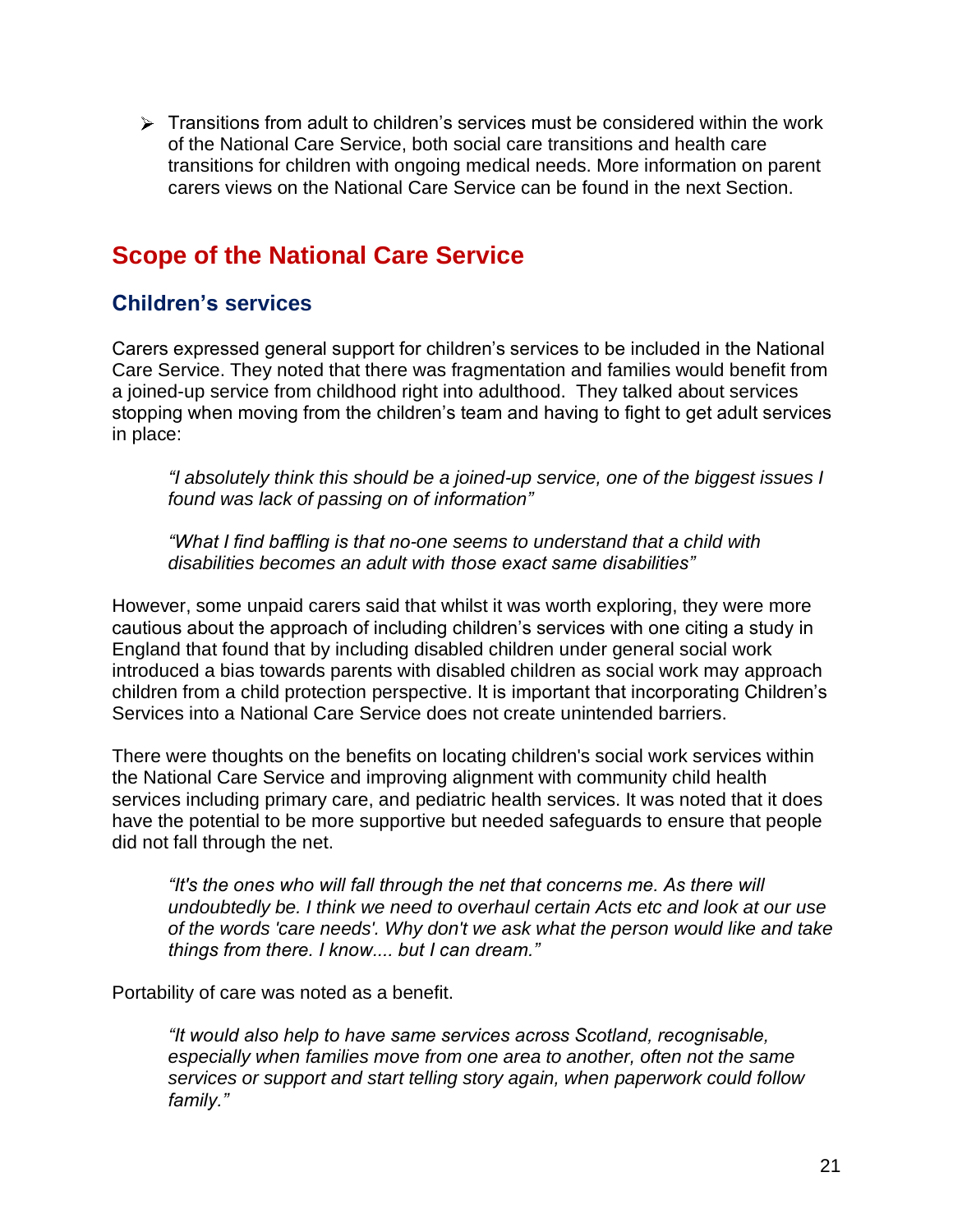It was noted that this could have been possible within Integrated Joint Boards but was not often the case.

*"It would make it better for children services to also be part of the NCS because in some local authority areas children's services sit on their own apart from Integrated joint board and not enough joined up for families."*

Unpaid carers noted the role of education and ensuring that connections are maintained and but also that the experience of their child in education is improved. All parts of the system are important.

*"There needs to be joined up planning between services – something like an Education Health and Care Plan that exist in England. Co-ordinated Support Plans focus too much on Education and too difficult to obtain."*

When asked about the risks of including children's services in the National Care Service. There were a few mentioned. For example, some parents cautioned on using the GIRFEC approach for all services (Getting It Right For Everyone):

*"GIRFEC hasn't been implemented fully and now they want to use a similar model for adults."* 

*"GIRFEC hasn't really worked in the way that it was intended. Children still don't have a seamless pathway and access to support, so I'm a bit wary of us replicating that model for adults."*

Others highlighted confidentiality e.g., in one response noted a possibility of lowered confidentially but also noted that a national care service could offer benefits too.

*"I don't know if confidentiality would potentially be lowered in anyway if everything was together? I think as long as each individual was seen as an individual it would work well rather than viewing people by their age or from assumptions made based on other experiences with people in similar situations or ages"*

## **Young carers**

Overall, the young carers that participated in our consultation exercises agreed that Children's Services should be incorporated into a National Care Service in Scotland. However, it was also clear that young carers were cautious about whether a National Care Service could result in current good practice in specific areas not being maintained.

It is important that a National Care Service looks at good practice services across the country, adapts where required and rolls this support out to prevent a postcode lottery of quality young carer support services. It is therefore also vital to ensure that no young carer should experience a poorer quality service under a National Care Service model.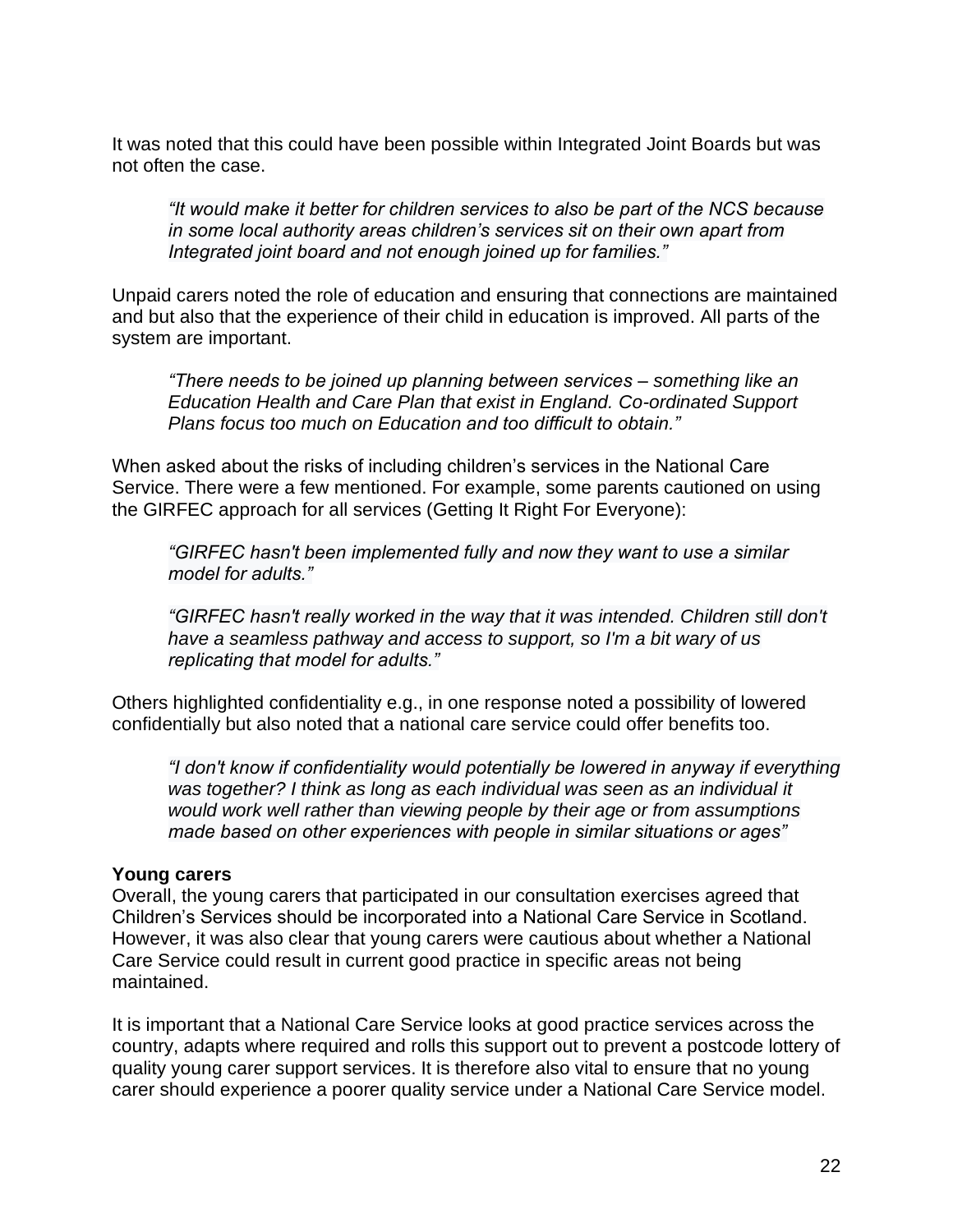We trust that the incorporation of Children's Services will result in a smoother transition for those young carers that will transfer from children to adult services. This transition can be a difficult time for young carers, and we hope that incorporating Children's Services into a National Care Service will ensure an ease in this transition of support.

We did not ask young carers their views on incorporating Children's Services into a National Care Service as part of our survey or Instagram polling. However, we did gather views through our workshop at the Carers Parliament.

Through a digital poll during the session young carers were asked *"Do you agree that Children's Services should be covered in the National Care Service?"* and 100% of respondents agreed that it should be.

However, some young carers did have some reservations about this, particularly around the fear that a National Care Service may result in a dilution of quality services and practice that is currently operating in some areas.

Young carers thoughts are reflected in the following comments:

*"I'm in two minds with that one because each local area has so many different things to offer and if we generalise, will that be lost."*

*"I feel that each individual is so different even if their situation is the same. One 12-year-old may be very mature and need different levels of support than a less mature 12 year old. If support is generalized, it may not be appropriate for each person if that makes sense?"*

*"I see some potential benefits such as the improvement for communication between services."*

# **Children's Services, Rights and Child and Adolescent Mental Health Services**

The recommendations from the Children and Young People's Mental Health Taskforce<sup>3</sup> endorsed a whole system approach in addressing children's mental health needs. It is good to see this reflected in the proposal for children's services to fall under the auspices of a National Care Service. As was found by the Promise<sup>4</sup> , *"for Scotland to truly to be the best place in the world for children to grow up, a fundamental shift is required in how decisions are made about children and families"*.

The current proposals being put forward for a National Care Service recognises that the Independent Review of Adult Social Care did not make specific mention of children's

<sup>&</sup>lt;sup>3</sup> Scottish Government (2019) Children & Young People's Mental Health Task Force: Recommendations

<sup>4</sup> Independent Review of Care (2020) The Promise.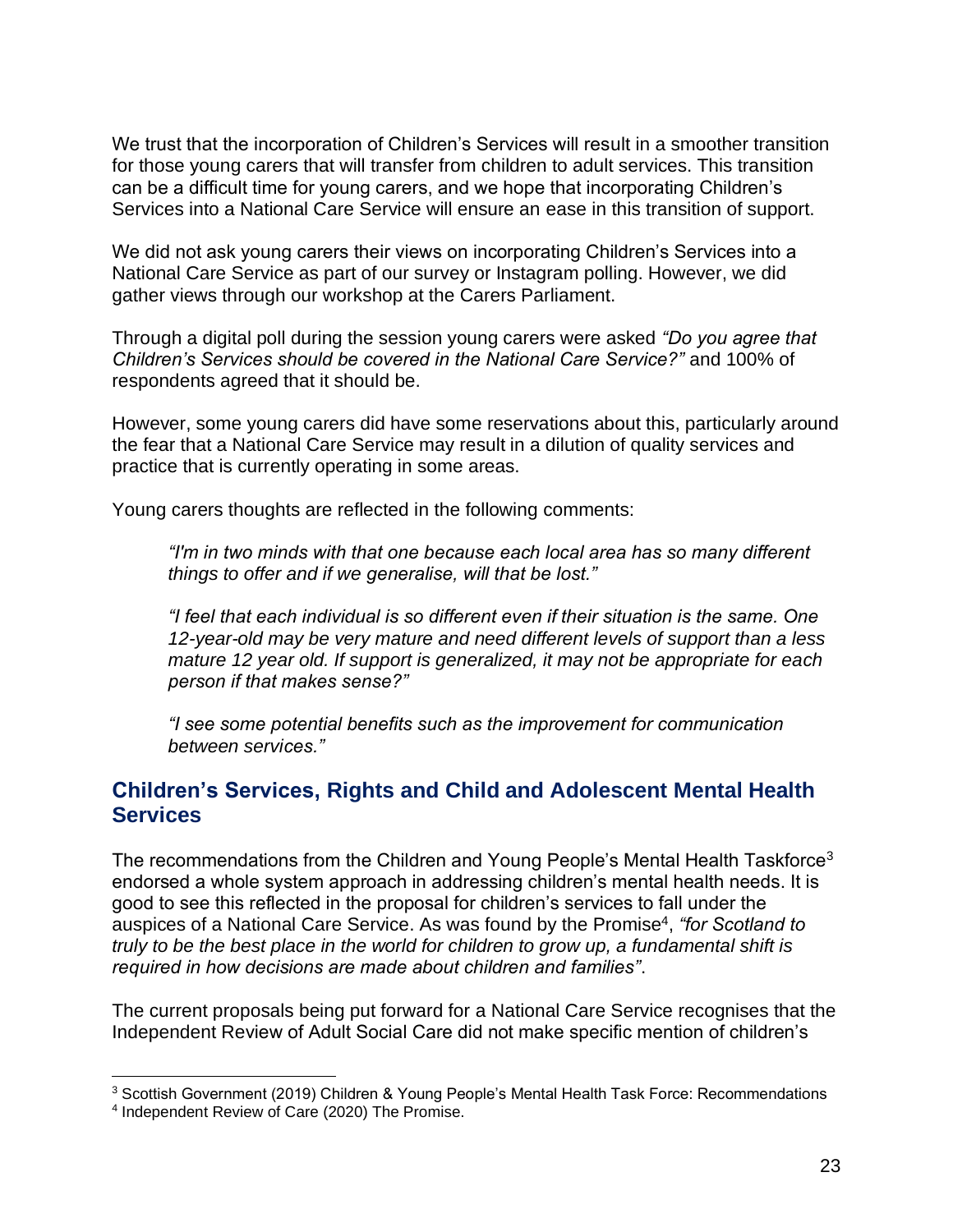service, out with acknowledging the need that social workers were reporting increasing concerns about fragmentation of children's services. We are pleased to see this taken forward in the proposals for a National Care Service.

The United Nations Convention on Rights of the Child<sup>5</sup> (UNCRC), paradigm shift requires children to be understood and related to as rights bearing individuals who are partners in their own care, not as passive recipients of adult's decisions in a welfarebased approach. The right to be heard (Article 12, UNCRC) must be applied in a very different context to that of adults, one which works with the evolving capacities of the child, and which respects the role of parent/carers. To achieve this, investment must be made into provision of adequate independent advocacy for children and young people.

This advocacy should not be an add on to current provision but an expansion of current provision and available to all children and young people across NHS service and any proposed National Care Service. There is also a need for investment into advocacy for unpaid carers in their own right and providing that will help unpaid carers exert their rights where need be.

The Scottish Government, in its commitment to producing Human Rights Bill which includes the incorporation of various conventions, must be minded that the United Nations Convention of Rights for Child and United Nations Convention on the Rights of Persons with Disabilities require Scots law, policy and practice to reflect:

- $\triangleright$  new paradigms for understanding childhood and disability
- $\triangleright$  several principles
- $\geq$  a range of duties for the state
- $\geq$  and rights for children and young people.

Much of this may need to be included in new legislation going forward, such as new mental health legislation, but also may impact on development of comprehensive children and young people's services as envisaged by a National Care Service. If carried out, with sufficient resources and willingness on part of agencies involved in the range of children's services, there is no reason why both UNCRC and UNCRPD could not be complied with.

Q.22 In response to the question of whether children's social work and social services should be incorporated into a National Care Service, our response is yes, but with the caveat of considering the paradigm shift outlined above.

We believe that it will be provide a more human rights-based approach if children's services, especially those with disabilities, including mental disabilities, were positioned under a National Care Service which would oversee the protection of children's human rights, as set down by both UNCRC and UNCRPD.

<sup>5</sup> Scottish Parliamentary Corporate Body (2020) United Nations Convention on the Rights of the Child (Incorporation) (Scotland) Bill: Policy Memorandum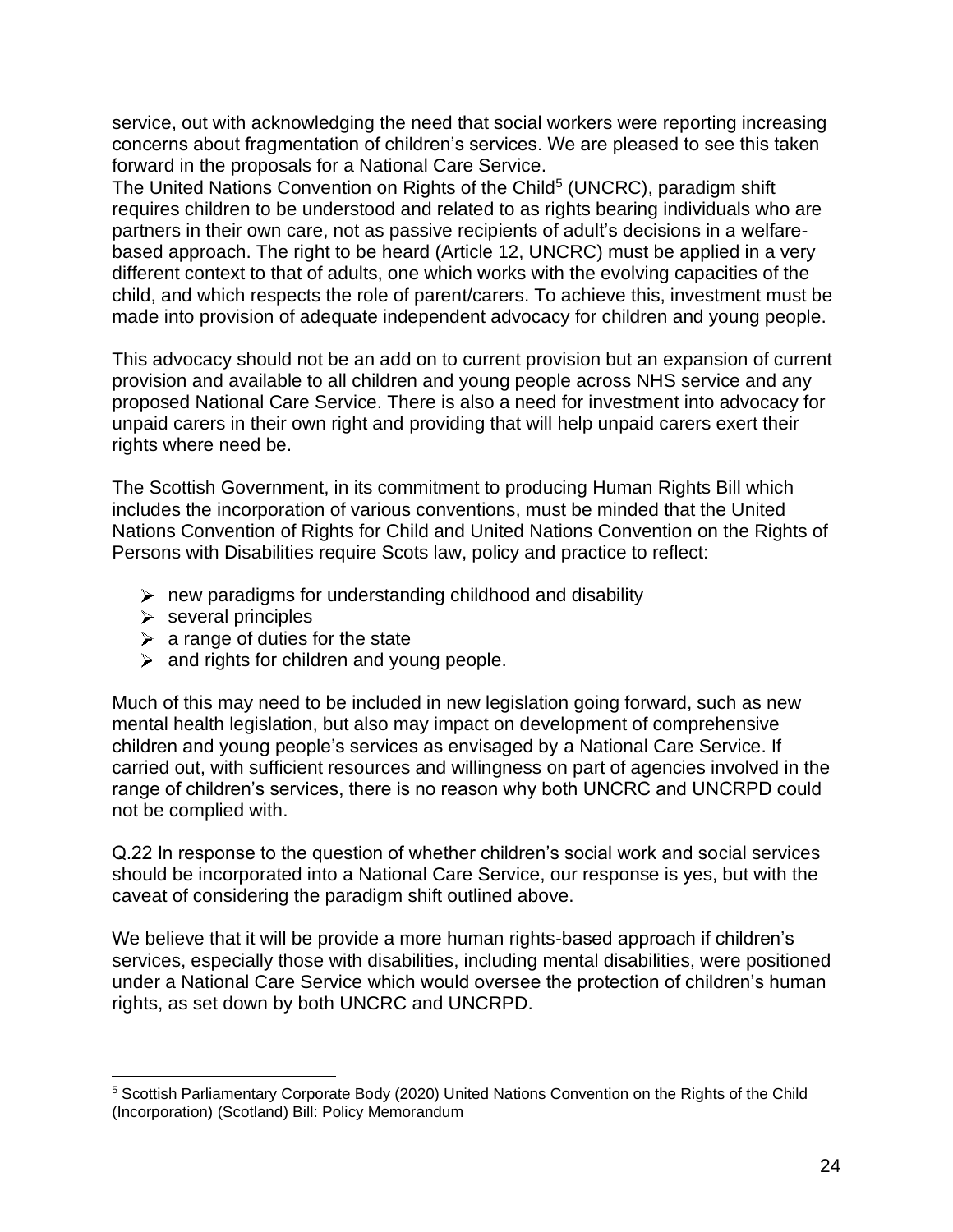This is not to ignore the complexity of this task however and the cultural shift away from seeing children and young people as objects of charity or passive recipients of care, treatment, or welfare. This move, underpinned by human rights, incorporating both UNCRC and UNCRPD, moves this view to children and young people as rights bearers. This can only be a good thing in the context of ensuring equity of access to services and the right to be heard.

Q.23 & 24. In response to these questions, we think that there may be some changes needed in how we consider disability, in particular under Scottish mental health legislation <sup>6</sup>when a child would be considered 'mentally disordered', under UNCRPD this would require to be changed to 'mentally disabled'.

These are fundamentally different concepts. A child's 'mental disorder' currently is understood from a medical perspective, which generally focusses on problems within the child and equates the child's disorder with impairments within the child. In contrast the UNCRPD describes those same children as having impairments, and those impairments are not the main focus for support or intervention. Those impairments, in interaction with all types of barriers in the child's environment give rise to disability. The main purpose of support and intervention is to remove barriers to the child's full and equal participation in society.

The current fragmented system of children's social work and social services stand as barriers for many of Scotland's children and increase the complexities of many of those children with disabilities. These barriers include, but are not the only ones,

- Moving between different social work and social care services/departments
- $\triangleright$  Repeating the child's and family's story over and over again
- $\triangleright$  Lack of joint communication between the various organisations supporting the child and the family
- Lack of interaction between child social work and social care services and NHS services.

All of this leads to parent/carer burn out and lack of trust with services. For the child it can add to feelings of being 'less than other children' or 'being different'. This can all deter people from seeking help and support or responding with anger and frustration at a system that is more concerned with process and policy than child centred care and support.

The inclusion of children's services within the National Care Service can only help with transitioning to adult services, an area which can be fraught with stretched relationships between young people, families and services. It also aspires to take a holistic view of the young person's needs as well as that of the family and unpaid carer. Given that for some young people transitioning into adult services may also come at a time of transition into further education or independent living, the more joined up social work and social care services can be the better the outcome for the young person.

<sup>6</sup> Mental Health (Care and Treatment) (Scotland) Act, 2003, Scottish Government, 2003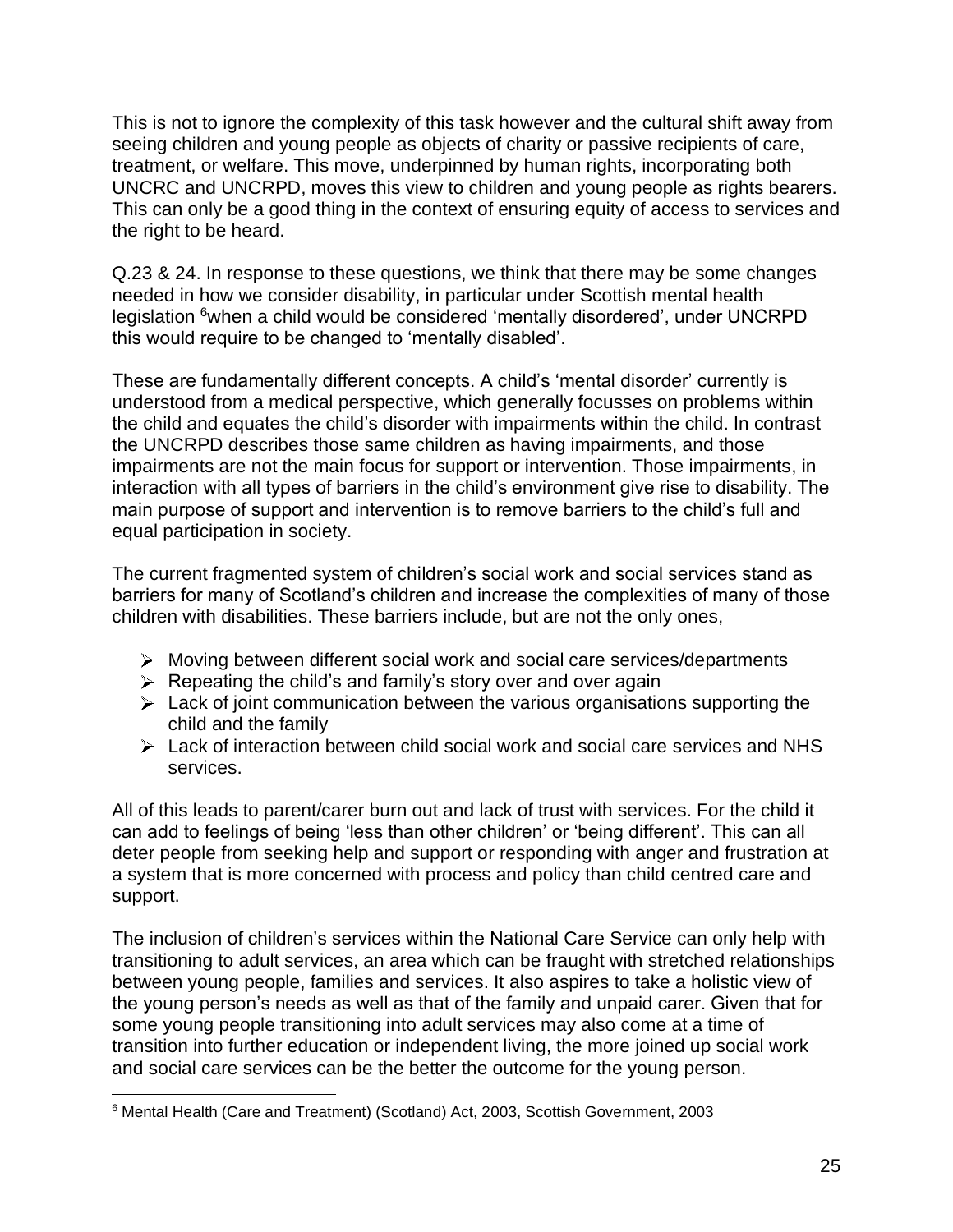The Independent Care Review<sup>7</sup> identified the following 5 foundations for children and young people in Scotland to fulfil the ambitions of the Scottish Government in a Scotland which could love its most vulnerable children and give them the childhood they deserve"<sup>8</sup>.

Voice: Children must be listened to and meaningfully and appropriately involved in decision-making about their care, with all those involved properly listening and responding to what children want and need. There must be a compassionate, caring, decision-making culture focused on children and those they trust.

Family: Where children are safe in their families and feel loved they must stay – and families must be given support together to nurture that love and overcome the difficulties which get in the way, this has to also include support for unpaid carers within the family.

Care: Where living with their family is not possible, children must stay with their brothers and sisters where safe to do so and belong to a loving home, staying there for as long as needed. This will also require the identification and recognition of sibling young carers.

People: The children that Scotland cares for must be actively supported to develop relationships with people in the workforce and wider community, who in turn must be supported to listen and be compassionate in their decision-making and care.

Scaffolding: Children, families, unpaid carers and the workforce must be supported by a system that is there when it is needed. The scaffolding of help, support and accountability must be ready and responsive when it is required.

Q. 26. The risks of including children's services within a National Care Service can be mitigated if there is a change in culture in line with conventions already outlined. A big risk will be lack of investment coming into the social work and social care part of a National Care Service, especially if there is also a commitment to provide Child and Adolescent Mental Health Services (CAMHS) under the same service.

A further risk may be the complexity of complying with both UNCRC and UNCRPD and how they view children with mental disabilities, this could be mitigated against by any recommendations made by the Review into Mental Health Law being undertaken, but if there are no recommendations coming from this, or if they are ignored, then fragmentation is likely to continue in CAMHS being seen as something that has no bearing on paediatric services. Education services also need to be included in the range of children's services, as does the Children's Hearing system.

<sup>&</sup>lt;sup>7</sup> Independent Review of Care (2020) The Promise.

<sup>8</sup> As 8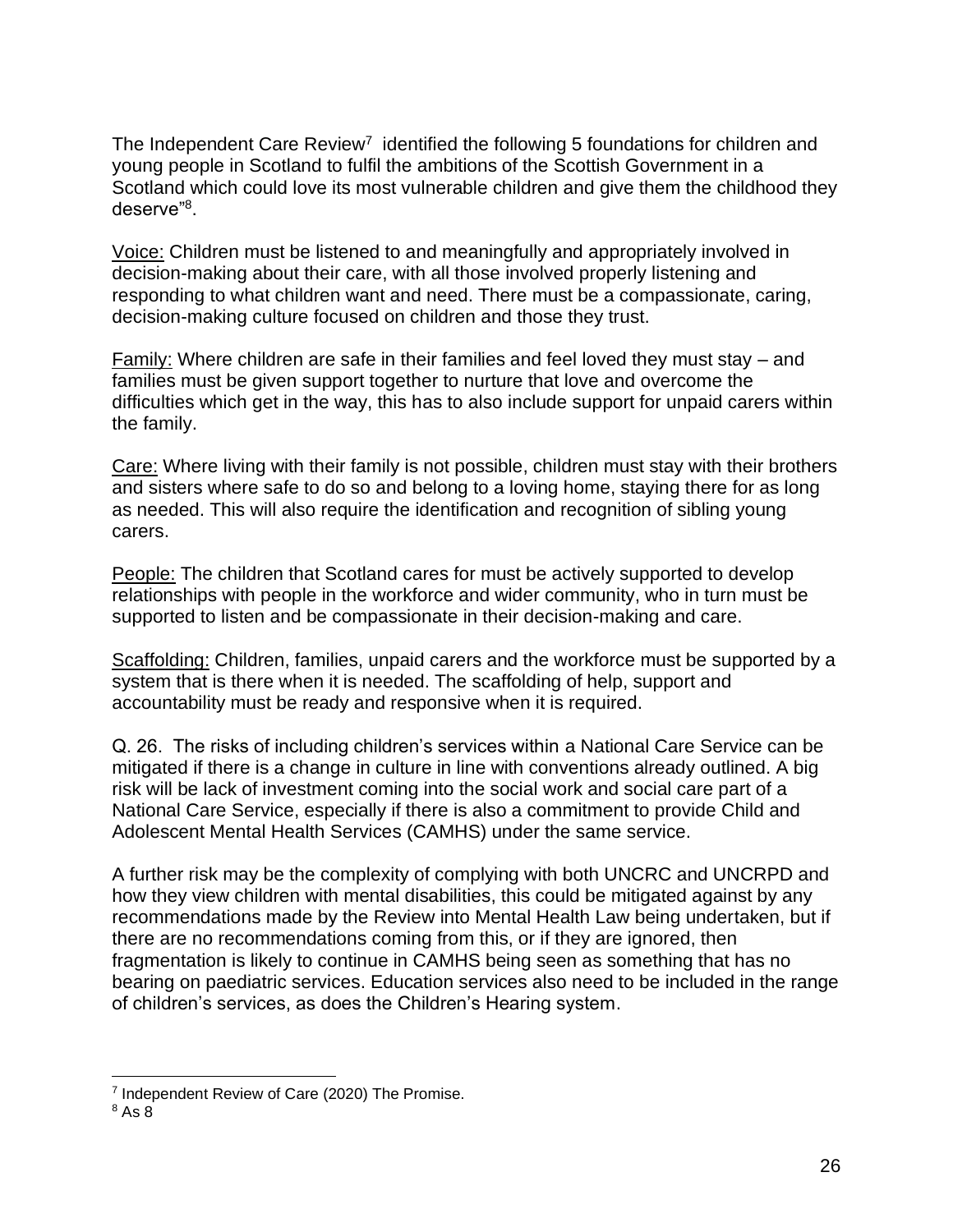## **Mental Health services**

We agree that the current system of integration of health and social care is not fit for purpose and many people can find themselves falling between the gap. This can lead to the 'rolling door' scenario and increased use of compulsory powers to care and treat those with mental disorders.

This has a devastating impact on to the health and wellbeing of unpaid carers left in the situation of picking up the pieces and trying to support people with sometimes complex and variable mental health issues. The impact for unpaid carers can also see them losing vital income, cope with isolation and loneliness, deal with society's stigma of mental health and may even find themselves the victim of aggression or violence because of the cared for person's mental illness. All of this adds more pressure onto social work and social care services.

The attainment of economic, social and cultural rights in this context is of vital importance. Without adequate housing, meaningful activity, enjoyment, and financial stability, mental health has been shown to be poorer. Public Health Scotland states that adults living in the most deprived areas are approximately twice as likely to have common mental health problems as those in least deprived areas (22% versus 11%).<sup>9</sup>

The primary causes of health inequalities are rooted in the political and social decisions and priorities that result in an unequal distribution of income, power and wealth. This can lead to poverty and marginalisation of individuals and groups; this can especially be seen in unpaid carers of people experiencing mental illness as outlined above. These fundamental causes also influence the distribution of wider environmental influences on health, such as the availability of good-quality housing, green space, work, education and learning opportunities. They can also influence access to services and social and cultural opportunities in an area and in society.

If a National Care Service is to focus on health improvement and in particular mental health improvement and comply with human rights around economic social and cultural rights, then all of these need to come into play and that will take considerable investment financially and in communities and frontline staff. We acknowledge and welcome Scottish Government's vision for a future Scotland and think it is the best way to helping reduce mental health inequalities.

A human rights and recovery approach are very much aligned. Both respect people's diversity, experiences and choices and require that people be afforded the same level of dignity and respect on an equal basis with others. Also, both approaches recognise the social and structural determinants of health and promote the fundamental rights to equality, non-discrimination, legal capacity, and community inclusion, and have important implications for how mental health services are developed and delivered. Both fundamentally challenge the current status quo in this area and by delivering mental

<sup>&</sup>lt;sup>9</sup>/NHS Health Scotland; Inequality Briefing No.10, Nov 2017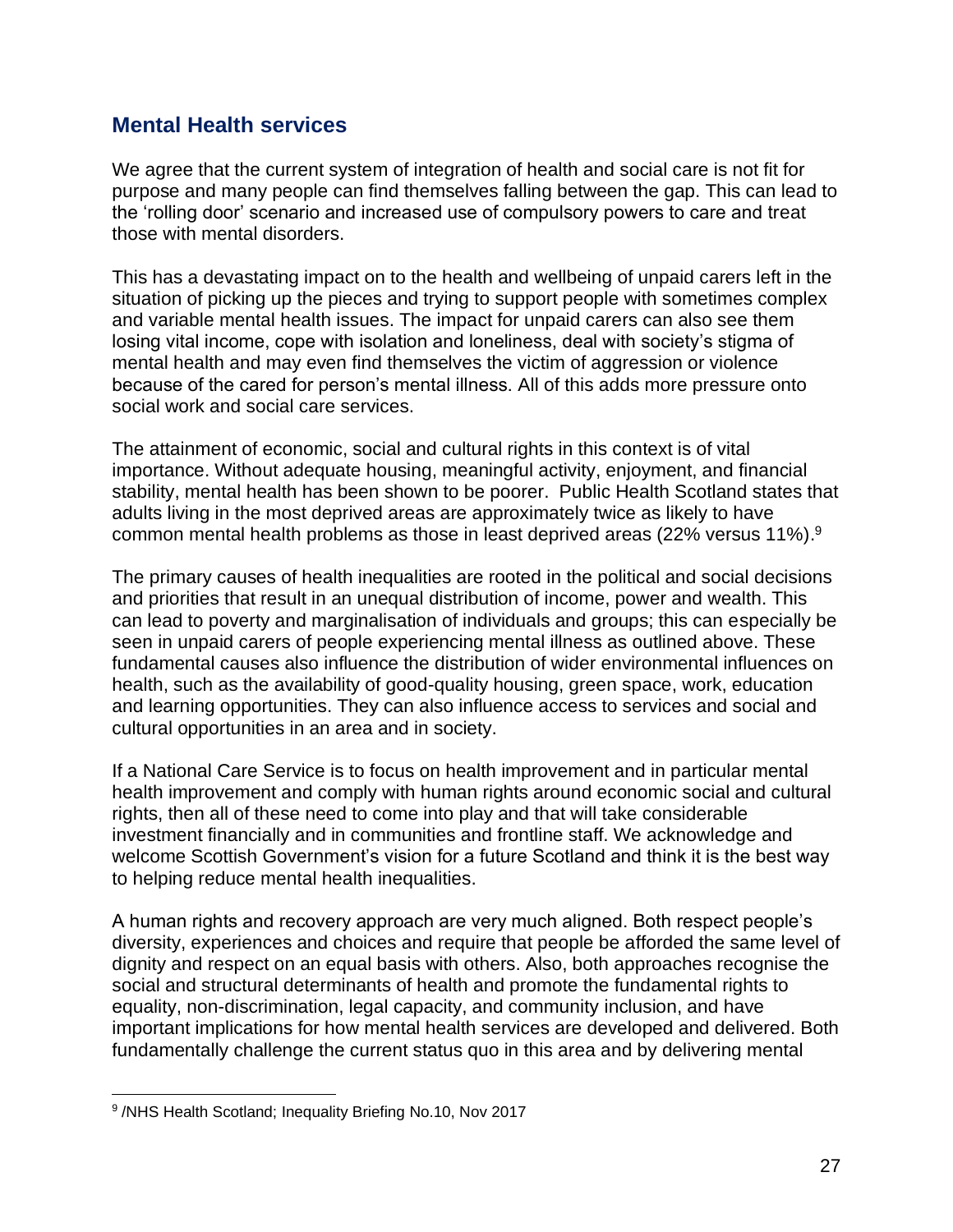health services under a National Care Service, this status quo can indeed be challenged in Scotland.

In response to Q51, it is our opinion that all the mentioned services should come under the auspices of a National Care Service. This would have the effect of improving joint working across services. The World Health Organisation<sup>10</sup> (WHO) states that often services face substantial resource restrictions and operate with an entrenched overreliance on the biomedical model. This overreliance puts an emphasis on diagnosis, medication and symptom reduction while the full range of social determinants that impact a person's mental health are overlooked; the WHO states, *"… , all of which hinder progress toward full realization of a human rights-based approach*."<sup>11</sup>

To be successful in achieving integration, a person-centred, recovery-oriented and rights-based approach in mental health, Scotland must change mindsets, address stigma and work at reducing coercive practices. All of this is being tackled, but until we move beyond the narrow focus of biomedical model towards a more holistic approach that considers all aspects of a person's life, Scotland is not going to find it easy to comply with some of the conventions mentioned. This is why we are supportive of the move of mental health services mentioned into a National Care Service.

In response to Q52, closer working with NHS will be a crucial factor in the success, or otherwise, of this move of some mental health services into a National Care Service. Mental health research has been dominated by the biomedical paradigm in recent decades and there is a paucity of research examining human-rights based approaches in mental health. A significant increase in investment is needed in studying such approaches which can assess comparative costs of services and approaches. This could be something done in partnership with the NHS as it can only be of benefit to over-stretched health services.

The WHO sets out its ambitions for States which can lead to effective use of NHS and integration of it with a National Care Service when it says,

*"A critical role for mental health services is therefore to support people to access relevant services, supports, organizations and activities of their choosing, that can help them to live and be included in the community. This includes for example, facilitating access to social welfare services and benefits, housing, employment and educational opportunities (see section 3).* 

*In times of crisis it is especially necessary for mental health services to respect and fulfil the right to live independently in the community, by providing support according to the person's will and preferences where they are comfortable, whether in their own home, or with friends or family, a mental health setting, or other mutually agreeable location."<sup>12</sup>*

<sup>10</sup> Guidance on Community Mental Health Services, WHO 2021

<sup>&</sup>lt;sup>11</sup> As no 11, Executive Summary

 $12$  As in No 12, page 10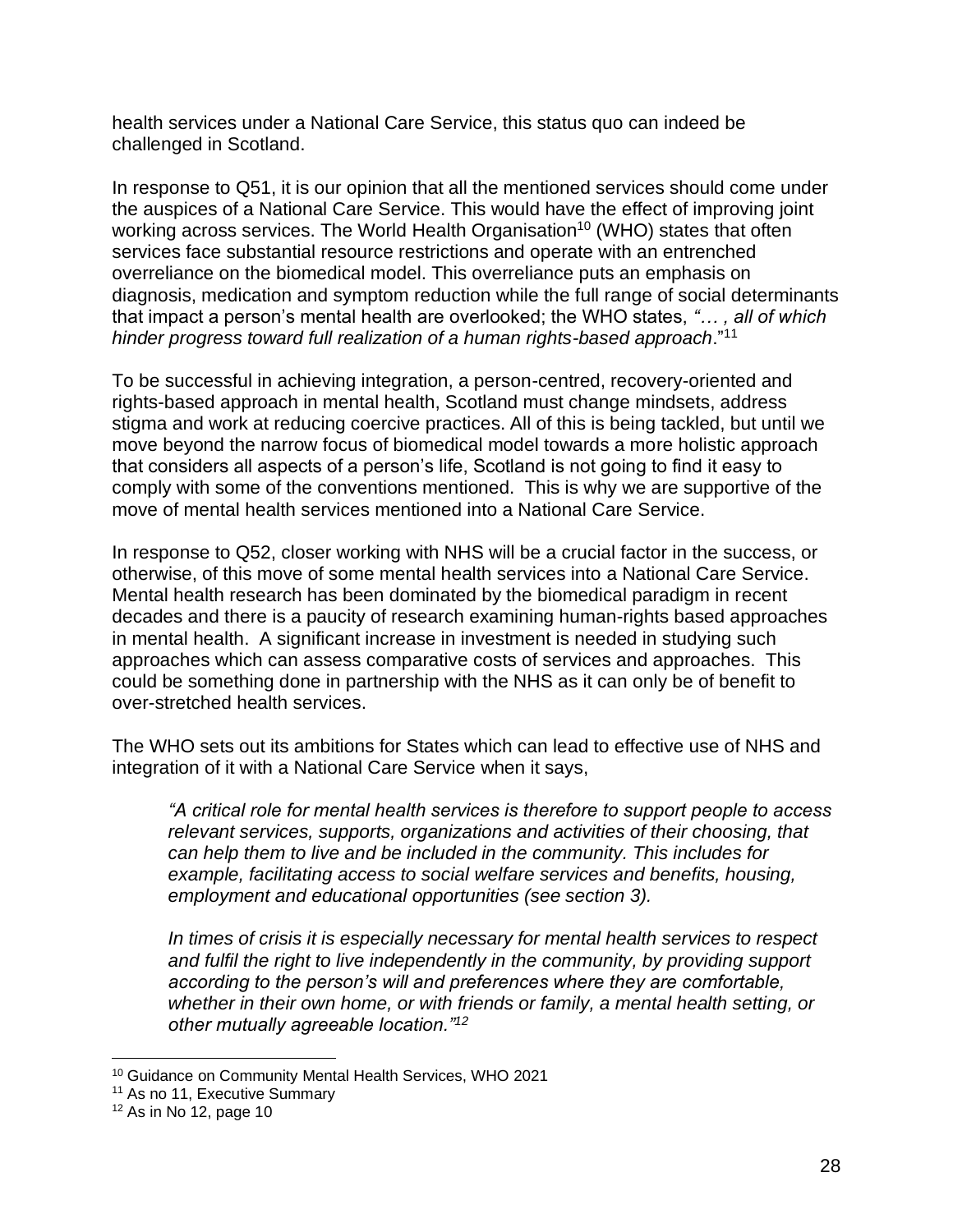It is hard to envisage a time when NHS mental health services will not be needed, but they should be amongst a range of services on offer and not the only one. This will need significant investment and a whole culture change but that does not mean to say we don't do it.

To help achieve the vision of mental health under a National Care Service, people with lived experience, unpaid carers and family members must be at the heart of the design process. There is a lot of talk around Equal Partners in Care and much public money spent on helping mental health services view unpaid carers as equal partners.

However, to be truly effective and meaningful the experience and expertise of unpaid carers of all ages, along with people with lived experience must be valued and given the same weight as traditional professional voices.

Overall, we think the ambitions set out in the National Care Service scope, especially those around mental health, are positive for a future Scotland. This could lead to a Scotland where all citizens can realise non-discrimination and parity regardless of age, disability, gender etc. For it to be effective and fully incorporate the recommendations of the National Taskforce for Human Rights and both the UNCRC and UNCRPD, a National Care Service will also need to be accompanied by a change in culture and attitude towards how services are designed and operate and a focus on human rights approaches to social care and health is a good starting point.

# **Reformed Integration Joint Boards: Community Health and Social Care Boards**

We discussed the review of Integration Joint Boards (IJBs) and the formation of Community Health and Social Care Boards (CHSCBs) at a meeting with Carers Centre Managers and two discussion groups at the Carers Parliament.

Centre Managers were asked "*Do you agree with the establishment of Community Health and Social Care Boards and them having a more enhanced role than IJBs*" and 100% agreed with this proposal.

The majority of participants at the Carers Parliament meeting also agreed, although with a lower response rate of 75%, with the remaining 25% saying they were "Unsure". In reference to Q63 we asked participants at the Carers Parliament: *Do you agree with carers being voting members on the new Boards?*

| -<br>$\sim$<br>ו וס | es        | <b>NC</b><br>__ | now |
|---------------------|-----------|-----------------|-----|
| ament<br>$\cdot$    | 00<br>. . |                 |     |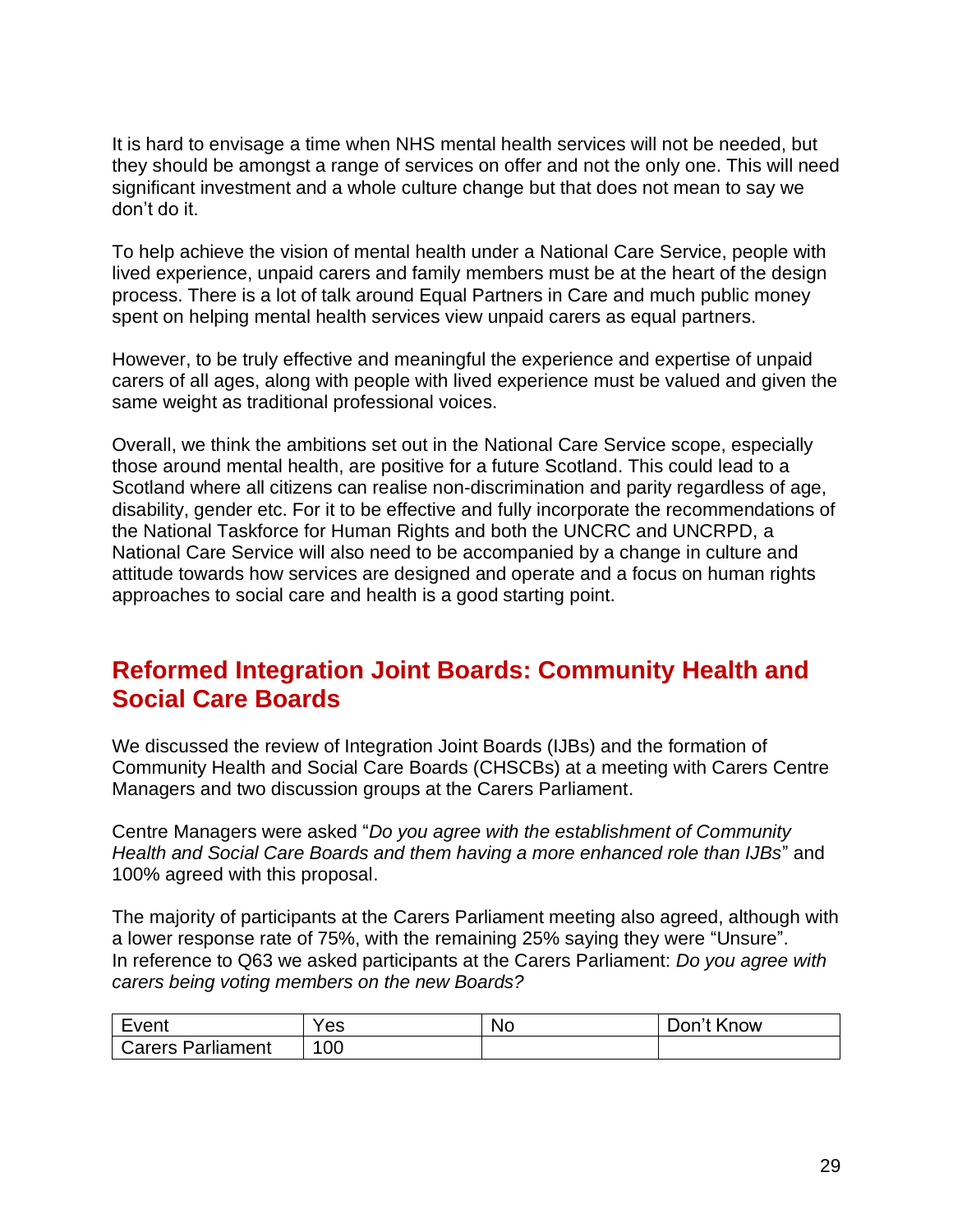Unpaid carers felt strongly that unless they are treated as equal partners in care within the new structures that the desired improvements will not be achieved. This was a consistent theme across all our engagement events and surveys.

*"Right now it comes to value and how we choose not to value disabled people and unpaid Carers. We've made choices as a country pre and post covid which have made our lives smaller, harder and more difficult. Until our families are at the heart of shaping these policies, nothing will change."*

In reference to Q64: Are there other changes that should be made to the membership of Community Health and Social Care Boards to improve the experience of service users? There was discussion at the Carers Parliament discussion groups about the role of current carer representatives on IJBs and whether or not they were able to have their voices heard through meaningful involvement as Board members. The following points were made:

- $\triangleright$  It is a mixed picture for carer representatives on IJBs in relation to being treated as equal and expert partners in care
- $\triangleright$  Involvement comes and goes depending on "urgency of budget cuts". On these occasions one carer said *"it feel there is an irritation with lay members"*
- $\triangleright$  Often where there is a change of staff, a different focus emerges
- $\triangleright$  One area noted that they have pre meetings to have difficult conversations with carer representatives out of public view
- It was noted from a carer representative in one area that they were *"kept well away from procurement"*
- $\triangleright$  While a voting right was largely welcomed, it was felt that it won't make things easier, in terms of their representative role
- $\triangleright$  It was felt that there needs to be more public representatives, including carer representatives and other citizen representatives. *"Will one voting carer on a big city or large rural IJB make any difference? Wouldn't it be better to devolve to local areas and give carers and users of services (and care staff) statutory rights to be represented there?"*
- $\triangleright$  There continues to be a power imbalance between the public representatives and those from statutory agencies
- $\triangleright$  It was also noted that there is a lack of diversity and inclusion representatives are often middle class, white professional, often male. With one carer commenting *"People recruit the people who are like them"*
- $\triangleright$  The issue of insurance was raised, with one carer voicing concerns that lay members are not insured for their decisions and that there may be potential for legal comeback.

Many of the points raised reflect the findings of the Coalition of Carers in Scotland's (COCIS) annual scoping report 'Equal, Expert and Valued, the experience of carer reps on IJBs'. COCIS has been scoping the experience of carer representatives on IJBs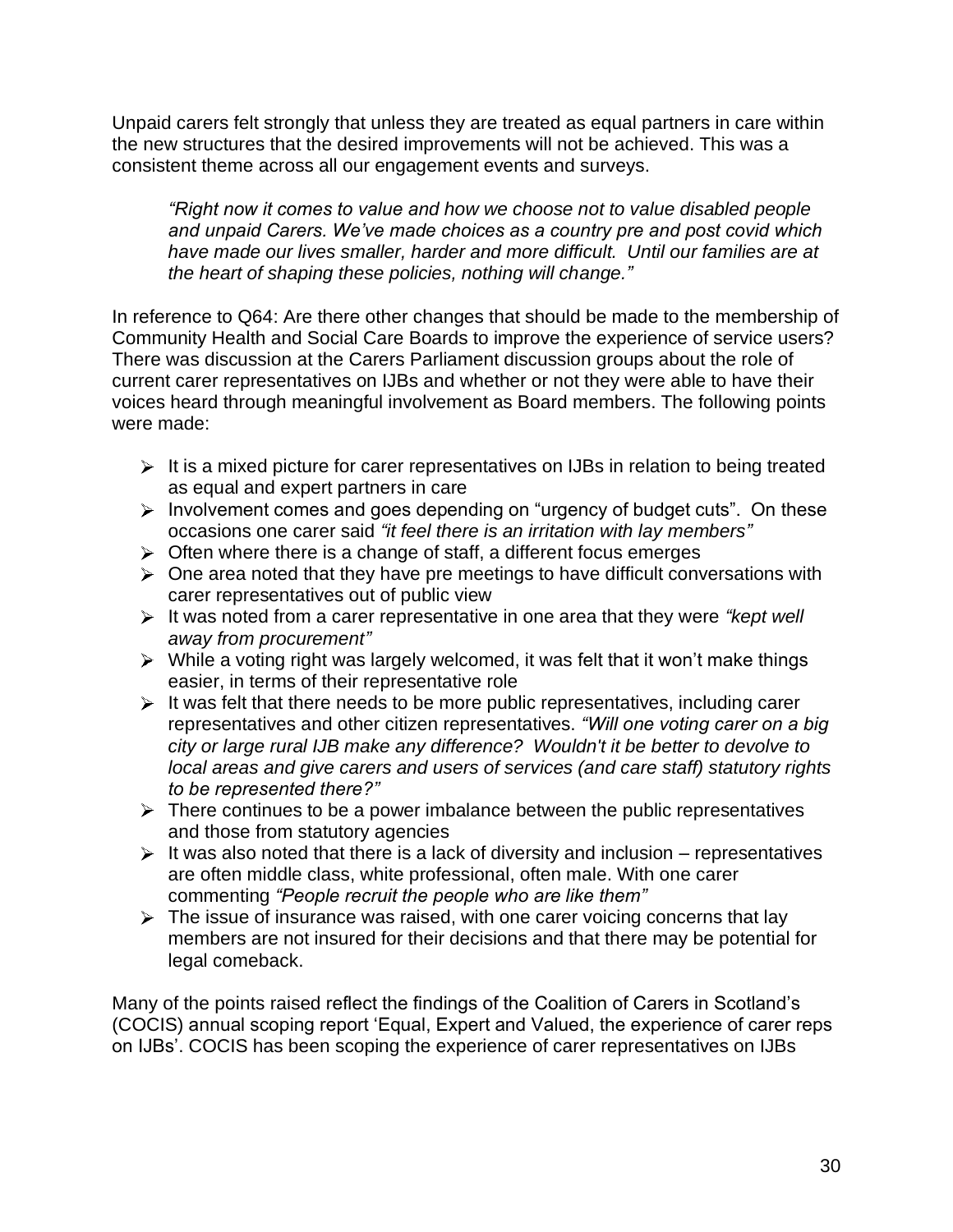since 2016 and produces an annual report charting progress and making recommendations to enhance their role<sup>13</sup>.

The discussion moved on to suggestions of ways to better support carer representatives on Community Health and Social Care Boards. This included:

- $\triangleright$  Providing them with some form of renumeration for their time
- $\triangleright$  Ensuring they are compensated for all their expenses. For example, replacement care costs and the cost of printing Board papers
- $\triangleright$  Providing them with a clearer remit and more support in their role.
- $\triangleright$  Investigating the issue of insurance for non-statutory Board members to ensure they are not legally exposed.

Being a carer representative on an IJB is equivalent to a full-time occupation, once you factor in the additional strategic planning groups, sub-groups and local carer forums that carer representatives attend to ensure they are a representative voice for local carers.

The proposals to give unpaid carers a vote on the new Boards, while welcomed, further extends their role and responsibilities. The majority of unpaid carers therefore believe that carer representatives should receive some form of renumeration for their time.

*"I believe it's absolutely fair to be paid [as a member of the Board]. The risk, for me, if they are ""absorbed"" by the logics of the administration"*

Do you agree with carers being paid?

| ∶vent                             | es | NC | 11.17<br>$\overline{\phantom{a}}$<br>.now<br>)∩n |
|-----------------------------------|----|----|--------------------------------------------------|
| $\mathbf{r}$<br>Carers Parliament | 88 |    | ~~<br><u>__</u>                                  |

There is precedent for providing renumeration of this kind. People with lived experience on some Health Boards receive a payment and we understand that the members of the Social Care Covenant Group have also received renumeration for their time.

Careful consideration would need to be given to the form of payment, in case it had financial consequences for those in receipt of social security benefits. We also believe that the role and remit of carer representatives in these circumstances should be clearly established, so that although they may receive a payment, this should not conflict with their role in representing the views and needs of local caring communities without censure and they should not be restricted in doing so as a result of receiving a payment or renumeration.

Since unpaid carer representatives are currently subsidising their role within IJBs, not just through their unpaid labour, but also as many do not receive full expenses, by addressing this financial discrepancy the role would be more inclusive and accessible to those on a lower income.

<sup>13</sup> https://carersnet.org/wp-content/uploads/2021/10/Equal-Expert-and-Valued-2019.pdf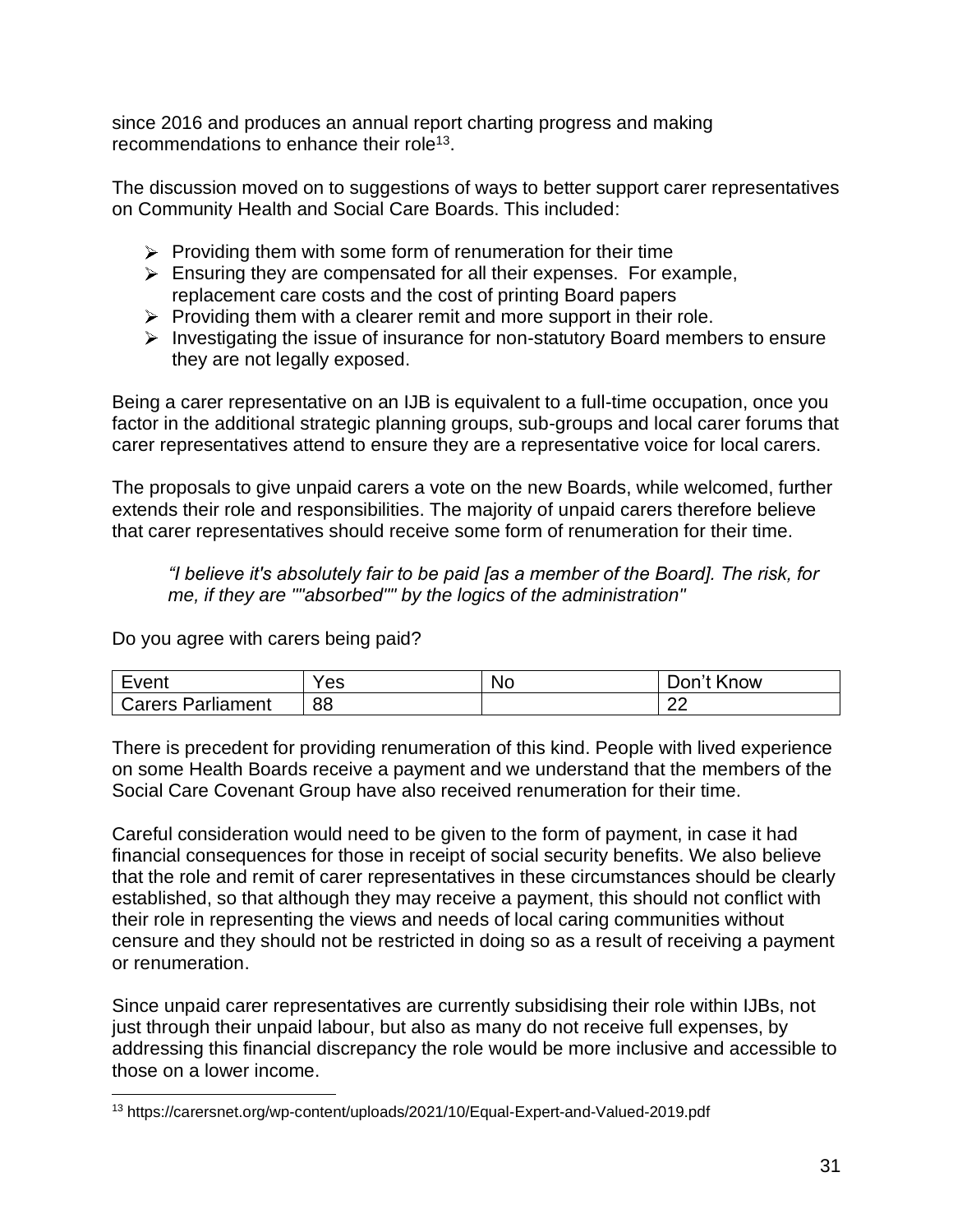# **Commissioning of Services**

Commissioning is an area of concern for unpaid carers and the staff that support them. In our submission we explain how there must be a range of providers and options for short break services in order for unpaid carers to be able to realise a right to breaks from caring. Commissioning is therefore a key element of improving social care.

We were disappointed that the government's proposals did not include the recommendations around collaborative commissioning set out in the Feeley report. We believe that a collaborative approach, particularly involving people with lived experience and unpaid carers goes to the heart of the changes that are required to improve the process of commissioning.

## **Polling and discussion at our Engagement Events**

We discussed the commissioning of services at our meeting with Carer Centre Managers. Only one poll was used during our discussions which asked about the development of structures and standards for commissioning.

*Do agree that the National Care Service should be responsible for the development of a structure of Standards and Processes for commissioning?*

| ∶vent                      | ΈS | <b>NC</b> | .now<br>JOF.<br>K |
|----------------------------|----|-----------|-------------------|
| Managers<br><b>Network</b> | Q1 |           |                   |

In discussion the following points were raised:

- $\triangleright$  There are good examples of outcomes focused commissioning. We should be drawing on best practice.
- $\triangleright$  We support the principle of subsidiarity as defined in Article 5 of the Treaty on European Union. This aims to ensure that decisions are taken as closely as possible to the citizen and that constant checks are made to verify that action at EU level is justified in light of the possibilities available at national, regional or local level.
- $\triangleright$  While we support the development of a structure of standards and processes for commissioning, there were concerns that these could become too onerous for small community-led organisations. Our ambition must be to support grass-roots services and ensure they are able to work collaboratively with local people in developing local solutions for support.

## **Black and Minority Ethnic (BME) carers**

We would highlight the potential of more collaborative and ethical commissioning structures and processes to address the longstanding inequalities that BME unpaid carers face in accessing social care services. We would argue that the proposed National Commissioning and Procurement Structure of Standards and Processes must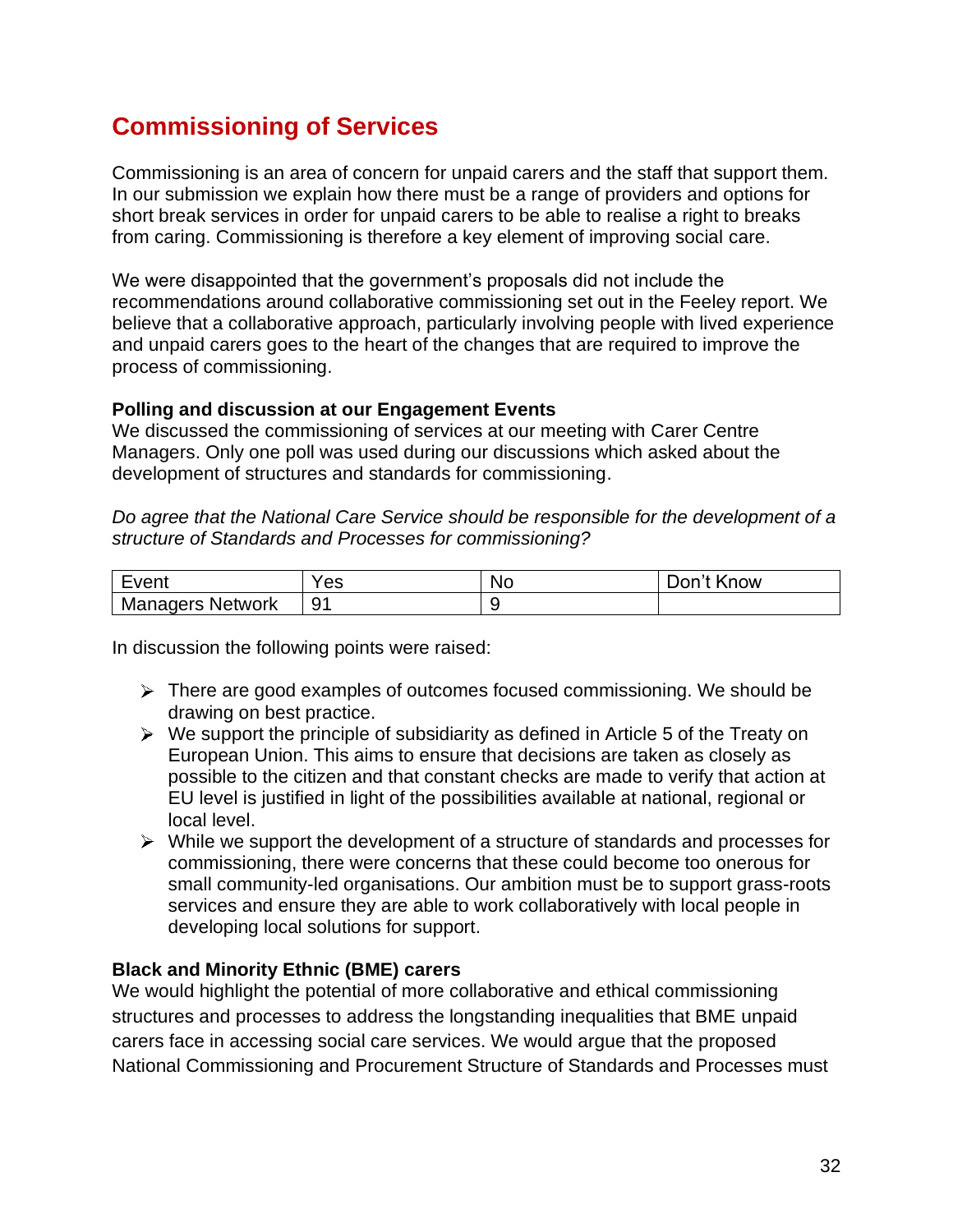explicitly set out how equality considerations will be embedded and driven forward within every component part.

We believe that this is an unmissable opportunity to go beyond the 'identification and mitigation' of unintended consequences or a 'proportional' response and to utilise commissioning and procurement to truly advance equality of opportunity within services (models of care, quality, outcomes, market shaping strategies) and the workforce (workforce planning, fair work, training and development).

# **Valuing People who Work in Social Care**

As with the previous section on commissioning, it is imperative that the social care workforce is valued and is viewed as an attractive career, with good terms and conditions and opportunities for advancement. The current pandemic has exposed how far away we are from this as a reality and shortages in the workforce have increased to the level that social care provision is now almost unsustainable.

As we write this submission in early November, we have just learnt that several local authorities have written to unpaid carers to tell them they will have to increase their caring hours even further due to ongoing shortages in the social care workforce. As with other inadequacies in the social care system unpaid carers have been given no choice but to step in and account for the deficit.

In our discussions in relation to a right to breaks from caring we heard many examples of how unpaid carers with an agreed package were unable to use it due to the shortage of social care staff. If social care is to improve and expand, workforce issues must be addressed. At the moment it is failing to meet even people's basic human rights.

## **Polling and discussion at our Engagement Events**

We discussed valuing the workforce at our meeting with Carers Centre Mangers where *the following poll was used:*

*Do you think a 'Fair Work Accreditation Scheme' would encourage providers to improve social care workforce terms and conditions?*

| ∙vent                      | es | 'NC | .now<br>)nn |
|----------------------------|----|-----|-------------|
| Managers<br><b>Network</b> | 93 |     |             |

We then asked "*What do you think would make social care workers feel more valued in their role?"* and received a variety of responses across all of the options, with the most popular response at 100% being: Improved terms and conditions, including issues such as improvements to sick pay, annual leave, maternity/paternity pay, pensions, and development/learning time.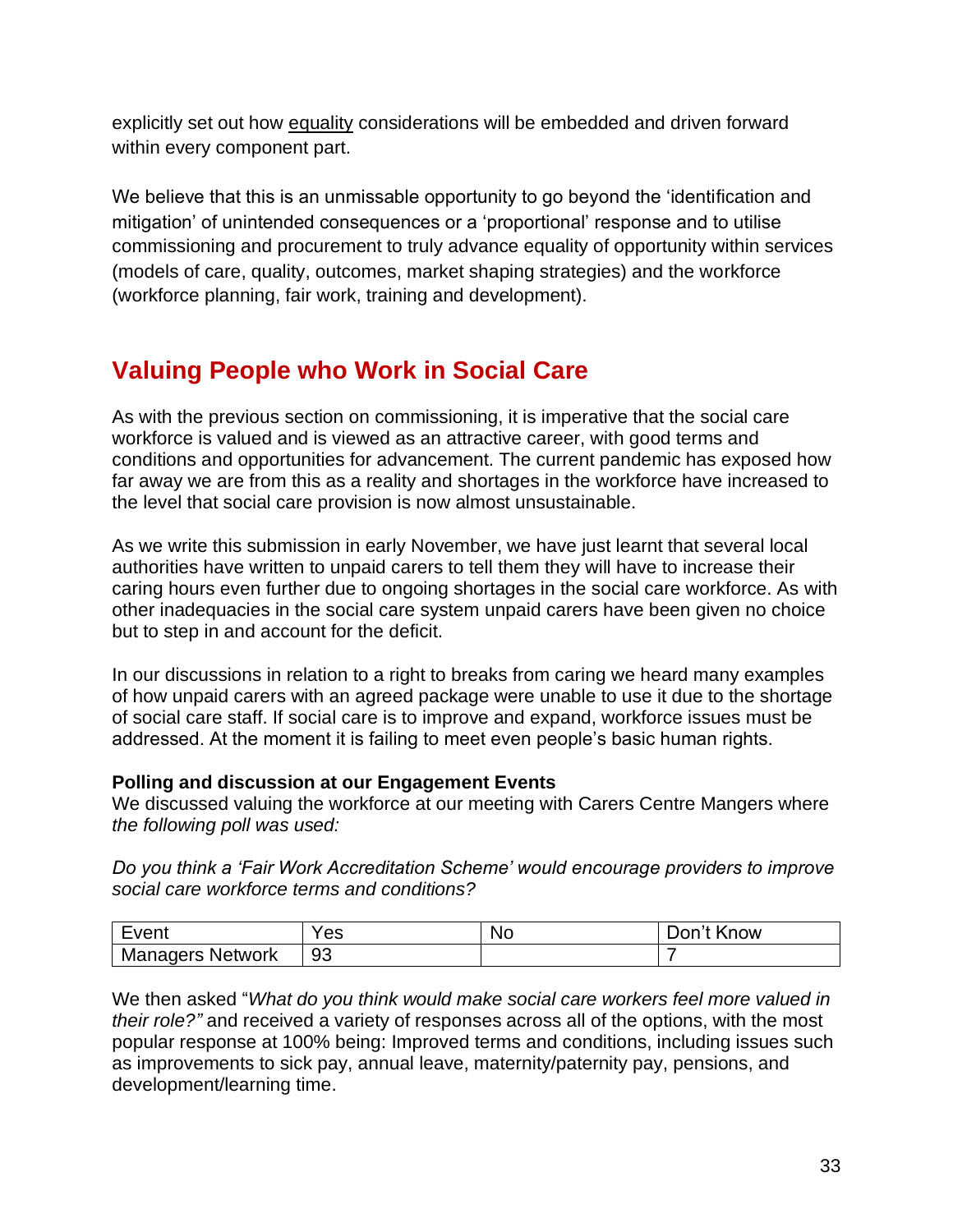The key message that came through our discussions was the importance of valuing the third sector and understanding the expertise of staff and the specialist nature of third sector organisations.

During the pandemic local carers centres provided uninterrupted and enhanced support to unpaid carers, while many statutory services were reduced or ceased altogether.

Despite this staff were disappointed not to receive the £500 government payment given to health and social care staff and felt unrecognised and undervalued as a result. The third sector must be viewed as equal partners to statutory partners with access to long-term, sustainable and adequate funding to enable them to continue to play their vital role in the delivery of social care support.

#### **Young carers**

Young carers that we consulted strongly agreed that there should be better pay and working conditions for social care workers in Scotland.

A Carers Trust Scotland [survey](https://carers.org/downloads/scotland-pdfs/2020-vision.pdf) found that from responses received, 75% of young carers and 67% of young adult carers were accessing locally based carer services. These services can be a lifeline to many children and young people with caring responsibilities. The carer service workforce needs to be better recognised and further investment in this sector is needed for their role in social care and the valuable support they provide to unpaid carers. It is vital that young carers are given the right information at the right time and well-funded support services are available for them to access.

Young carers were asked in the survey:

*Scotland's health and social care workforce provide important support to people across Scotland every day. Do you think that there should be better pay and working conditions for social care workers in Scotland?*

| <b>Answer Choices</b> | <b>Response Percent</b> |
|-----------------------|-------------------------|
| Yes                   | 100%                    |
| <b>No</b>             | 0%                      |

Young carers could also take part in an Instagram poll and share their views in a quick response. We posed the question: *"Should there be better pay and working conditions for social care staff*? 15 people took part in this poll, with 100% responding 'Yes'.

Young carers value the role and work of social care staff. Some of them have social care workers in their families; others who are part of a young carer project and have relationships with the workers at their carers centre, see social care workers directly benefiting their lives.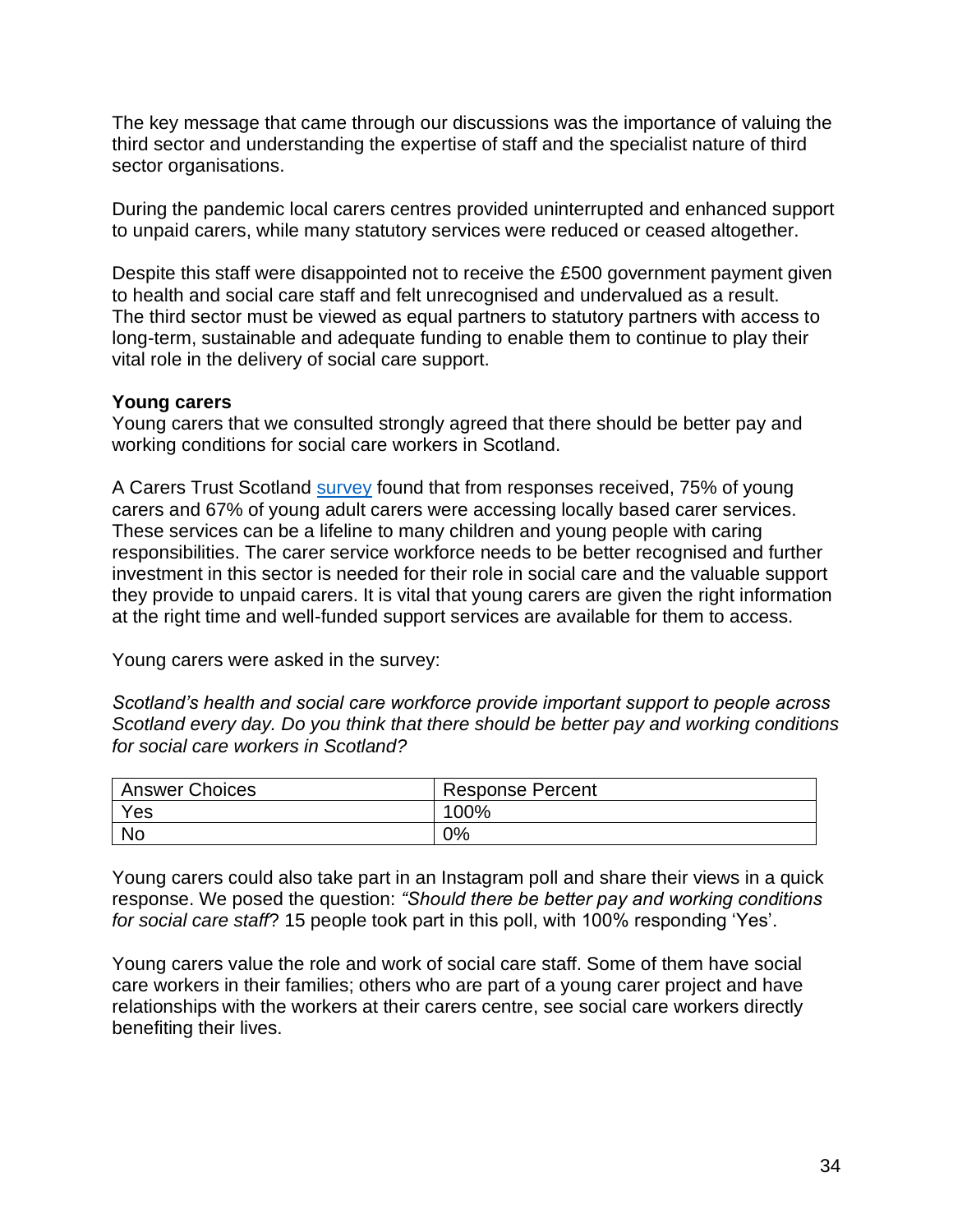Young carers might also have social care involvement in their lives, through social care provisions for them or the person(s) they care for. Young carers value the support that this gives the person(s) they care for, and the wider family.

Young carers highlighted that social care should be connected with other local and national services, providing wrap around support. Joint working and clear communication between services is considered key in providing excellent support.

During our young carer session at the Carers Parliament, participants also had the opportunity to share their views via polls. We asked these participants *"Should the National Care Service take action to make pay, working conditions, and training and development for social care workers better?"* The majority of respondents (8 out of 9) believed that there should be better pay, working conditions and training and development for the social care workforce.

Young carers thoughts are reflected in the following comments also:

*"My nana is an emergency response carer for health and social care Scotland through the night and her job is very difficult, I think she deserves to be paid well for it as it is not an easy job."*

*"Both paid and unpaid carers should not be living in poverty or relying on food banks."*

*"All unpaid carers should receive some money, they are seen as providing vital help, so everyone should receive something."*

*"I believe the National Care Service really has to value the role of paid carers and other healthcare staff and must prioritise their wages and working conditions. This would be key to supporting unpaid carers with their role."*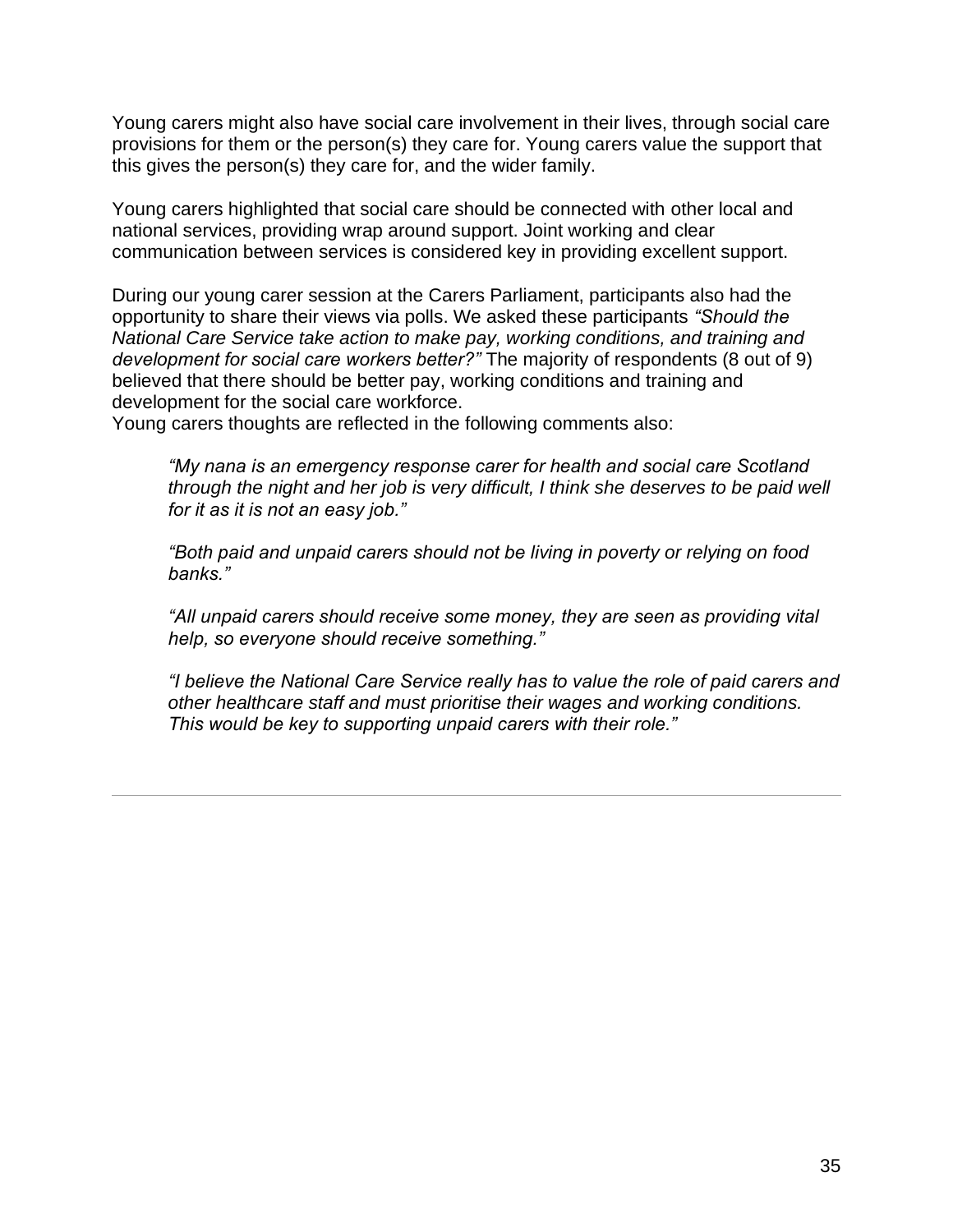# **Contacts**

- Fiona Collie, Carers Scotland: [fiona.collie@carerscotland.org](mailto:fiona.collie@carerscotland.org)
- Paul Traynor, Carers Trust Scotland: [ptraynor@carers.org](mailto:ptraynor@carers.org)
- Claire Cairns, Coalition of Carers in Scotland: [coalition@carersnet.org](mailto:coalition@carersnet.org)
- Suzanne Munday, MECOPP: [suzanne@mecopp.org.uk](mailto:suzanne@mecopp.org.uk)
- Don Williamson, Shared Care Scotland: [don.williamson@sharedcarescotland.com](mailto:don.williamson@sharedcarescotland.com)

The National Carer Organisations are Carers Scotland, Carers Trust Scotland, the Coalition of Carers in Scotland, MECOPP, Shared Care Scotland, and the Scottish Young Carers Services Alliance.

Together we have a shared vision that all Scotland's unpaid carers will feel valued, included and supported as equal partners in the provision of care. The NCOs aim to achieve this through the representation of unpaid carers and giving them a voice at a national level.

We believe we can deliver more for unpaid carers by working together to share our knowledge and experience, and by focusing our collective efforts on achieving improvements in areas of policy and practice that are of greatest concern to unpaid carers.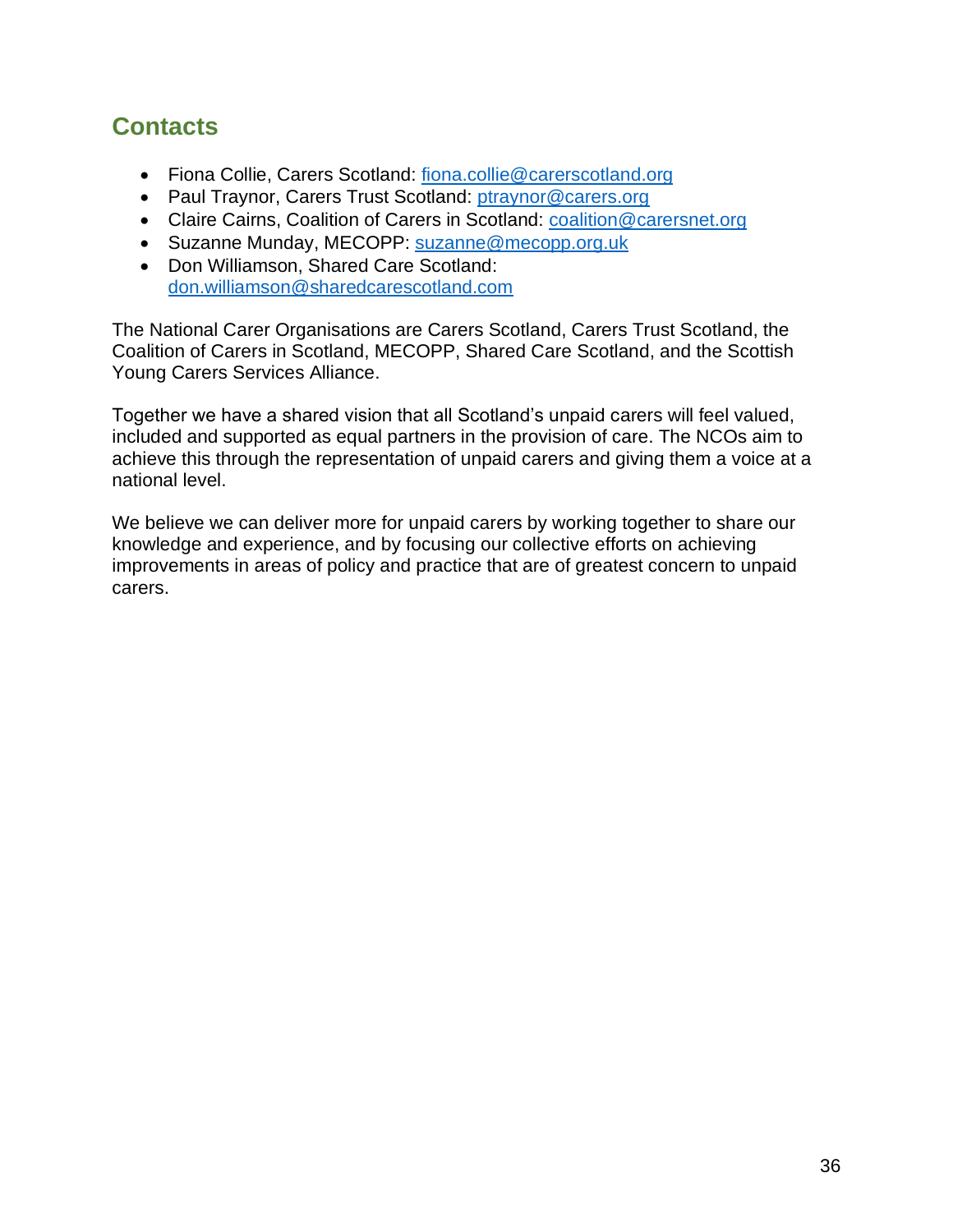# **Appendix 1 - Young Carers**

## **Overview**

As part of our National Carer Organsiation engagement activity with unpaid carers of all ages on the National Care Service consultation, we also specifically engaged the views of young carers to inform our response. We undertook a survey, polls and delivered a bespoke young carers workshop at the Carers Parliament in October 2021 about the consultation.

Due to a number of factors, including the length of the consultation document and vast coverage of social care in the proposals, we focussed our efforts to engage young carers' views on the areas of the National Care Service consultation which we identified as most pertinent to most young carers. To assist young carers to be informed of the proposals in the National Care Service consultation, we also created a briefing paper for young carers on these key areas: [https://www.sharedcarescotland.org.uk/wp](https://www.sharedcarescotland.org.uk/wp-content/uploads/2021/09/NCO-Briefing-on-NCS-for-Young-Carers-FINAL.pdf)[content/uploads/2021/09/NCO-Briefing-on-NCS-for-Young-Carers-FINAL.pdf.](https://www.sharedcarescotland.org.uk/wp-content/uploads/2021/09/NCO-Briefing-on-NCS-for-Young-Carers-FINAL.pdf) This briefing was circulated widely to young carers connected with us, across all carer services in Scotland and also to other youth organisations.

Information on the consultation and the briefing was also promoted widely on our social media channels – Twitter, Facebook and Instagram.

We developed and disseminated a survey for young carers to share their thoughts on the consultation, which was shared over September and received 14 responses from young carers aged 12-18, representing 12 local authority areas in Scotland. We also received 16 responses through our Instagram polls and 8 participants took part in the Carers Parliament young carers session.

## **Rights to breaks from caring**

Young carers have repeatedly told us that it is important they get regular breaks from caring. As a result of the pandemic, where many statutory services were reduced or not available, many young carers spent more time caring at home while also juggling homestudy and were unable to get a break. We know that breaks can be very beneficial for young carers, giving them time to recharge and do things they enjoy. It is vital that young carers are recognised as children and young people first and foremost. A Carers Trust [survey](https://carers.org/downloads/scotland-pdfs/2020-vision.pdf) undertaken during the pandemic found that 1 in 4 young carers were unable to take any break from their caring role.

Breaks from caring are essential for supporting young carers' positive wellbeing, reducing social isolation and to ensure children and young people with caring responsibilities can live a fulfilled life.

Through our consultation work with young carers, both personalised support to meet need and standardised levels were highlighted as important. The preferred approach identified by young carers is Group C – Hybrid approaches.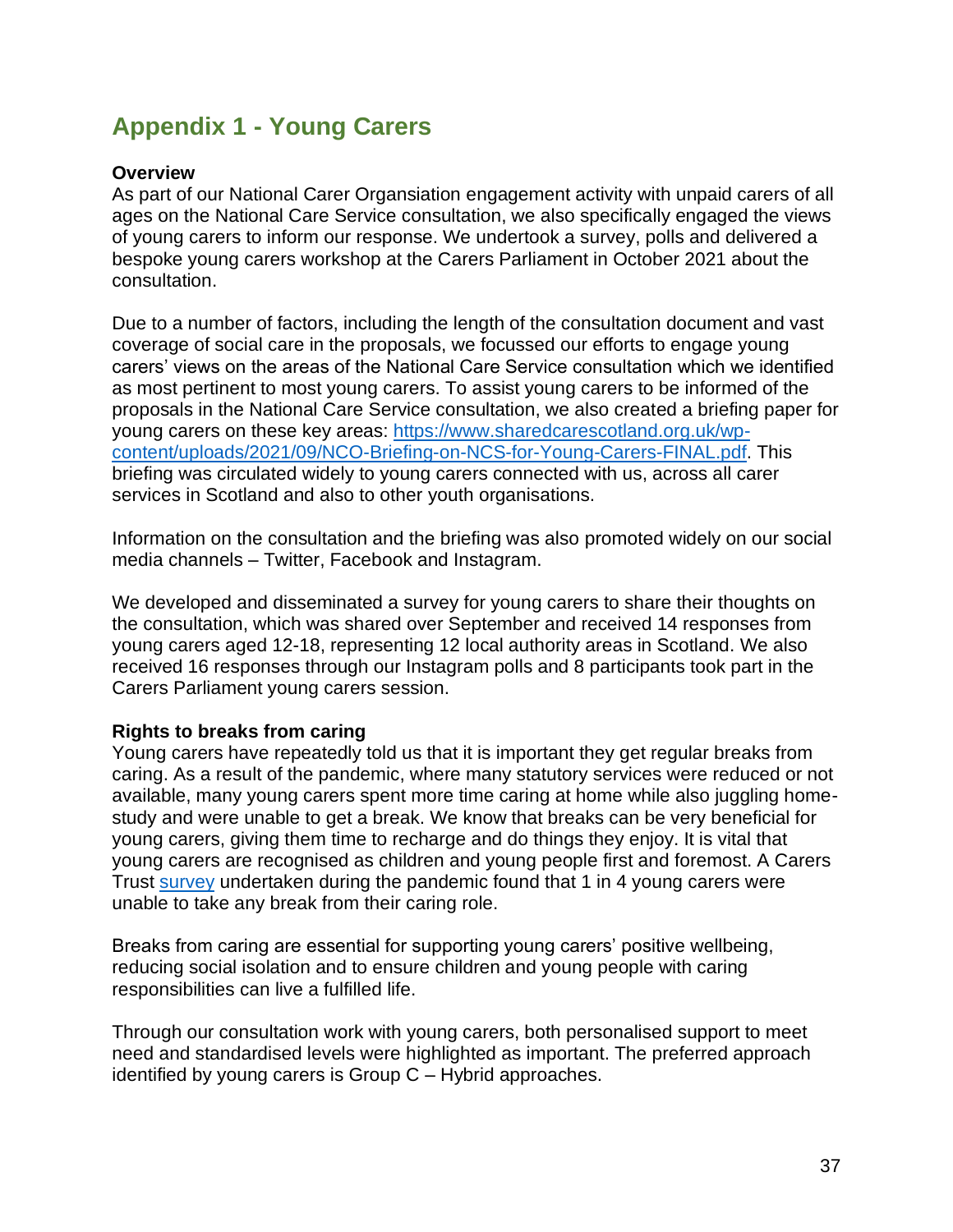Young carers were asked in our survey:

*It is important that unpaid carers of all ages are able to take a break. Scottish Government want to make it an unpaid carer's Right to have a break. What model of breaks from caring would you prefer?*

| <b>Answer Choices</b>                                   | Response |
|---------------------------------------------------------|----------|
|                                                         | Percent  |
| All unpaid carers have the same support to take a break | 22%      |
| All support should be personalised to a person's needs  | 28%      |
| It should be a mix of both                              | 50%      |

Opportunities for respite are important to all unpaid carers, including young carers. It is important to young people that respite and breaks are available, and suitable to their needs. Each young carer has different expectations of a break; and different requirements for what makes a good break for them. This is reflected in the answers to the survey, and in the following quotes:

*"I want to spend more time 1:1 with my mum and dad … I don't feel confident enough to go with people I don't know. I want my breaks to be with my own friends and family and with people I choose … If my mum and dad got more help with my sister this would help me too."*

*"For a lot of young carers – a break away is not just physical but a mental break – don't need to worry in the back of their mind about the person they care for. Even if attending a hub (physical break) there is not necessarily a mental break. Helps for them to know the cared for person is safe and being looked after by someone."*

The process for young carers accessing short breaks should be simple and fair. There must be flexibility on how short break budgets are used to meet the diverse needs of young carers. It is essential that considered planning is undertaken to ensure young carers do not become an after-thought of short break provision, recognising that their needs and requirements may be different from adult carers. All unpaid carers, including young carers should have regular access to personalised short breaks which meet their needs.

## **National Care Service**

The vast majority of young carers we engaged with are supportive of the introduction of a National Care Service and for Scottish Government to be responsible for the delivery of social care. The National Carer Organisations as informed by unpaid carers, young carers and carer services are therefore also supportive to the creation of a National Care Service.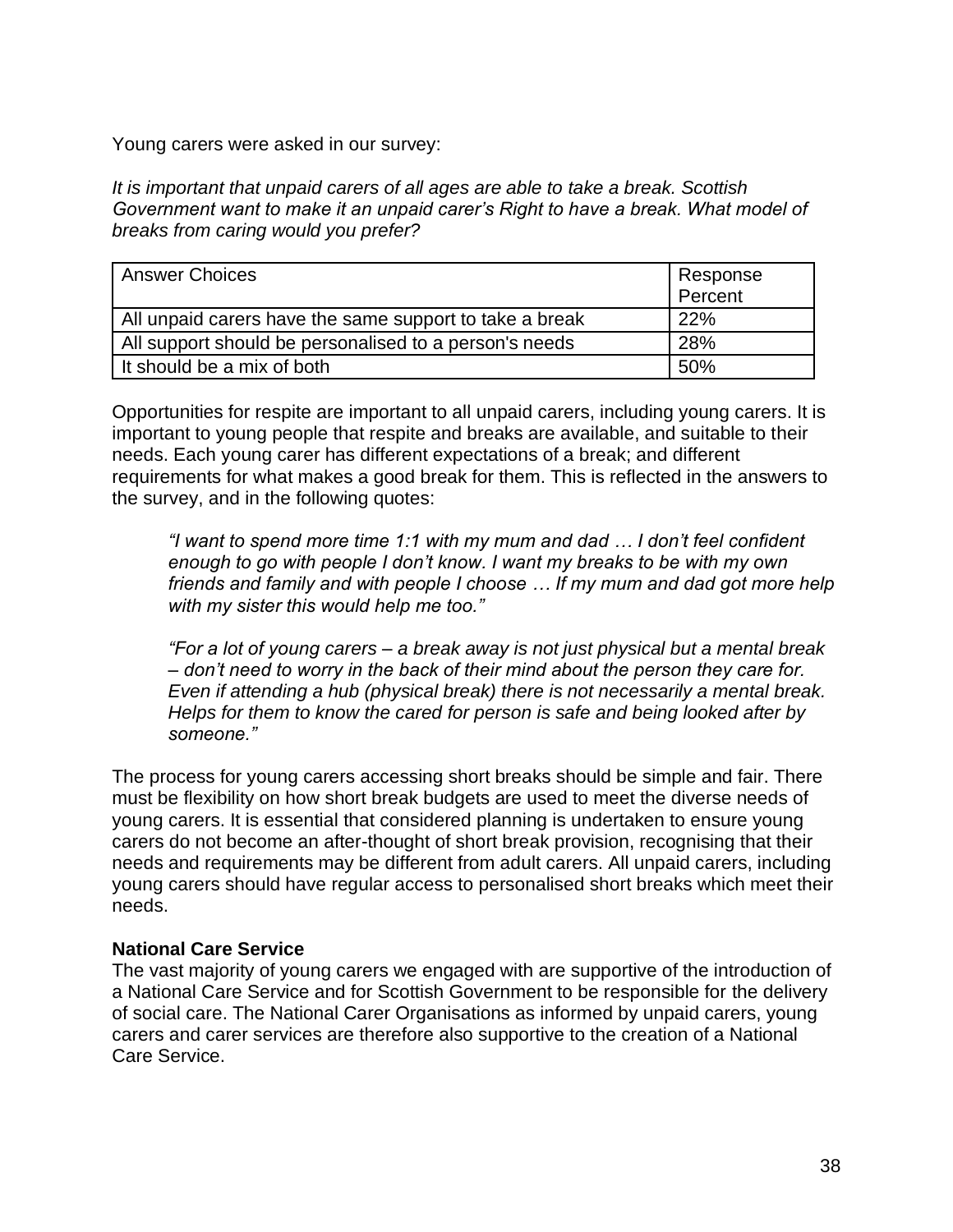A Carers Trust Scotland [survey](https://carers.org/downloads/scotland-pdfs/2020-vision.pdf) undertaken during the pandemic found that 59% of young carers and 67% of young adult carers who participated were taking on more caring hours every week. One in ten young and young adult carers surveyed have seen their caring role increase by 30 hours a week or more and 24% of young carers and 34% of young adult carers were caring for more people than they did before the pandemic. Additionally, 38% of young carers and 44% of young adult carers that participated felt less able to cope.

As the number of unpaid carers in Scotland has estimated to have increased now to over 1.1 million, it must be recognised that many of these unpaid carers are young carers. Many young carers remain hidden and unidentified and there is lack of robust data on this cohort of unpaid carers. In the creation of a National Care Service, disparity of young carer support should be addressed. The needs of young carers should be at the fore of development to ensure these young people and their needs are recognised; they must get the support that they need and their rights as children and young people must be upheld. We know that an effective social care system should contribute to improving support for young carers and achieve better outcomes for them.

Young carers were asked in the survey**:**

*A National Care Service would mean that the Scottish Government would become responsible for social care, like it is for health care. Do you think Scottish Government should be responsible for social care?*

| <b>Answer Choices</b> | Response Percent |
|-----------------------|------------------|
| Yes                   | 86%              |
| <b>No</b>             | 14%              |

Young carers could also take part in an Instagram poll to share their views in a quick response. From this poll they were asked *"Do you think Scottish Government should be responsible for social care?",* 16 people took part in this Instagram poll, with 100% responding 'Yes'.

Young people can see the potential for a National Care Service to improve the support available both to unpaid carers, and the person(s) they care for. Improving the support of their cared for person can often be an effective way of better supporting the young carer, where it would be expected that there would be less onus on the child or young person to provide the required social care.

Young carers noted that support available is different across Scotland's local authorities. Young carers expressed that a National Care Service could have a role in standardising the support available, ensuring high quality provision regardless of location.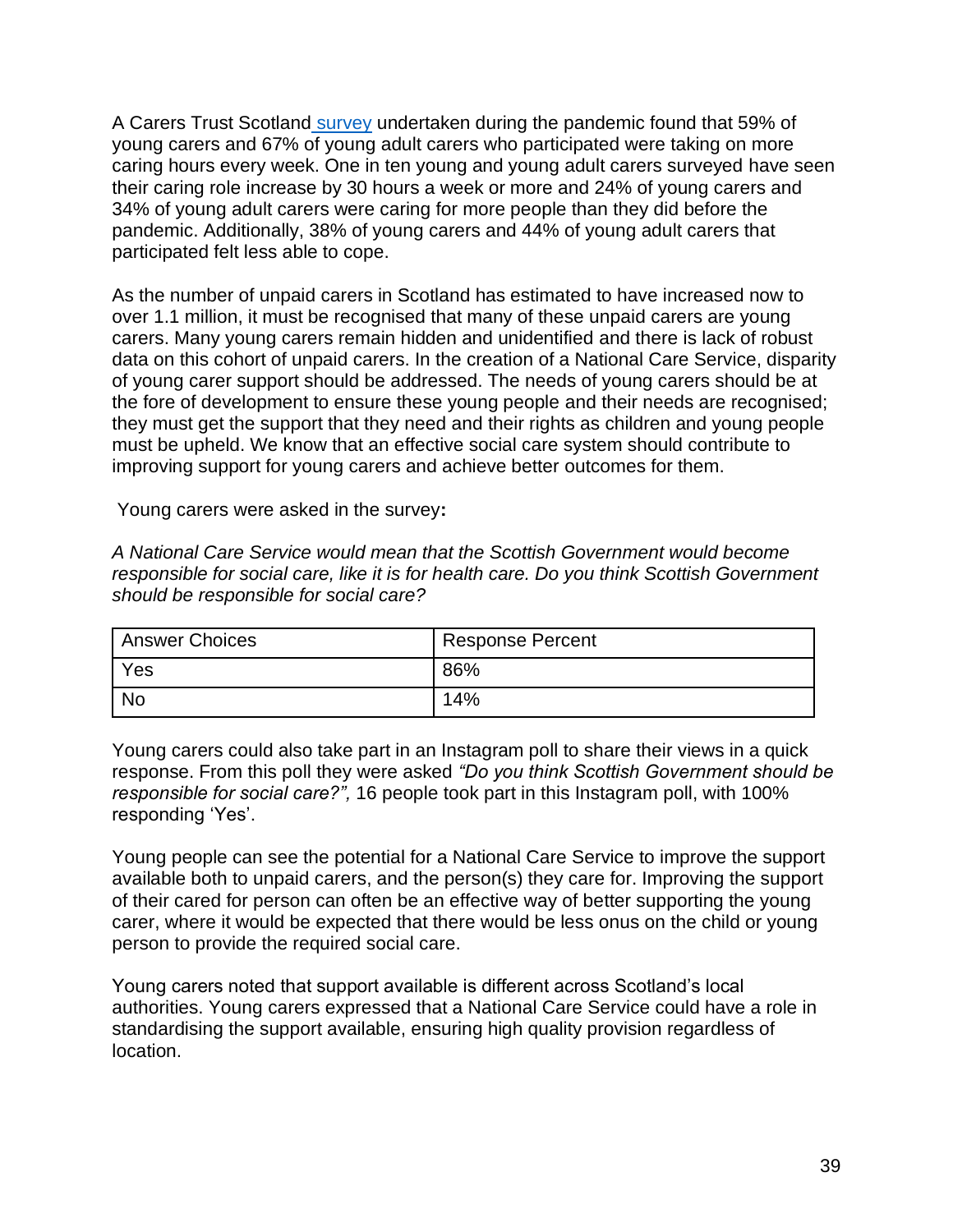Views on this topic were also shared during the young carers' session of the Carers Parliament, where seven out of eight participants supported that Scottish Government should be responsible for the delivery of social care. 100% of respondents to the question *"Should this be through a National Care Service?",* agreed that the delivery of social care should be through a National Care Service.

Young carers thoughts are also reflected in the following comments also:

*"All care and support should be person centred. The person receiving care is the most important in all of this and should have the right to voice opinions on their care and feel listened to when they speak up."*

*"I think that there should be help for everyone across the entire of the UK and extra help in rural areas."*

## **Valuing people who work in social care**

Young carers that we consulted strongly agreed that there should be better pay and working conditions for social care workers in Scotland.

A Carers Trust Scotland [survey](https://carers.org/downloads/scotland-pdfs/2020-vision.pdf) found that from responses received, 75% of young carers and 67% of young adult carers were accessing locally based carer services. These services can be a lifeline to many children and young people with caring responsibilities. The carer service workforce needs to be better recognised and further investment in this sector is needed for their role in social care and the valuable support they provide to unpaid carers. It is vital that young carers are given the right information at the right time and well-funded support services are available for them to access.

Young carers were asked in the survey:

*Scotland's health and social care workforce provide important support to people across Scotland every day. Do you think that there should be better pay and working conditions for social care workers in Scotland?*

| <b>Answer Choices</b> | <b>Response Percent</b> |
|-----------------------|-------------------------|
| Yes                   | 100%                    |
| No                    | 0%                      |

Young carers could also take part in an Instagram poll and share their views in a quick response. We posed the question: *"Should there be better pay and working conditions for social care staff*? 15 people took part in this poll, with 100% responding 'Yes'.

Young carers value the role and work of social care staff. Some of them have social care workers in their families; others who are part of a young carer project and have relationships with the workers at their carers centre, see social care workers directly benefiting their lives.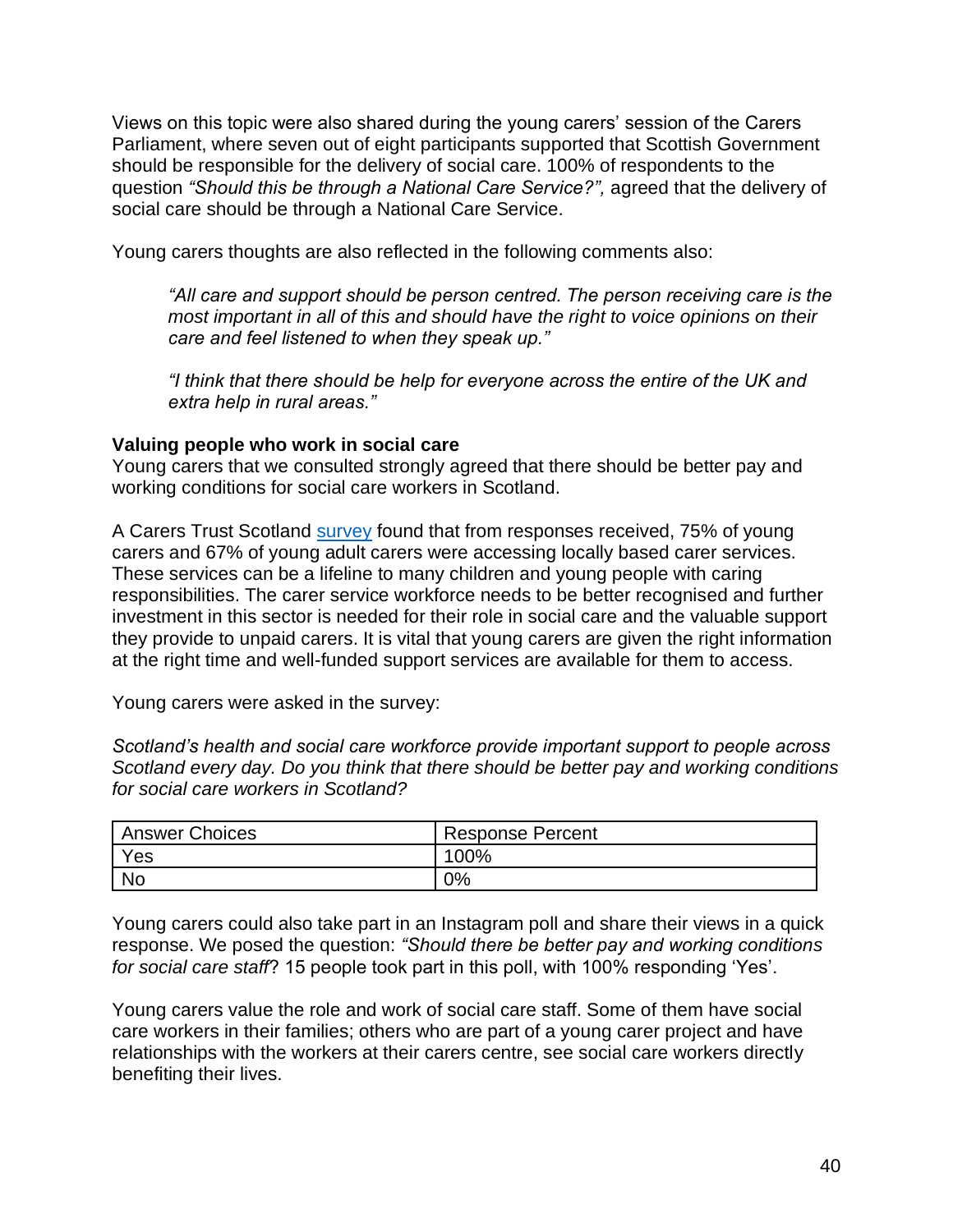Young carers might also have social care involvement in their lives, through social care provisions for them or the person(s) they care for. Young carers value the support that this gives the person(s) they care for, and the wider family.

Young carers highlighted that social care should be connected with other local and national services, providing wrap around support. Joint working and clear communication between services is considered key in providing excellent support.

During our young carer session at the Carers Parliament, participants also had the opportunity to share their views via polls. We asked these participants *"Should the National Care Service take action to make pay, working conditions, and training and development for social care workers better?"* The majority of respondents (8 out of 9) believed that there should be better pay, working conditions and training and development for the social care workforce.

Young carers thoughts are reflected in the following comments also:

*"My nana is an emergency response carer for health and social care Scotland through the night and her job is very difficult, I think she deserves to be paid well for it as it is not an easy job."*

*"Both paid and unpaid carers should not be living in poverty or relying on food banks."*

*"All unpaid carers should receive some money, they are seen as providing vital help, so everyone should receive something."*

*"I believe the National Care Service really has to value the role of paid carers and other healthcare staff and must prioritise their wages and working conditions. This would be key to supporting unpaid carers with their role."*

## **Incorporation of Children's Services**

Overall, the young carers that participated in our consultation exercises agreed that Children's Services should be incorporated into a National Care Service in Scotland. However, it was also clear that young carers were cautious about whether a National Care Service could result in current good practice in specific areas not being maintained. It is important that a National Care Service looks at good practice services across the country, adapts where required and rolls this support out to prevent a postcode lottery of quality young carer support services. It is therefore also vital to ensure that no young carer should experience a poorer quality service under a National Care Service model.

We trust that the incorporation of Children's Services will result in a smoother transition for those young carers that will transfer from children to adult services. This transition can be a difficult time for young carers, and we hope that incorporating Children's Services into a National Care Service will ensure an ease in this transition of support.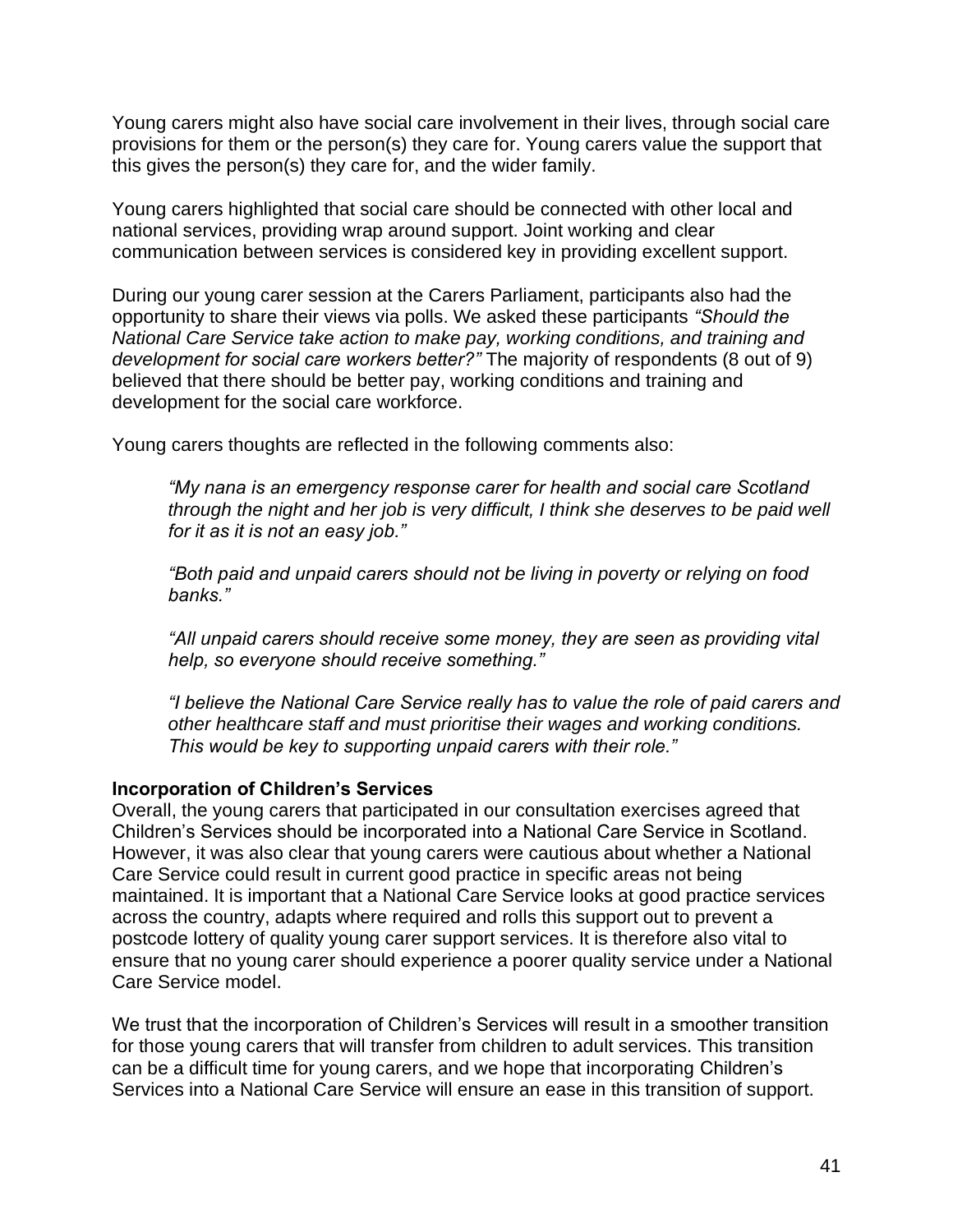We did not ask young carers their views on incorporating Children's Services into a National Care Service as part of our survey or Instagram polling. However, we did gather views through our workshop at the Carers Parliament.

Through a digital poll during the session young carers were asked *"Do you agree that Children's Services should be covered in the National Care Service?",* 100% of respondents agreed that it should be.

However, some young carers did have some reservations about this, particularly around the fear that a National Care Service may result in a dilution of quality services and practice that is currently operating in some areas.

Young carers thoughts are reflected in the following comments:

*"I'm in two minds with that one because each local area has so many different things to offer and if we generalise, will that be lost."*

*"I feel that each individual is so different even if their situation is the same. One 12 year old may be very mature and need different levels of support than a less mature 12 year old. If support is generalized, it may not be appropriate for each person if that makes sense?"*

*"I see some potential benefits such as the improvement for communication between services."*

## **Conclusions**

Below are the key points from young carers that engaged with through our consultation exercises:

- Majority of young carers are supportive of the introduction of a National Care **Service**
- Young carers agree that Scottish Government should be responsible for the delivery of social care
- Most young carers thought that Children's Services should be incorporated into a National Care Service
- $\triangleright$  Young carers want to see better pay and working conditions for the social care workforce
- $\triangleright$  Young carers support for a Right to Breaks to be introduced for unpaid carers, and a hybrid approach between standardised and personalised support is their preferred option.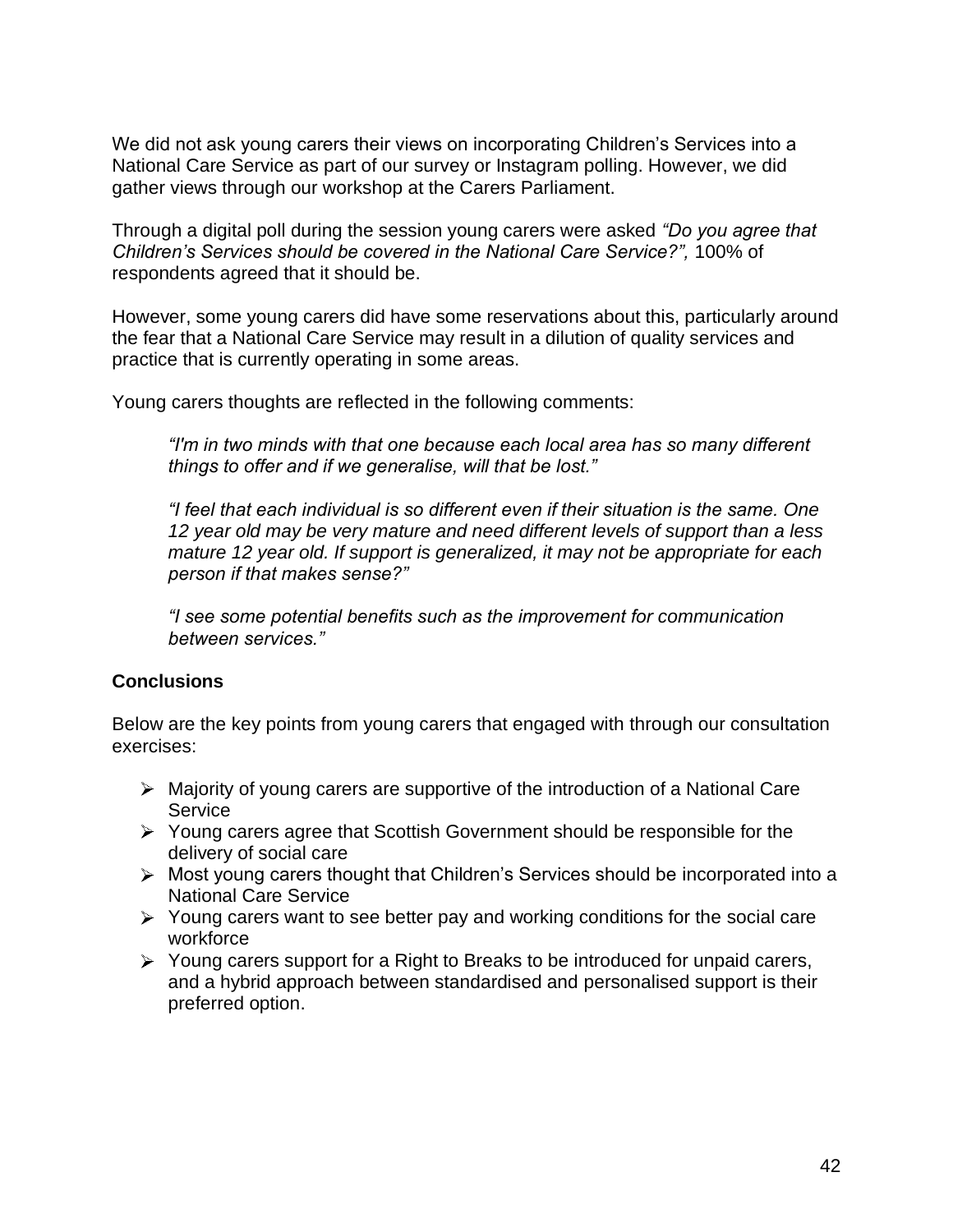# **Appendix 2 - Black and Minority Ethnic (BME) Carers**

## **Information from MECOPP (Minority Ethnic Carers of People Project)**

MECOPP was established in January 2000 as an independent Charity. The organisation assists Black and Minority Ethnic (BME) carers access the supports and services necessary to undertake or sustain a caring role. MECOPP currently supports in excess of 750 BME carers including carers within the Gypsy/Traveller community.

MECOPP has submitted a separate organisational response. The information in this document, appended to the joint NCO response, is to inform and supplement that joint response.

## **General Statement**

Whilst we welcome the commitment to a human rights-based approach to the planning, commissioning and delivery of care services, we are concerned that there is no specific focus on equality within the proposals set out in the consultation document. This is particularly concerning given that an Equality Impact Assessment will have to be undertaken, by law, on the creation of a National Care Service. We strongly believe that a focus on 'equity' as a means of redressing historic and ongoing discrimination within services, systems and processes will not lead to the wholesale change envisaged for the provision of social care support in Scotland. Simply put, more of 'the same' will lead to the same outcomes for individuals and communities currently disadvantaged.

*"A National Care Service will provide us with consistency, equity and fairness, and the accountability needed to deliver high quality services across Scotland." (Foreword to Consultation document)*

We would argue that 'equality' as a founding principle within the National Care Service is more appropriate and in keeping with a human rights-based approach.

A Human Rights based approach treats equality as a matter of non-discrimination, whereas in contrast, the General Duty of the Equality Act 2010 - which would be the focus of the statutory equality impact assessment - requires public bodies to consider how they will "advance equality of opportunity". This changes the context of the work from simply ensuring a level playing field to actively addressing the needs of people who experience discrimination on the grounds of their sex, race or disability.

*"I feel like I have been treated different from others because I am a Gypsy/Traveller. I have never had any help offered and had to fight for everything." (Gypsy/Traveller parent carer)*

Equity does not have any legal standing whereas equality does.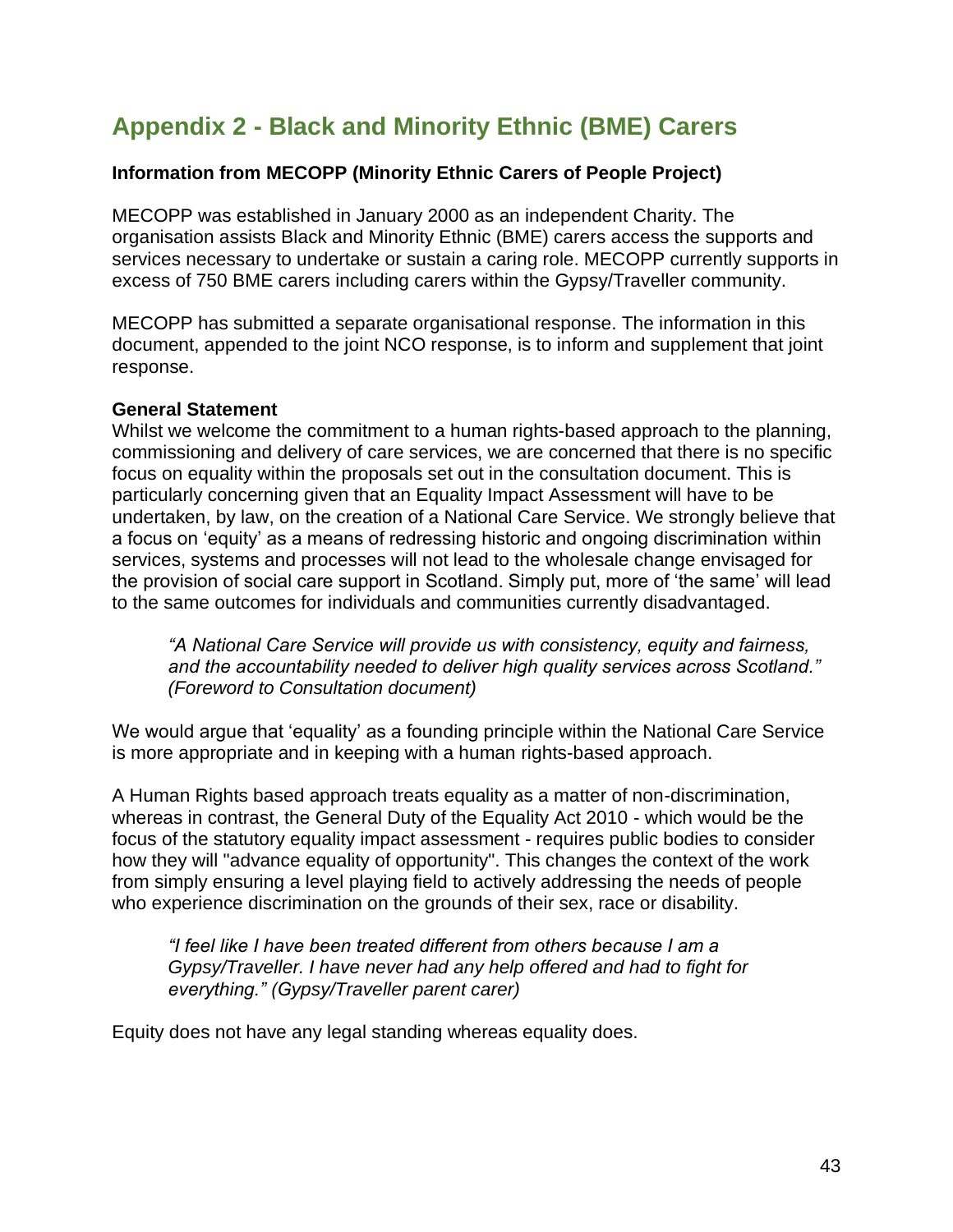We would advocate that 'equity' and its' relationship to achieving equality should be clearly set out recognising that it is but one mechanism amongst others to achieve the desired change.

## **Access to Care and Support**

Two key issues were identified by BME carers: the value placed on being able to access community organisations who were able to support them to access social care service; and an overwhelming concern that these services were not universally available across Scotland. BME carers consistently spoke of the positive outcomes they had received as a result of having access to community organisations who were able to advocate for them or assist them to advocate for themselves:

*"After [organisation A] closing, we have been blessed to have [organisation B]. All our social care needs depend on [organisation B]. We don't have enough English and have been asking a lot of help from [organisation B] bilingual workers." (Chinese carer for disabled adult son)*

This was particularly notable in ensuring that social care practitioners had a greater understanding of the specific cultural requirements to inform support planning so that the resultant Adult Carer Support Plan was accurate in identifying and determining need and the provision of appropriate services which flowed from this.

*"I felt very angry, they weren't taking our lifestyle into perspective, they weren't giving it much thought. Since then I've had a lot of good support from carers and other members of the health team but especially the carers. The carers had more empathy for our way of life and heritage. I felt some of the social workers were looking down on us." (Gypsy/Traveller parent carer)*

In their responses, BME carers also expressed frustration that for many, the process of support planning and the identification of outcomes was a 'paper' exercise given the inappropriateness and inaccessibility of the majority of services available. Self-directed support had done little to address this with carers identifying ongoing problems ranging from the lack of culturally appropriate services within the 'mixed market' to purchase to a reluctance on the part of some local authorities to allow them to employ family members as personal assistants.

## **Rights to breaks from caring**

There was universal consensus amongst BME carer respondents that having access to regular and timely short breaks was a vital support in their caring role. The emphasis was on short breaks that met their specific cultural and linguistic requirements and this was where the biggest gap in available services was identified. Carers spoke of their lack of confidence in having the needs of the cared for person met resulting in a reluctance to take up services and in instances where they had used services, of the detriment in the cared for person's mental and emotional health on their return.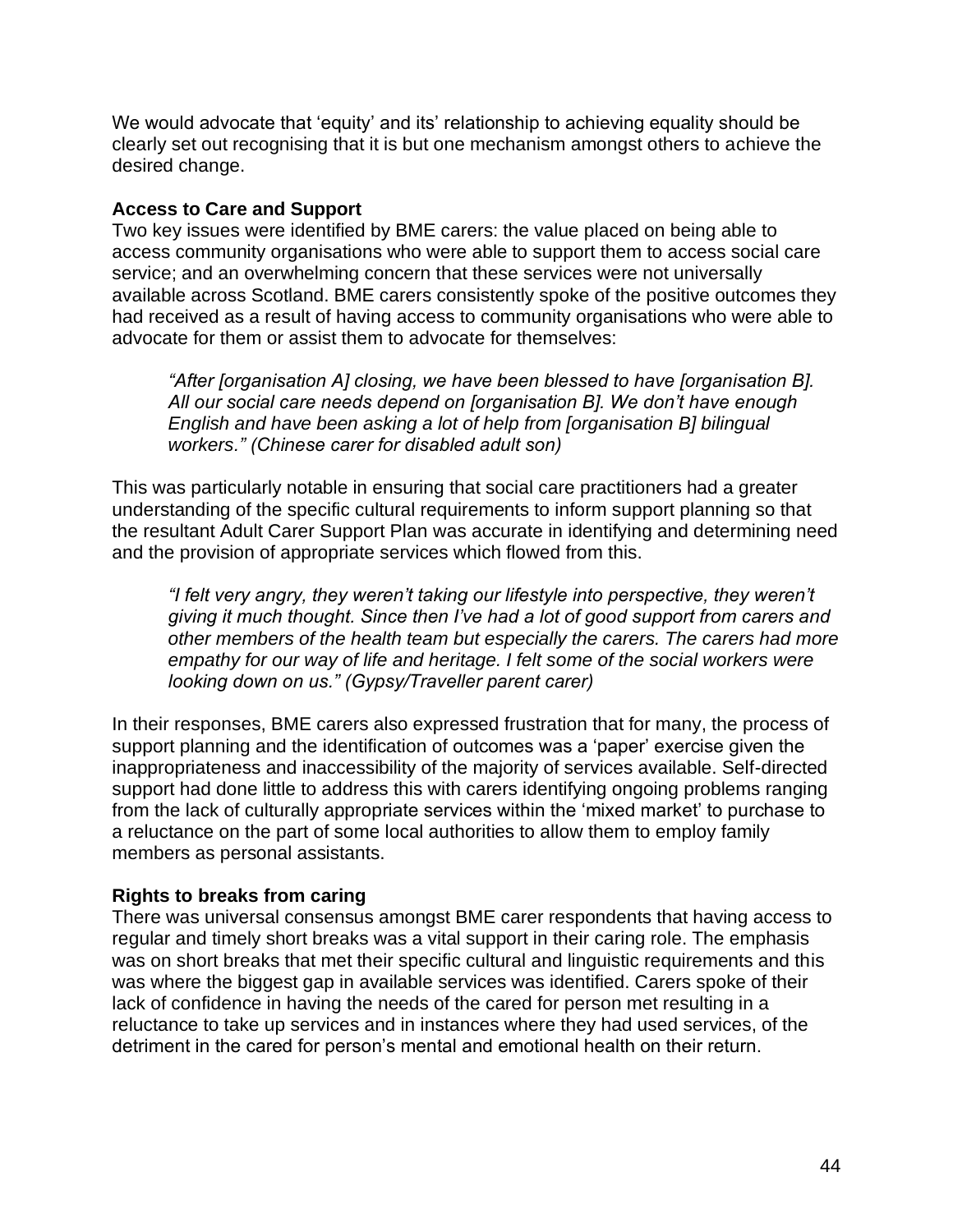*"You could get a wee weekend away. Being a Traveller, my son is different from other kids with the same condition."*

*"I was offered respite when my son was seven or eight and he went to a special school. [I] didn't take it because I didn't trust anyone to look after my son."*

As a result of this, there was a reliance on specialist services, which by their very nature, were very limited and not universally available across Scotland.

*"What the community requires is a bilingual (Cantonese and English) organisation to arrange the trip so that the carers can have a short break once a year."*

Carers were in favour of a universal right to a short break but argued strongly that such a right was only as good as an individual's ability to exercise that right in a way which met their needs. Many carers spoke of going years without a break or not having access to a short break at all, contributing to further declines in their own health and wellbeing. Carers also requested more flexibility in how short breaks were to be taken, arguing that for them, group breaks with other carers from the same ethnic group were preferred due to language and cultural requirements.

## **Using data to support care**

We would strongly argue that there needs to be a renewed focus on the collection of equalities data within social care. Consistent failures to routinely collect data on the uptake of social care services, including unmet need, have resulted in significant data gaps which have hindered progress in the identification of services required, workforce planning and improvement activities. A recent FOI undertaken by MECOPP to quantify the number of carers' assessments and Adult Carer Support Plans by local authorities have once again highlighted incomplete or non-existent returns. The absence of robust data has implications across the whole of the social care sector at both local and national level. In order to determine and subsequently ensure that everyone in Scotland who requires social care support is benefitting equally from that support, we urge Ministers to make this a priority.

## **Complaints and Getting things Right**

In addition to the above, a number of additional issues were identified by BME carers. The primary concern expressed by BME carers was for any complaints process to be easily understood, accessible at the point of need and to have access, as a matter of course, to the necessary support mechanisms to enable them to participate fully.

Access to culturally appropriate advocacy was highlighted as a specific requirement. A number of carers noted assumptions made by practitioners that younger family members could assist without recognising that whilst these family members may be fluent in English, they had limited capacity in the first and/or preferred language of their parents.